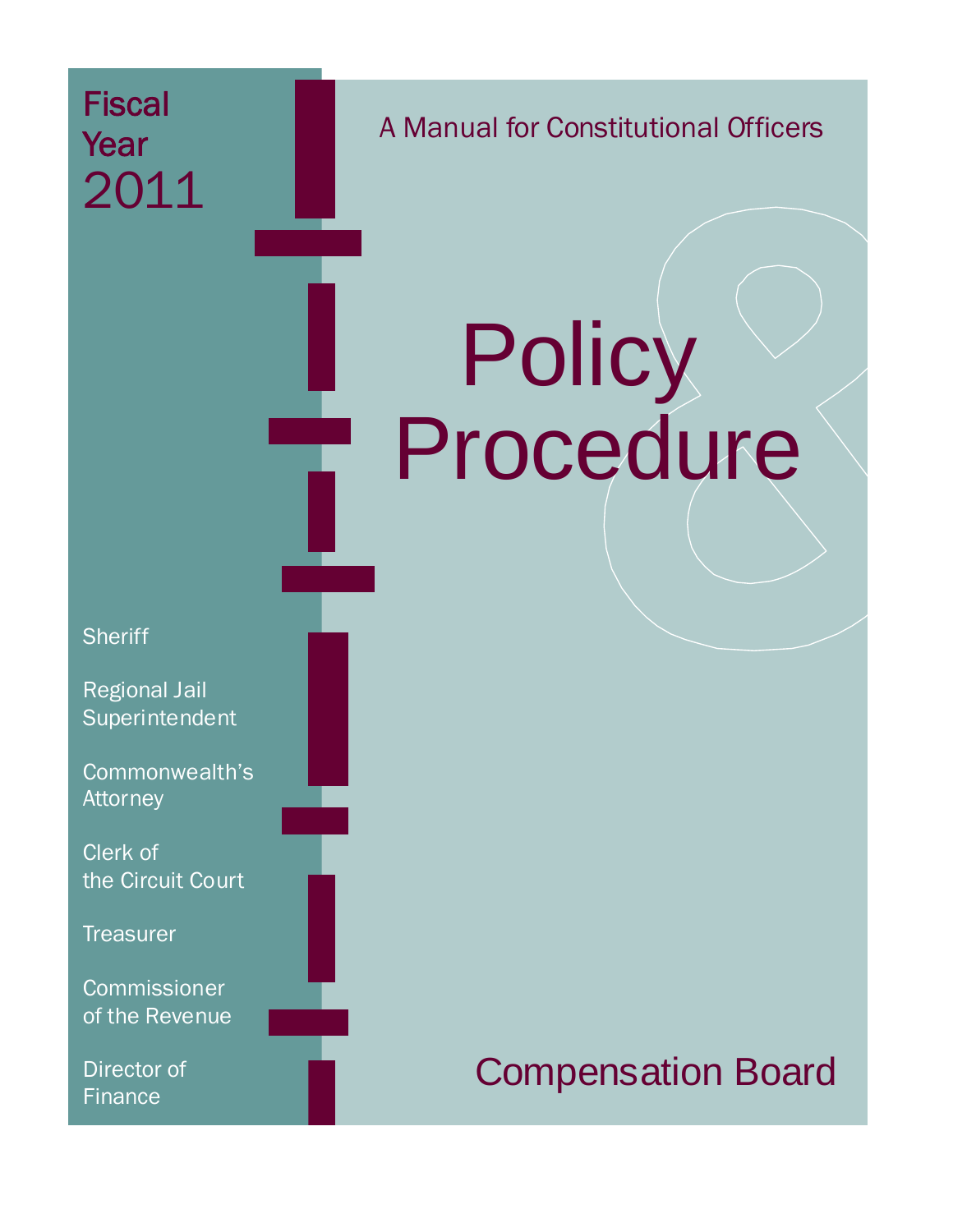To Constitutional Officers of Virginia:

The Policy and Procedure Manual, Fiscal Year 2011, aligns Compensation Board policies, appropriate citations from the Code of Virginia, the 2010 Appropriation Act, and daily operational procedures. Topics are organized by alphabetical order. The purpose of this document is to assist you in understanding ways in which the Compensation Board can serve in helping you manage your offices.

Thank you for your support in the past; we look forward to working with you in the future.

Sincerely,

Frank Drew, Chairman Walter J. Kucharski, Ex-Officio Member Craig Burns, Ex-Officio Member

### **Agency Strategic Plan**

The Compensation Board's Strategic Plan can be found at<http://www.scb.virginia.gov/docs/sp1.pdf>.

#### **Agency Mission**

The Compensation Board's mission is to determine a reasonable budget for the participation of the Commonwealth toward the total cost of office operations for Constitutional Officers, and to assist those officers and their staff through automation, training, and other means, to improve efficiencies and to enhance the level of services provided to the citizens of Virginia.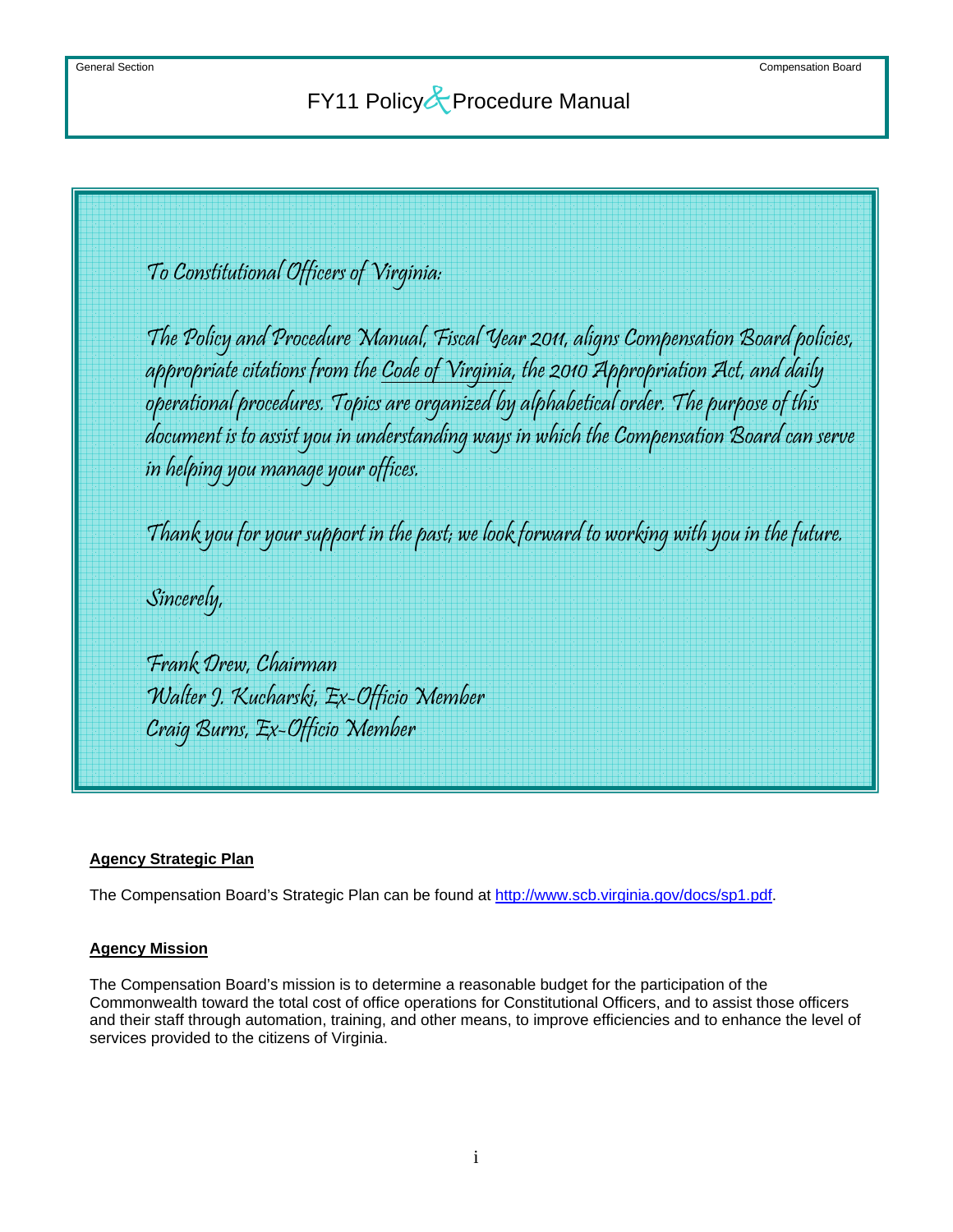### **Agency Vision**

The Compensation Board envisions the agency as a respected leader and liaison to Constitutional Officers for state-supported functions and as an innovative service agency demonstrating the highest degree of competency and fairness to all of our customers.

### **Agency Values**

The Compensation Board values:

- Professionalism, both interpersonally and with respect to work products;
- Accuracy and timeliness;
- A high regard for ethics, honesty, and integrity;
- Trust and mutual respect;
- Competence and accountability;
- Courteous, friendly, and helpful service;
- Fairness;
- Creativity and innovation; and
- Frugality with respect to the expenditure of public funds.

### **Staff Mission**

The mission of the Compensation Board staff is to:

- Professionally implement the policies and decisions of the Compensation Board;
- Keep Board members informed of major issues affecting Constitutional Officers;
- Assist local governments in issues relating to Constitutional Officers; and
- Provide the highest quality service and assistance to the Constitutional Officers consistent with Board policy and the laws of Virginia.

The staff of the Compensation Board recognizes that Constitutional Officers are elected by the people of Virginia and that, ultimately, our actions and decisions are for the benefit of the people of Virginia; therefore, we value accuracy and timeliness, helpfulness and courtesy, respect for others, integrity, fairness, and frugality in the expenditure of public funds.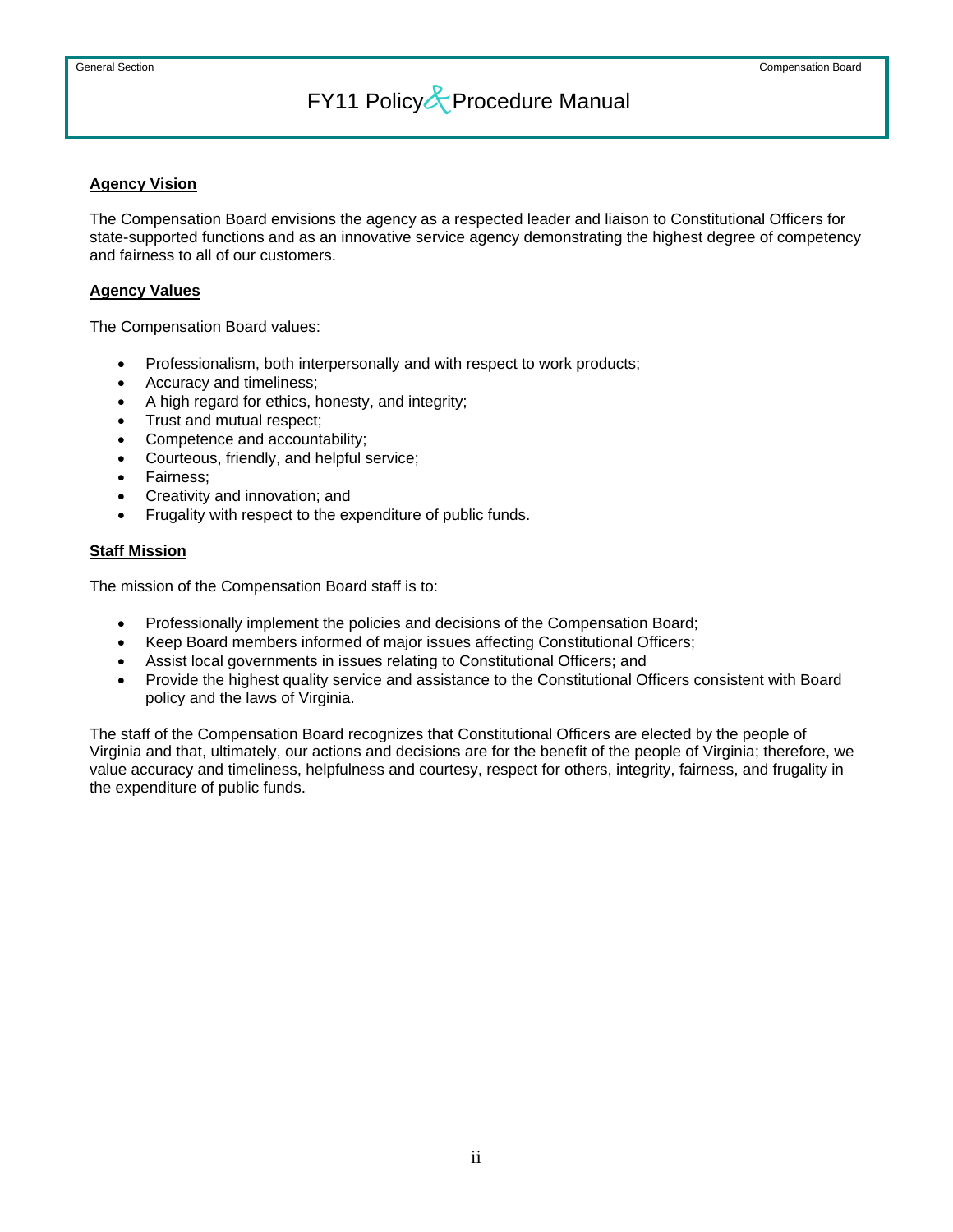### Layout of the Policy and Procedure Manual



The Code of Virginia citations contained within this document, as well as portions of the 2010 Appropriation Act, are referenced with section numbers. The legal language is directly quoted, although abbreviated for sake of brevity and space. For the whole body of law concerning the duties and responsibilities of Constitutional Officers and the Compensation Board, search the Virginia General Assembly web site by Code of Virginia section number or topic at [http://legis.state.va.us/Laws/CodeofVa.htm.](http://legis.state.va.us/Laws/CodeofVa.htm)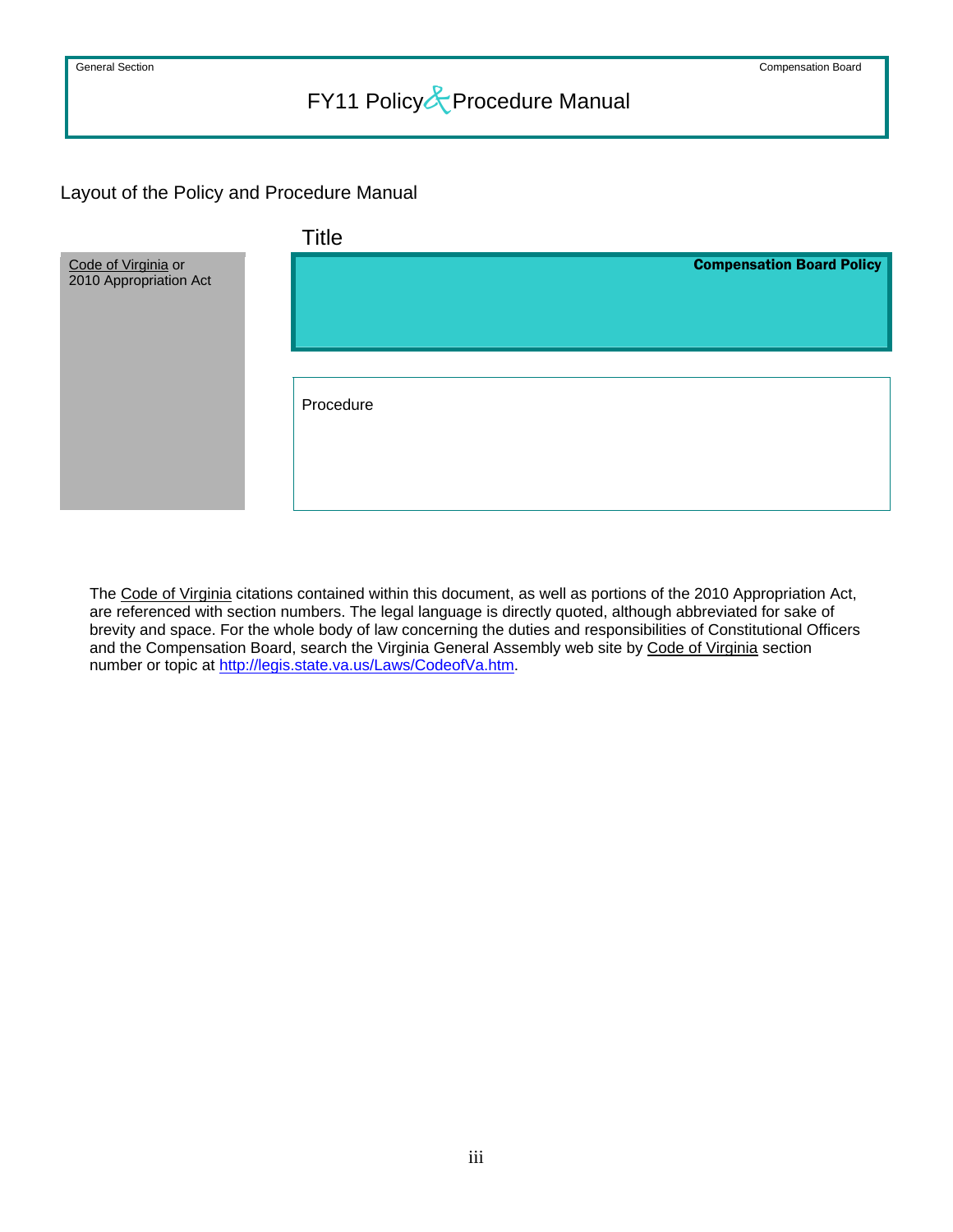# **General Section**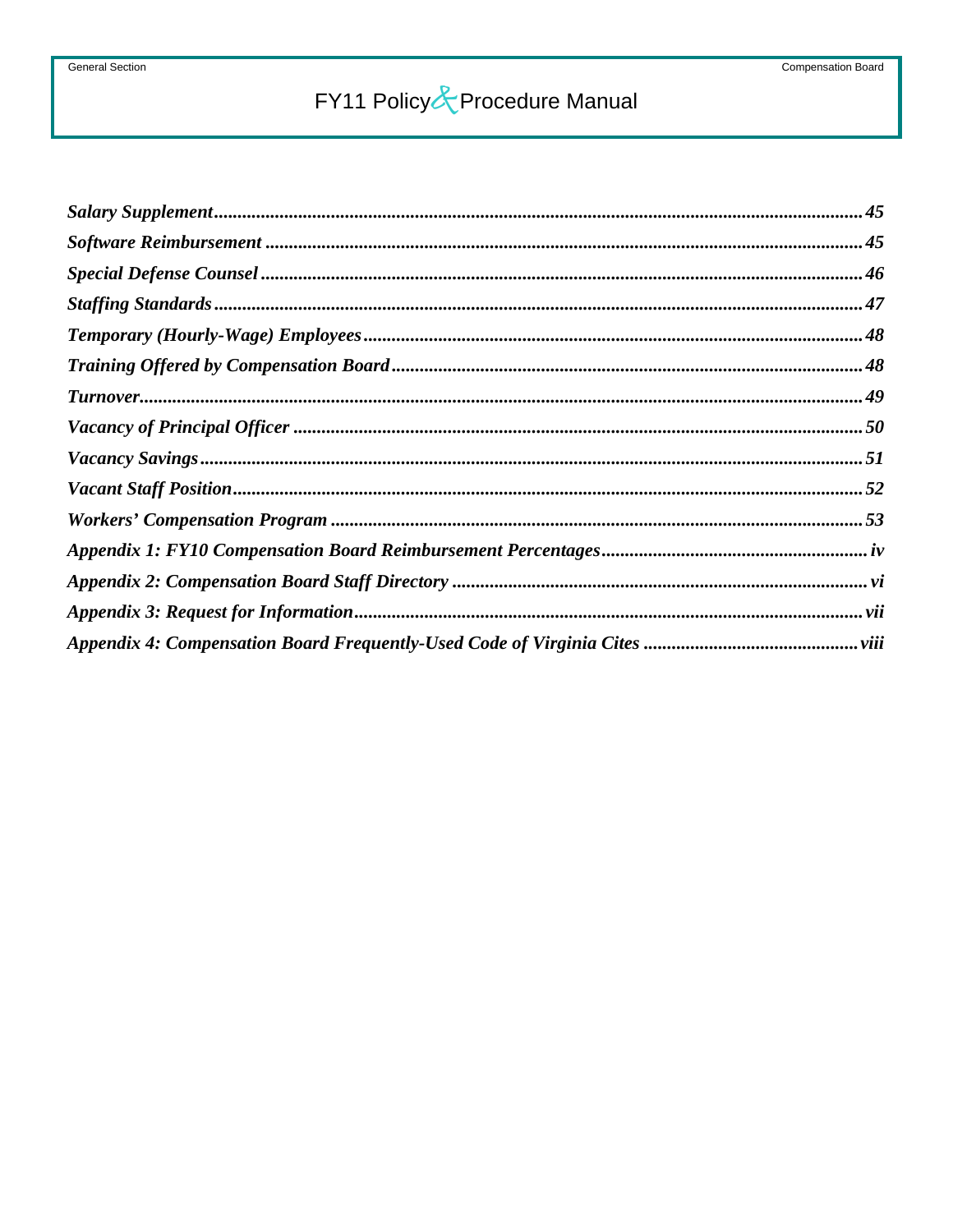#### <span id="page-7-0"></span>2010 Appropriations Act Item 473.10 (excerpt)

B. The Director of the Department of the Planning and Budget shall provide the chief operating officer of each city and county in the Commonwealth a list of certain state aid to local government programs along with an estimate of the general fund amount for each program. The savings apportionment will be equal to the percentage of the aggregate general fund amount for all of these state aid programs in each city and county totaling \$50,000,000 in each year.

C. Each city or county can choose to (1) take the total savings out of one program, (2) reduce multiple state aid programs on a proportional basis or by a specified percentage reduction, or (3) reimburse the Commonwealth in aggregate for their share of the savings.

### Aid to Localities Funding Reductions

#### Compensation Board Policy

Localities are required to choose how to achieve the Aid to Localities reductions identified by the Department of Planning and Budget. If a locality chooses to reduce Compensation Board reimbursements, payroll and expense reimbursements may be discontinued during the year once total authorized funds have been reimbursed.

 The 2010 Appropriation Act, Item 473.10, provides a funding reduction totaling \$60 million in each year that was approved by the 2008 General Assembly to create a reversion clearing account to achieve savings in funding provided for aid to localities programs, including Compensation Board funding for all constitutional officers, regional jails and finance directors. The Act requires that within 30 days of its enactment, Virginia's Department of Planning and Budget (DPB) is to provide an estimate of aid to localities funding for the upcoming year and provide a savings apportionment amount to each locality based upon a proportion of the aggregate total required to achieve the \$60 million. Each locality will have until August 30 to choose whether to achieve their savings from a single program, a percentage reduction in all state payments, or to reimburse the Commonwealth in lieu of reductions to the payments they receive.

When a locality chooses to achieve any portion of the required savings through reductions in reimbursement of Compensation Board funding for constitutional officer(s), authorized reimbursable balances in the Constitutional Officer Information Network (COIN) will be reduced by the designated amount. If reimbursement requests by constitutional officers during the fiscal year are not reflective of necessary savings, reimbursements for budgeted funds may reach total authorized funding levels prior to the end of the fiscal year, and reimbursements to the locality may be discontinued for the duration of the year to achieve the necessary savings.

To view current authorized balances in the COIN reimbursement processing system, select option 3, Reimbursement Processing, from the COIN main menu, and then select option 5, Reimbursable Balance.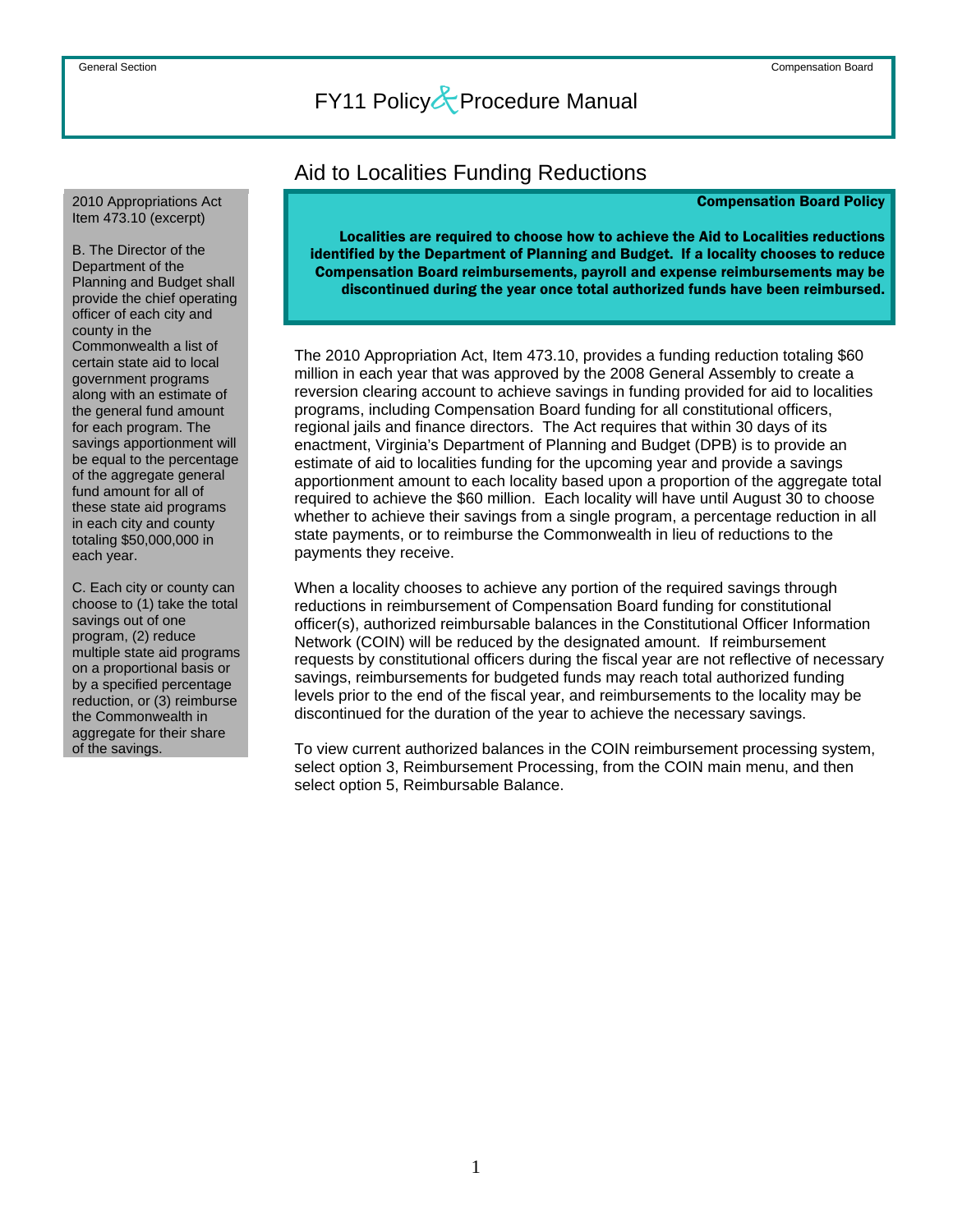### <span id="page-8-0"></span>Additional Allowances

#### Compensation Board Policy

Additional allowance items are not a part of the Constitutional Officers' approved budgets, but may be added as a budget and expense item when a reimbursement request is submitted in compliance with Compensation Board policy and approved by the Compensation Board.

Additional allowances include:

- Compensation Board-sponsored training;
- Mileage for Compensation Board-sponsored training;
- Special Defense Counsel;
- Physical Exams;
- Guard Duty;
- Substitute Prosecutors; and
- Premium Recoveries.

Additional allowances are paid by the locality in advance. The expense should be requested for reimbursement to the locality in the Constitutional Officer Information Network (COIN) within sixty (60) days of the locality paying the expense.

Constitutional Officer association meetings, the Virginia Association of Local Elected Constitutional Officers (VALECO) Annual Meeting and the Local Government Officials' Conference (LGOC), are reimbursable from office expenses with a \$100 maximum reimbursement.

For more information, see the section entitled **Training offered by the Compensation Board**, **Office Expenses**, **Special Defense Counsel**, and **Retiree Health Credit** in this manual. For more information regarding **Physical Exams**, **Guard Duty**, and **Substitute Prosecutors** see those section in the officer-specific sections of this manual.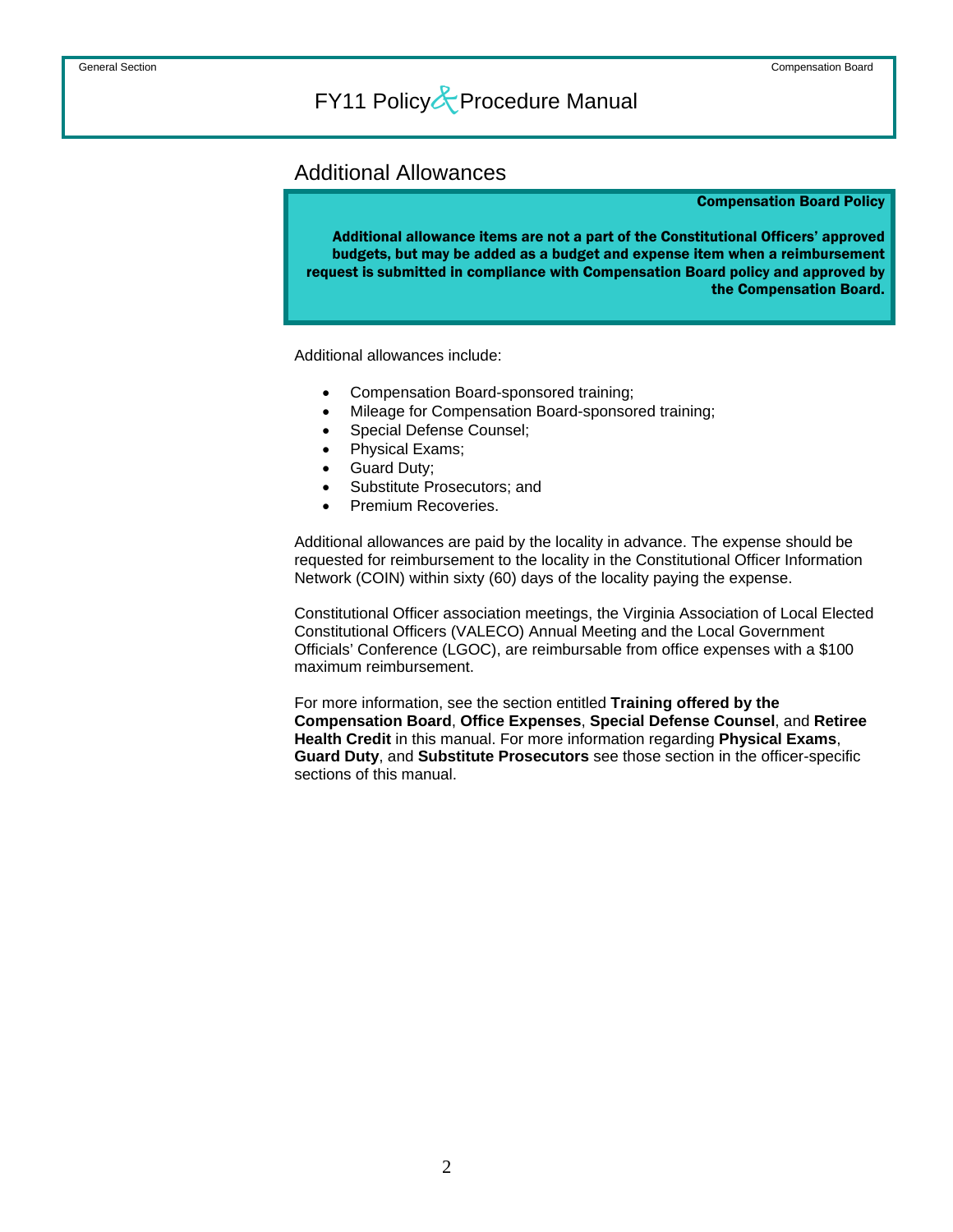### Appropriations

#### Compensation Board Policy

The General Assembly appropriates funds to the Compensation Board in order to support the annual budgets of Constitutional Officers. The Board uses staffing standards and other objective criteria as guides for setting appropriate budgets of Constitutional Officers.

|                                                                            | FY11                                                          |                                  | <b>FY12</b>                                                   |                                  |
|----------------------------------------------------------------------------|---------------------------------------------------------------|----------------------------------|---------------------------------------------------------------|----------------------------------|
| Item#                                                                      | $\mathcal{S}$                                                 | %                                | $\mathcal{S}$                                                 | %                                |
| 67.20 Sheriffs & Regional<br>Jails                                         |                                                               |                                  |                                                               |                                  |
| GF<br>E-911 Special Revenue                                                | \$399,944,384<br>\$8,000,000                                  | 65.15%<br>1.30%                  | \$387,442,626<br>\$8,000,000                                  | 64.19%<br>1.33%                  |
| 67.30 Local and Regional<br>Jail Inmate per<br>diems                       | \$47,638,382                                                  | 7.76%                            | \$49,888,871                                                  | 8.26%                            |
| 67.40 Directors of Finance                                                 | \$5,223,140                                                   | 0.85%                            | \$5,223,140                                                   | 0.87%                            |
| 67.50 Commissioners of<br>the Revenue                                      | \$17,368,007                                                  | 2.83%                            | \$17,368,007                                                  | 2.88%                            |
| 67.60 Commonwealth's<br>Attorneys                                          | \$63,603,896                                                  | 10.36%                           | \$63,603,896                                                  | 10.54%                           |
| 67.70<br>Clerks of the<br><b>Circuit Court</b>                             |                                                               |                                  |                                                               |                                  |
| GF<br><b>NGF</b>                                                           | \$41,608,049<br>\$14,229,597                                  | 6.78%<br>2.32%                   | \$41,608,049<br>\$14,229,597                                  | 6.89%<br>2.36%                   |
| 67.80 Treasurers                                                           | \$16,446,944                                                  | 2.68%                            | \$16,446,944                                                  | 2.72%                            |
| 67.90 Administration                                                       | \$5,078,568                                                   | 0.83%                            | \$5,078,568                                                   | 0.84%                            |
| 67.95 Management<br>Savings                                                | (\$5,270,419)                                                 | (0.86%)                          | (\$5,270,419)                                                 | (0.87%)                          |
| <b>TOTAL</b><br><b>GF</b><br><b>NGF</b><br><b>Special Revenue</b><br>TOTAL | \$591,640,951<br>\$14,229,597<br>\$8,000,000<br>\$613,870,548 | 96.38%<br>2.32%<br>1.30%<br>100% | \$581,389,682<br>\$14,229,597<br>\$8,000,000<br>\$603,619,279 | 96.32%<br>2.36%<br>1.33%<br>100% |

The 2010 Appropriation Act provides funding for the following items:

GF = General Fund

NGF = Non-General Fund

<span id="page-9-0"></span>The Board shall fix and determine what constitutes a fair and reasonable budget for the participation of the Commonwealth toward the total cost of the office. Such budgets, in the aggregate, shall not contemplate state expenditures in excess of the appropriation available to the Board.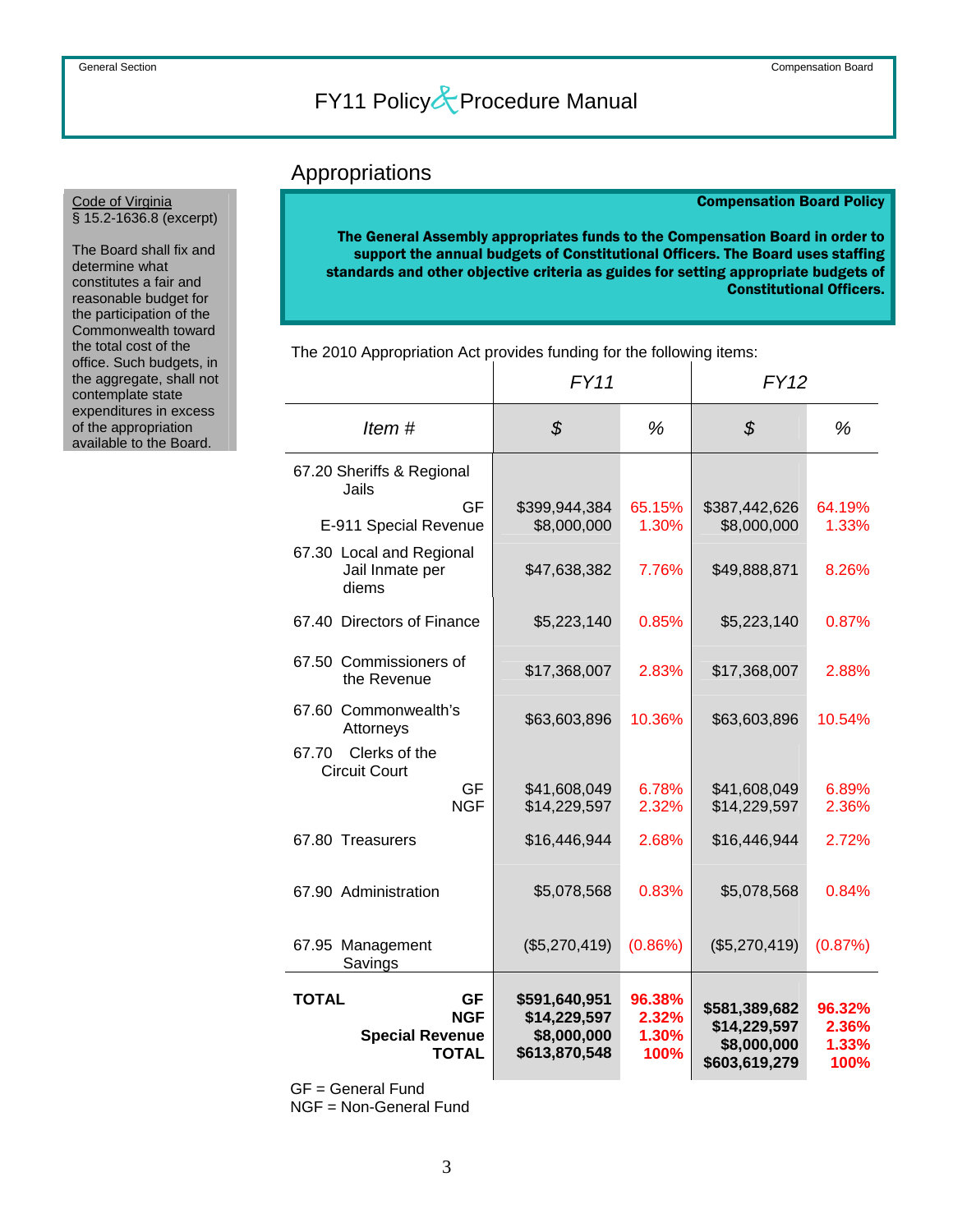### Blanket Surety Bond

#### Compensation Board Policy

The Compensation Board pays the premium for full coverage in the blanket surety bond program for all Constitutional Officers and recovers 50% of the cost from each year's first monthly payroll and expense reimbursement.

The Division of Risk Management (DRM) protects Virginia's state government and other public entities from financial loss caused by legal liability, loss to property, and other hazards through the establishment and administration of specialized risk management plans authorized by statute and approved by the governor. From medical malpractice coverage for health care providers to property coverage for the state's historic resources and fine arts, DRM manages a diverse range of exposures for state government, constitutional officers, local governments, free clinics, and other public entities throughout Virginia.

DRM provides surety for the faithful performance of duty for those Constitutional Officers and Superintendents and officers of regional jail facilities required by statute to be bonded. Pursuant to § 2.2-1841, Code of Virginia, The Division shall establish a program of blanket surety bonding to provide surety for the faithful discharge of duty with respect to moneys held pursuant to §§ [8.01-582](http://leg1.state.va.us/cgi-bin/legp504.exe?000+cod+8.01-582) and [8.01-600](http://leg1.state.va.us/cgi-bin/legp504.exe?000+cod+8.01-600) by all general receivers and clerks. General receivers and clerks shall participate in the program. The Division's cost of obtaining and administering the blanket surety bond shall be paid from those moneys covered by the bond.

DRM will not be liable for or assume responsibility for any claims under the Blanket Surety Bond Program if the covered party fails to comply with the conditions of the plan established for Constitutional Officers. Consult with the Division regarding any questions about the plan or its provisions.

Division of Risk Management 101 N. 14<sup>th</sup> Street Richmond, VA 23219 (804) 225-2142 <http://www.trs.virginia.gov/drm/drm.aspx>.

Language is included in the 2010 Appropriations Act, Item 67.90. requiring the recovery of one-half of the premiums paid by the Compensation Board to the Division of Risk Management on behalf of constitutional officers and their employees for the VARISK general liability insurance coverage and surety bond coverage. Such recoveries are to be based upon 50% of each local office's proportion of the total premium amounts paid for each constitutional officer group. Final locality recoveries can be found on the Compensation Board's website at [http://www.scb.virginia.gov/docs/budgetrecovery.pdf.](http://www.scb.virginia.gov/docs/budgetrecovery.pdf)

In COIN, the Compensation Board recovers 50 percent of the local share of the premiums as a negative authorized entry to the Additional Allowances screen on the July (beginning of the new fiscal year) reimbursement request.

For more information regarding insurance for Constitutional Officers, see the section entitled **Liability Insurance.**

<span id="page-10-0"></span>Code of Virginia § 2.2-1840 (excerpt)

The Division of Risk Management shall establish a program of blanket surety bonding for all state employees required by statute to be bonded, and for other agency employees handling funds or having access to funds whose function should be bonded. Local employees, including superintendents and jail officers of regional jail facilities and local constitutional officers shall be required to participate in the blanket surety bond program adopted by the Division of Risk Management through the Comptroller and the Compensation Board. The Division shall exclude clerks of the circuit court with respect to the moneys they hold insofar as coverage is provided for their faithful performance concerning those moneys.

§ 15.2-1527 (excerpt) Every treasurer or director of finance, sheriff, clerk of a circuit court, commissioner of the revenue, and other persons in the offices of constitutional officers required to give bond shall, at the time he qualifies, give such bond as is required. Bonds shall be provided through the state Department of the Treasury, Division of Risk Management.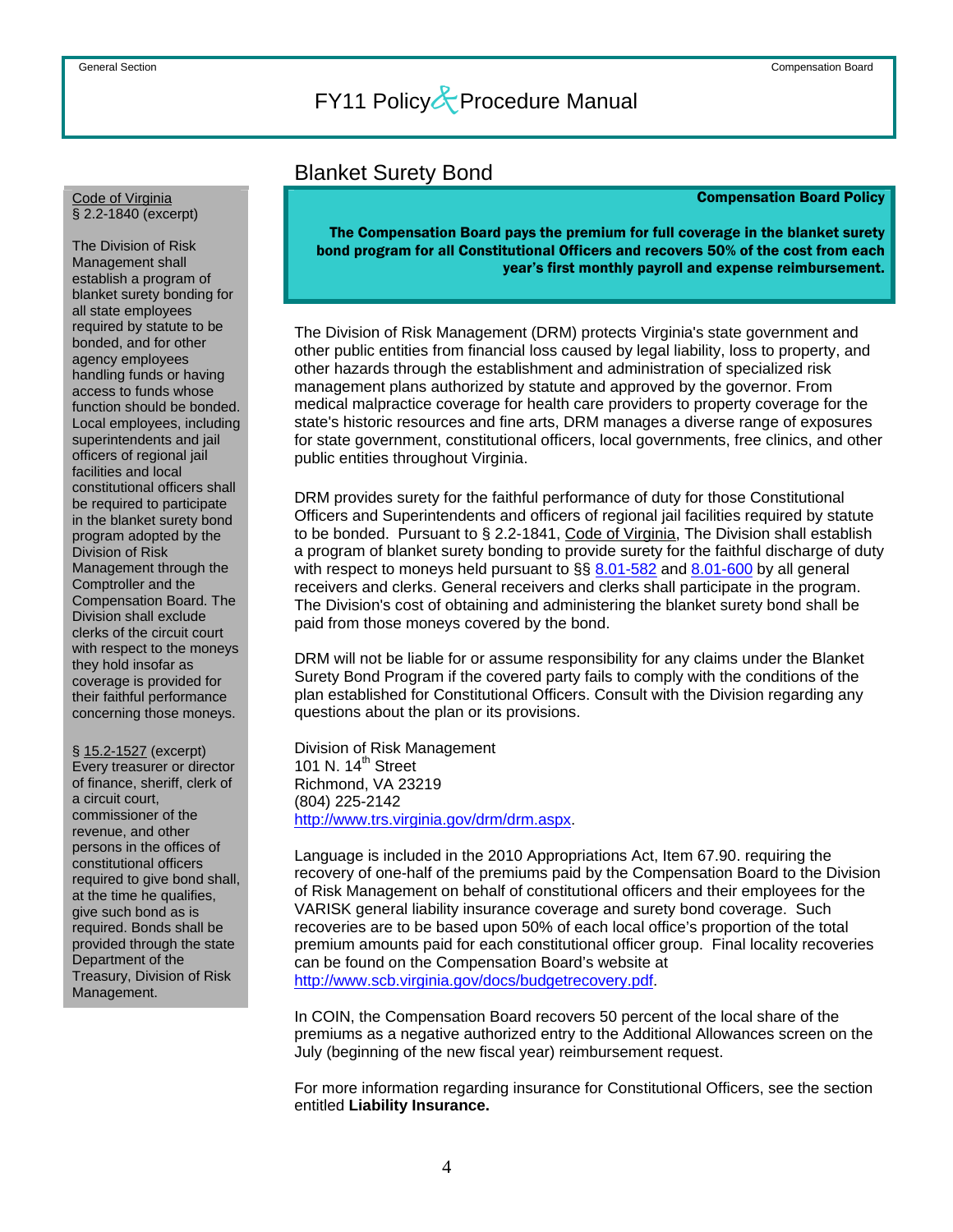### Budget Appeals: Constitutional Officers

#### Compensation Board Policy

Constitutional Officers may file an appeal of the budget set by the Compensation Board within 45 days of notification by the Board of said officers' budget for the upcoming fiscal year. Such appeal shall lie to the Circuit Court of the county or city wherein the officer making the appeal resides.

 Prior to filing an appeal, Constitutional Officers and local governing bodies are encouraged to submit an e-docket request for reconsideration of their budget by the Compensation Board.

Appeals must be filed in accordance with § 15.2-1636.9, Code of Virginia.

### Budget Appeals: Local Government

Compensation Board Policy

Local governments may file with the Compensation Board any objection it may have to a fixed budget within 30 days of notification. When an objection is filed, the Board fixes a time for a budget objection hearing allowing at least 15 days notice.

Prior to filing an appeal, Constitutional Officers and local governing bodies are encouraged to submit an e-docket request for reconsideration of their budget by the Compensation Board.

#### <span id="page-11-0"></span>Code of Virginia § 15.2-1636.9 (excerpt)

A. Any officer whose budget is affected by a decision of the Board under this article made for the fiscal year pursuant to and at the time designated by §§ [15.2-1636.7](http://leg1.state.va.us/cgi-bin/legp504.exe?000+cod+15.2-1636.7) and [15.2-1636.8](http://leg1.state.va.us/cgi-bin/legp504.exe?000+cod+15.2-1636.8) and no other, or any county or city affected thereby, or the Attorney General as representative of the Commonwealth, shall have the right to appeal from any such decision of the Board, within forty-five days from the date of such decision. Such appeal shall lie to the circuit court of the county or city wherein the officer making the appeal resides.

#### Code of Virginia § 15.2-1636.8 (excerpt)

When the salaries, expenses and other allowances for the several counties and cities have been tentatively fixed by the Board they shall notify the governing body of each city and county of the amounts so fixed. Within thirty days thereafter, but not later, the governing body may file with the Compensation Board any objection it may have to such allowances so fixed. When such objection is filed the Board shall fix a time for a hearing on such objection, of which time the governing body as well as the officer affected shall have at least fifteen days' notice.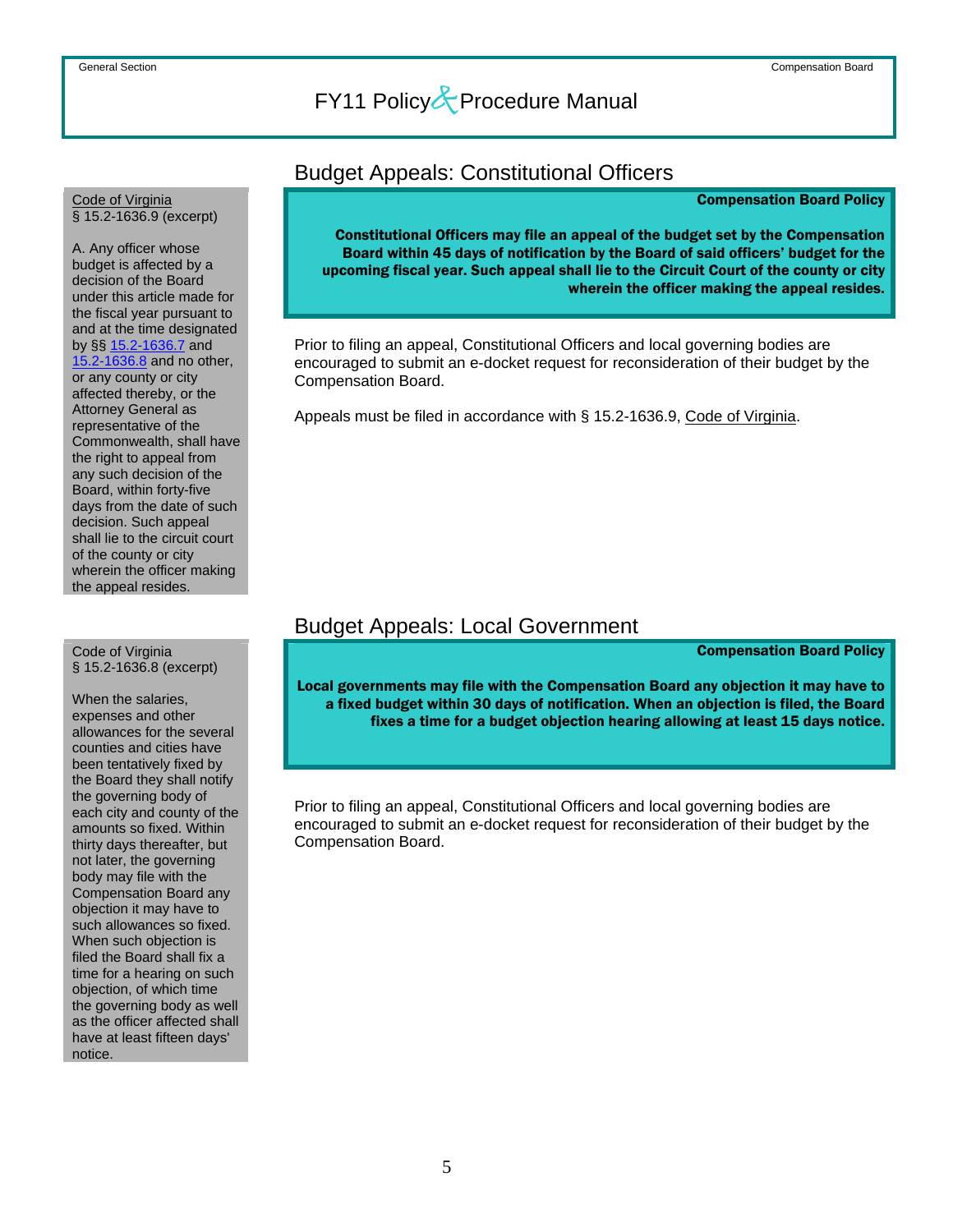### Budget Estimate and Final Budget

#### Compensation Board Policy

No later than 15 days following the adjournment of the regular General Assembly session the Compensation Board will provide to each office an estimate of the Commonwealth's share of their upcoming fiscal year budget.

 The Compensation Board annually approves budgets of Constitutional Officers at the April Board meeting. The upcoming fiscal year budget is made available to each office not later than May 1.

Dates are contingent upon the adjournment of the General Assembly as scheduled.

In mid-March (for short sessions in odd-numbered years) or late March (for long sessions in even-numbered years), the Compensation Board provides budget estimates for each office to Constitutional Officers and local governing bodies. Budget estimates are located on the Compensation Board website under the Constitutional Officers Budgets and Salaries tab at [http://www.scb.virginia.gov.](http://www.scb.virginia.gov/)

May 1 is the deadline for the Compensation Board to provide each officer a final budget approved for the upcoming fiscal year. FY10 approved budgets are located in the COIN Budget Request Sub-system or on the Compensation Board website under the Constitutional Officers Budgets and Salaries tab at [http://www.scb.virginia.gov](http://www.scb.virginia.gov/).

Dates are contingent upon the adjournment of the General Assembly as scheduled.

## <span id="page-12-0"></span>Code of Virginia<br>§ 15.2-1636.8 (excerpt)

The Board shall, no later than the  $15<sup>th</sup>$  day following final adjournment of the General Assembly in each session, provide to such officers and the local governing body of each city and county an estimate of expenses and other allowances for the next fiscal year. The Board shall fix and determine what constitutes a fair and reasonable budget for the participation of the Commonwealth toward the total cost of the office on or before May 1 of each year.

#### § 15.2-2502

Notwithstanding any contrary provision of general law, the Compensation Board and Department of Taxation shall, no later than the fifteenth day following final adjournment of each regular session of the General Assembly, inform all localities and school divisions of the estimated amounts of all state moneys they will receive during the upcoming fiscal year and any other information that may be required for such localities and school divisions to be able to compute amounts of moneys they may collect.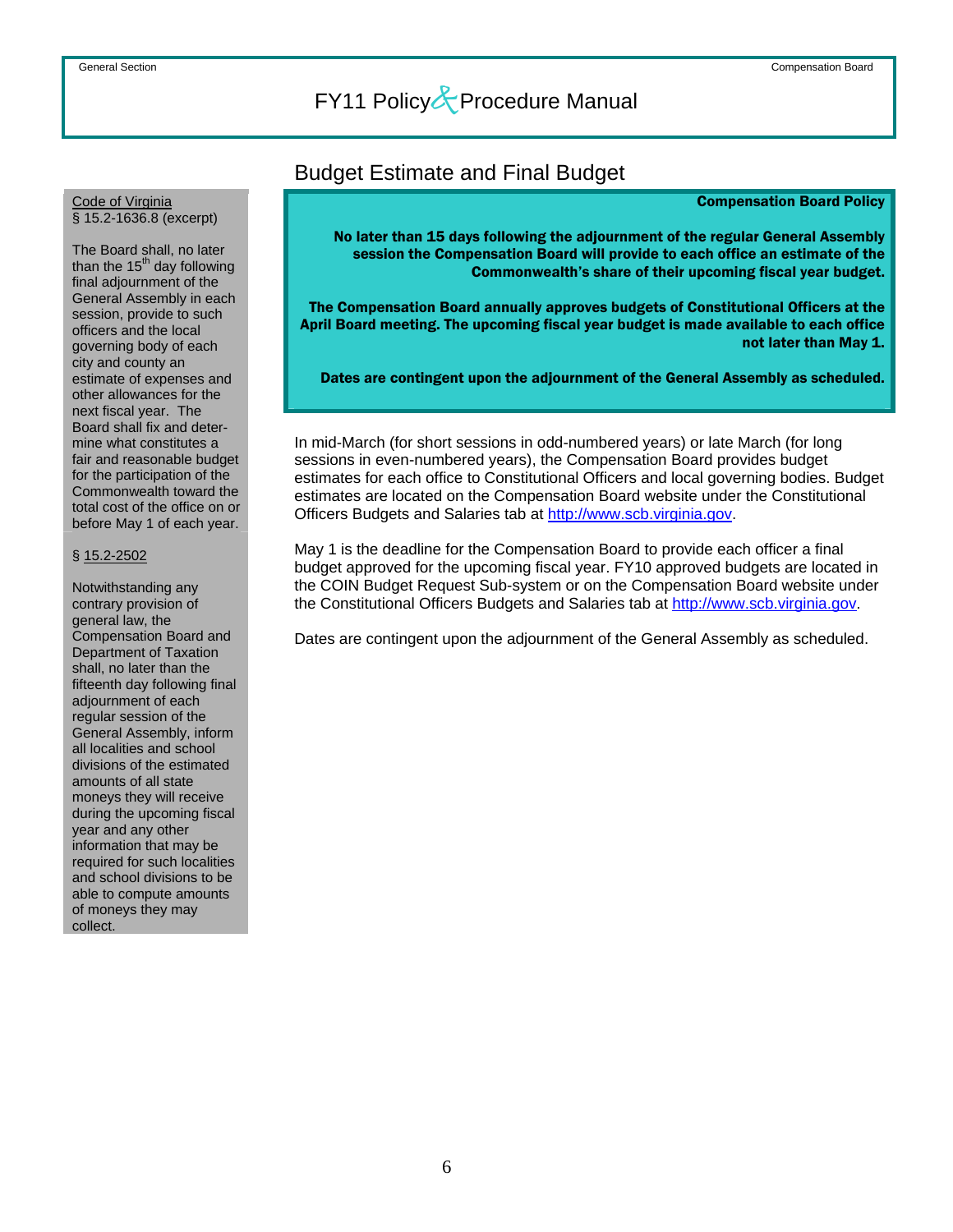### Budget Hearing

#### Compensation Board Policy

The Compensation Board holds annual budget hearings in April prior to setting final budgets. Each hearing is open to the public to discuss fiscal year budget priorities and policies. The actual date is contingent upon the adjournment of the General Assembly.

Constitutional Officers, local governing bodies and the general public may attend hearings conducted by the Compensation Board to listen to a presentation regarding budget matters, priorities and policies for the coming year and to discuss concerns or issues regarding the upcoming fiscal year budgets.

Information presented at the budget hearings is provided on the Compensation Board's website under the Constitutional Officers Budgets and Salaries tab at [http://www.scb.virginia.gov.](http://www.scb.virginia.gov/)

Information regarding scheduling of the budget hearing is located on the Compensation Board website at [www.scb.virginia.gov](http://www.scb.virginia.gov/) on the Calendar and Meetings tab. Click on the Training and Meeting Calendar.

<span id="page-13-0"></span>Code of Virginia<br>§ 15.2-1636.8 (excerpt)

The Board shall, at meetings duly called by the chairman, carefully consider the questionnaires and written requests filed as required by § [15.2-1636.7](http://leg1.state.va.us/cgi-bin/legp504.exe?000+cod+15.2-1636.7) and consider the work involved in the discharge of the duties of the respective officers, the extent to which such duties are imposed by actions of the local governing body, the amount expended or proposed to be expended by each for clerks, deputies and other assistants, the efficiency with which the affairs of each such office are conducted, and such other matters as the Board may deem pertinent and material, including the number of local governments served if more than one, including the pay and compensation plan of each political subdivision, if it has one, and the locality's plans for adjustments of salaries and expenses for the ensuing fiscal year, as well as the plan of the Commonwealth for adjustment of state salaries and expenses for such year.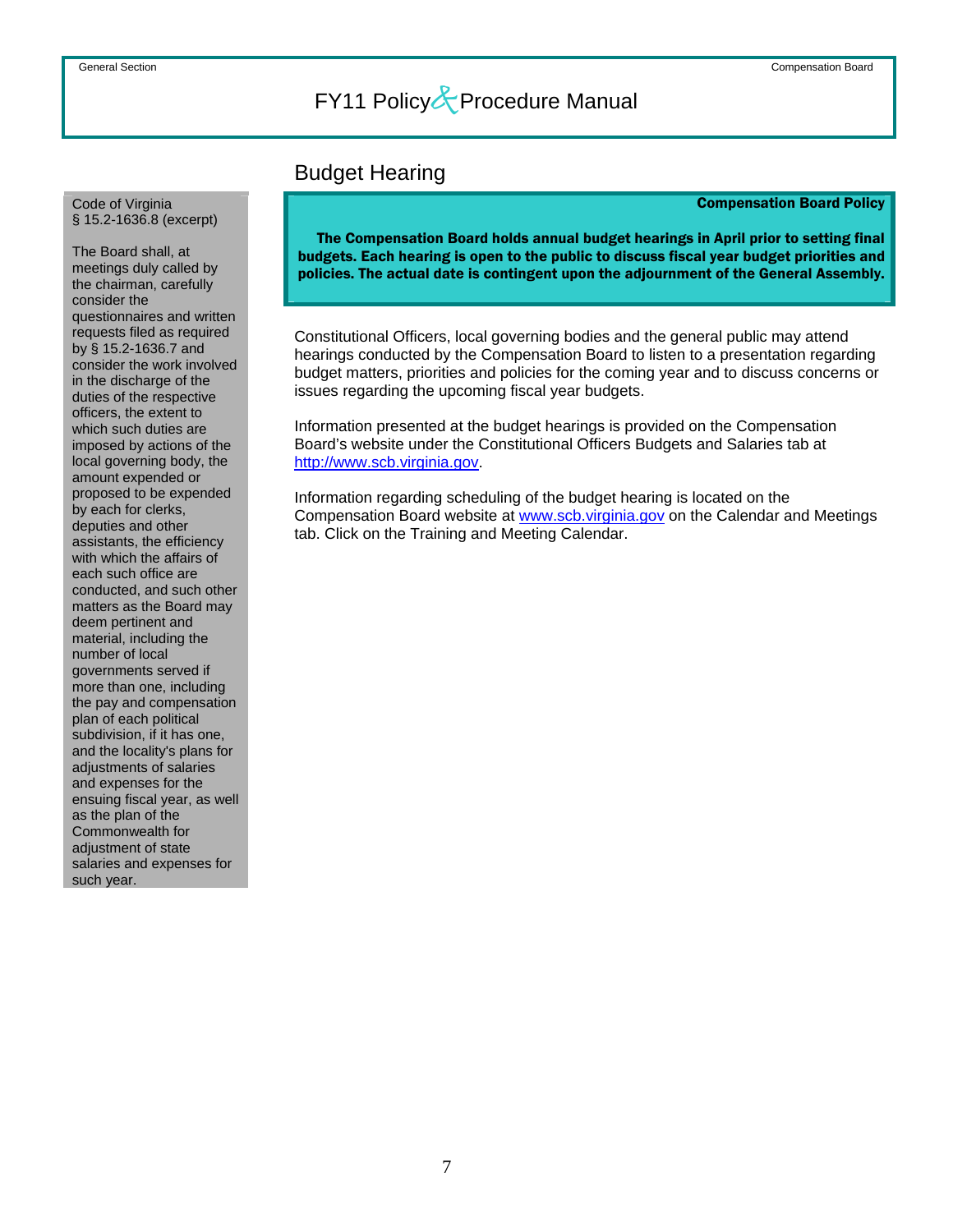### Budget Requests

#### Compensation Board Policy

The annual budget cycle begins in January when Constitutional Officers make fiscal year budget requests with appropriate certifications not later than February 1.

Each year from January 1 to February 1 Constitutional Officers submit upcoming fiscal year budget requests along with appropriate officer certifications using the COIN Budget Request sub-system. Instructions for COIN are located on the Compensation Board web site and include:

- Access to Virginia Informational Technologies Agency's (VITA) mainframe; Attachmate, ResQportal, and Supreme Court;
- COIN Logons;
- System availability hours;
- Contact information to report problems; and
- Step-by-step instructions to certify budget requests.

 The COIN Budget Request User's Guide is located on the Compensation Board web site under the COIN tab at [http://www.scb.virginia.gov.](http://www.scb.virginia.gov/)

<span id="page-14-0"></span>Code of Virginia<br>§ 15.2-1636.7 (excerpt)

Every officer, whether elected or appointed, shall file a written request for the expense of his office, stating the amount of salaries requested, and itemizing each expense for which allowance is sought, and every such officer shall concurrently file a copy of the request with the governing body of the county or city. Such requests shall be filed on or before February 1 preceding the beginning of the fiscal year for which such requests are made.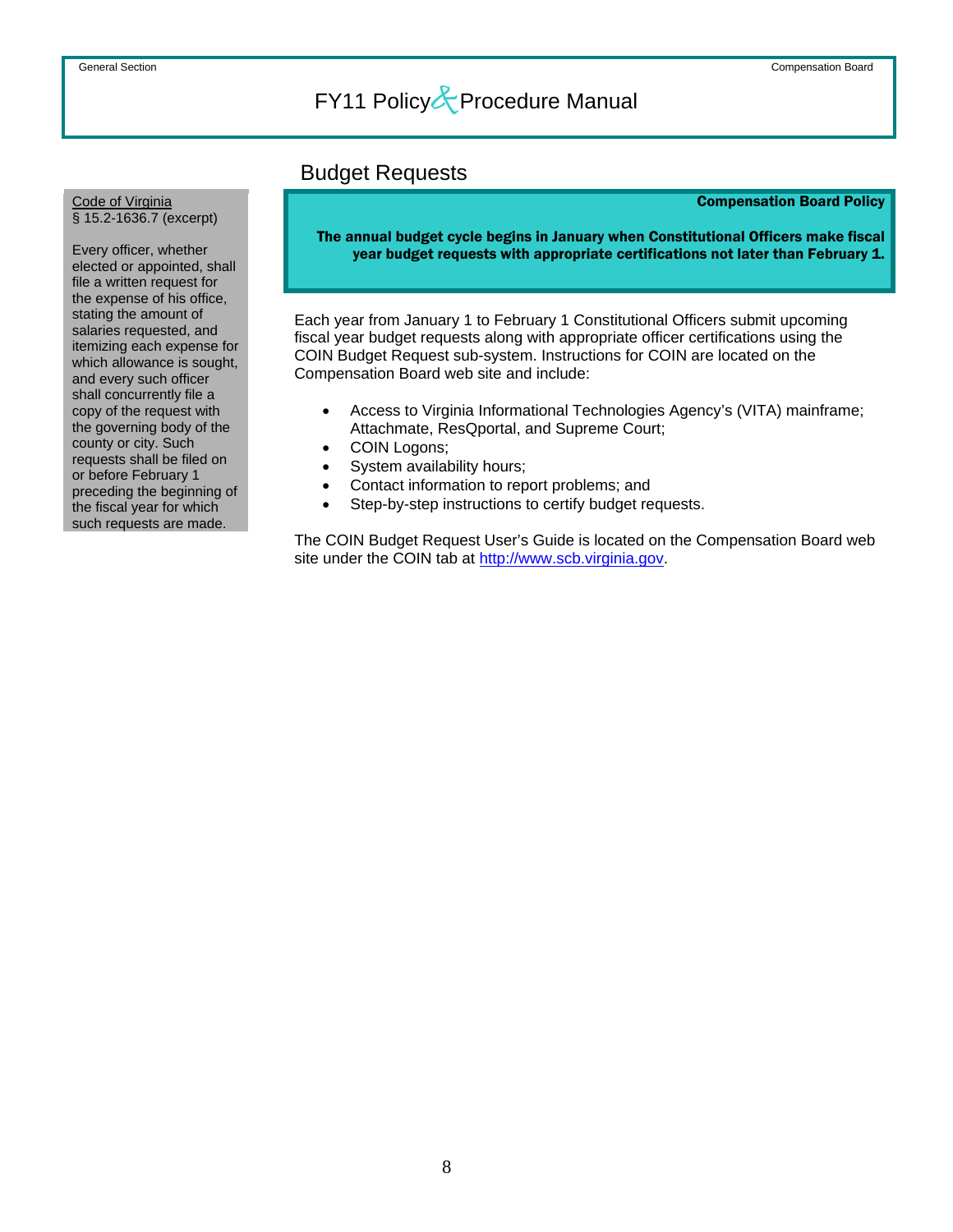### <span id="page-15-0"></span>Budget Year-End Procedures

#### Compensation Board Policy

Constitutional Officers' budgeted funds that remain unspent do not carryover into the next fiscal year.

 The end of the fiscal year (June 30) is busy for both Constitutional Officers and staff of the Compensation Board. The Compensation Board sends correspondence on or about May 1 identifying important dates for fund transfers and processing payroll and expense reimbursement requests. Please keep the following matters in mind:

- The Compensation Board must receive all **Fund Transfer Requests** that require Board action no later than one week prior to the date of the May Compensation Board meeting in order to ensure processing before the end of the fiscal year.
- Turnover generated May through April must be used by the month of April prior to setting the May 1 budgets as the funds will not be available for use in May and June.
- Complete both the May and June payroll and expenditure requests by the deadlines in June.

Budgeted funds that remain unspent do not carryover into the next fiscal year. For an exception, see **Technology Trust Fund** in the officer-specific section for Circuit Court Clerks.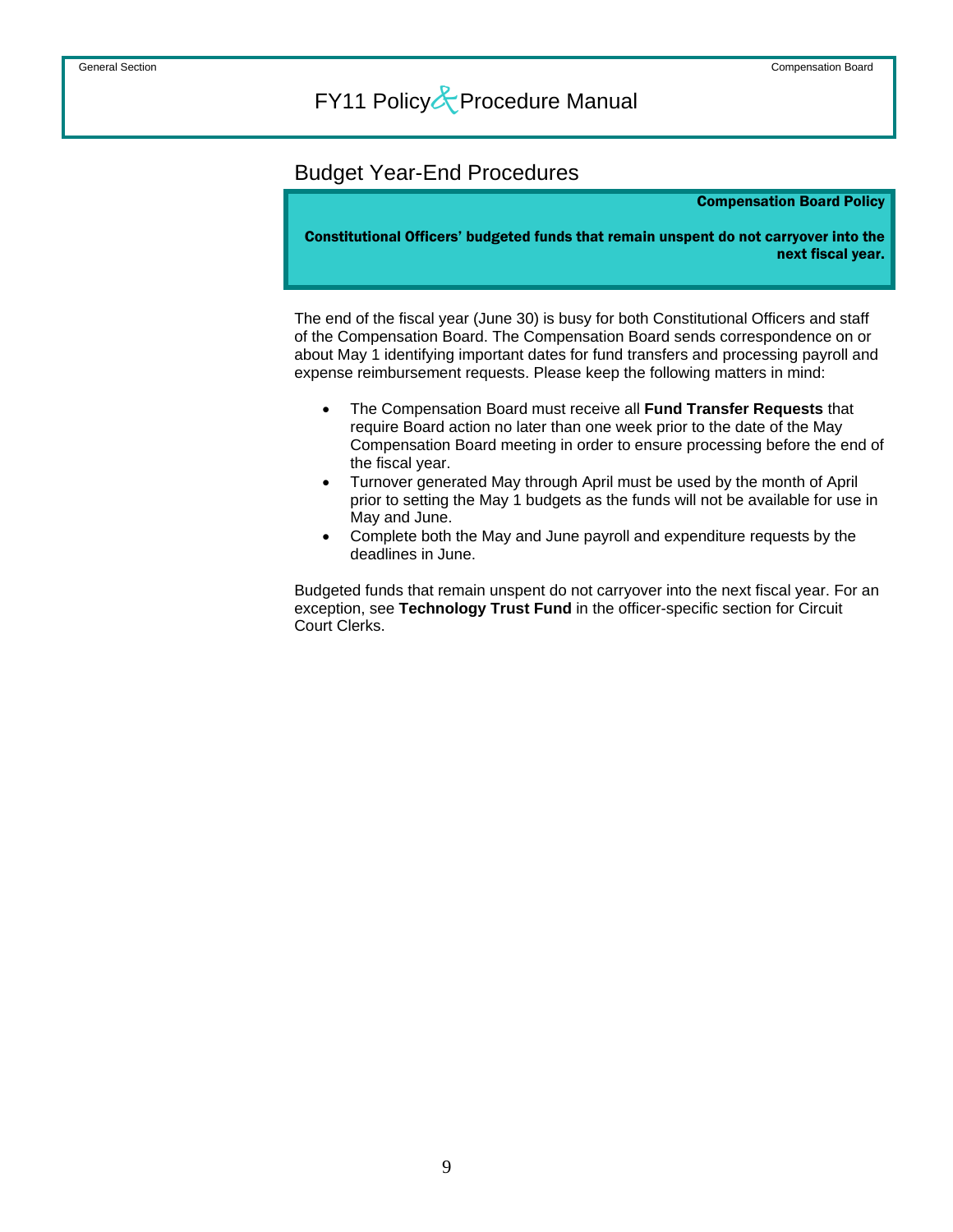### <span id="page-16-0"></span>Cafeteria Plan

#### Compensation Board Policy

Local governing bodies may offer Constitutional Officers the opportunity of making pre-tax deductions on their salaries for insurance premiums and dependent care contributions.

 Some local governments offer employees the opportunity to have insurance premiums or dependent care contributions deducted from their paycheck before taxes are taken out. Employees who have selected this option are participating in **Section 125** or a **Cafeteria Plan**. Because these deductions are made pre-tax, the employee's taxable salary is less than it would otherwise be.

When the gross salary paid by the locality is greater than the Compensation Board's budgeted salary, the locality-paid taxable salary may also be greater than the Compensation Board's budgeted salary. Under this circumstance, COIN will not calculate a separate taxable salary for this employee.

When the locality-paid salary and Compensation Board budgeted salary are the same, and the employee has pre-tax deductions, then the "taxable" salary must be reported in COIN. Enter the monthly premium deducted from the salary amount on Employee Information screen in the Permanent Personnel Processing Sub-system. The OASDI and taxable salary amount will be calculated on the Permanent Personnel screen. Please contact your locality's payroll office for current deduction premiums.

**Taxable Salary** - In COIN, once the monthly pre-tax premium is entered, the taxable salary is automatically calculated. It is the responsibility of the Constitutional Officer to change the taxable salary figures in the month that any change occurs. A change in the taxable salary is carried forward by COIN to the OASDI reimbursement.

Cafeteria Plan work sheets are located on the Compensation Board web site under the Policies and Procedures tab at [http://www.scb.virginia.gov.](http://www.scb.virginia.gov/)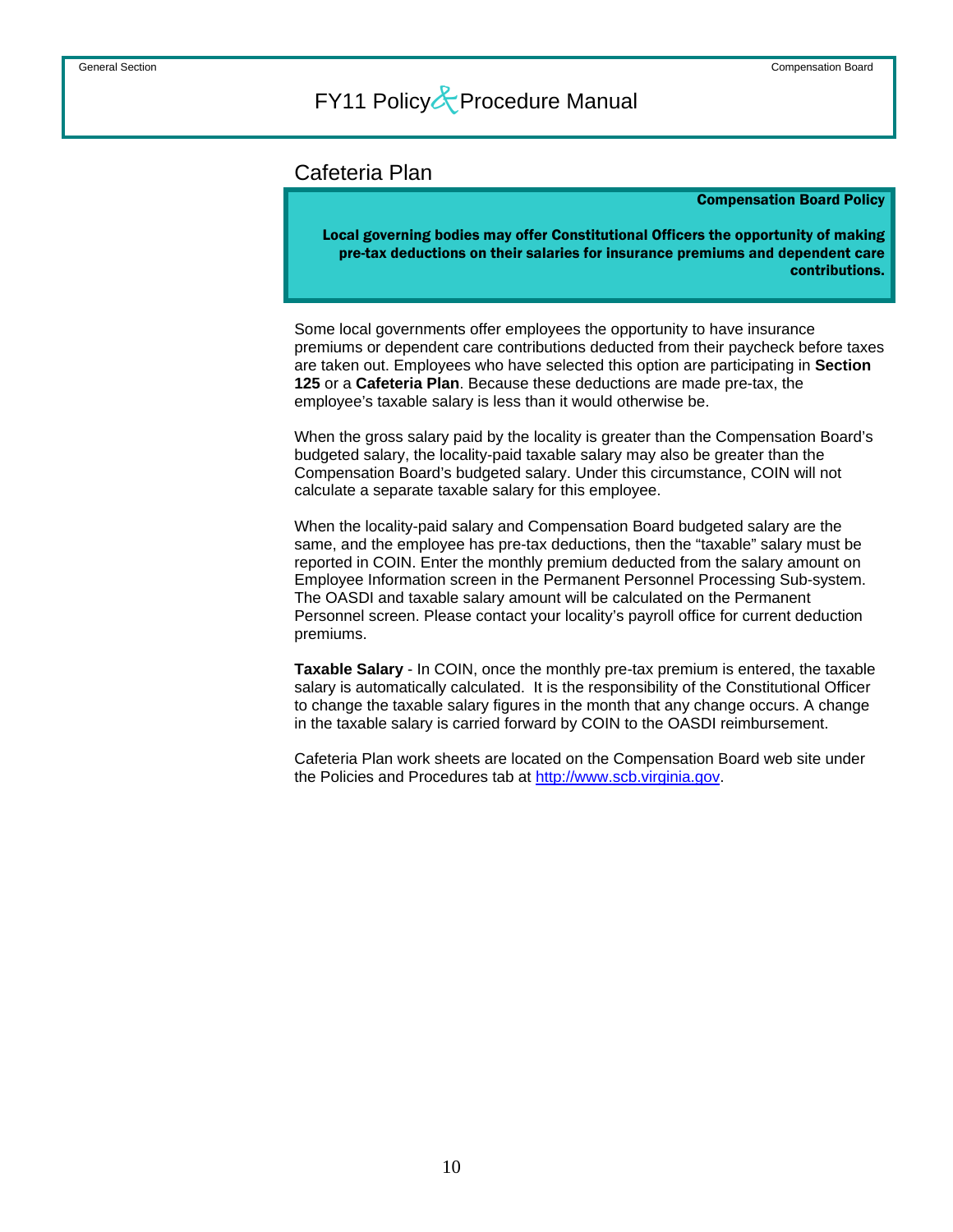### <span id="page-17-0"></span>COIN

#### Compensation Board Policy

COIN is the Compensation Board's automated budget, reimbursement, and personnel processing system for Constitutional Officers.

COIN (Constitutional Officer Information Network) consists of three sub-systems: Budget Request, Reimbursement Processing and Personnel Processing.

The Users' Guide (organized by officer groups) for the COIN Budget Request subsystem is located on the Compensation Board web site at [http://www.scb.virginia.gov](http://www.scb.virginia.gov/)  under the COIN tab.

Instructions on how to access the COIN production region are located on the Compensation Board web site at [http://www.scb.virginia.gov](http://www.scb.virginia.gov/) under the COIN tab.

### Compensation Board Meetings

Compensation Board Policy

The Compensation Board usually meets on the fourth Wednesday of each month.

 Check the Compensation Board web site for a Board meeting calendar, located at [http://www.scb.virginia.gov](http://www.scb.virginia.gov/) under the Calendar and Meetings tab.

To find information regarding Board actions at monthly meetings, minutes are found at [http://www.scb.virginia.gov](http://www.scb.virginia.gov/) under the Calendar and Meetings tab.

For the Compensation Board member and staff directory, access [http://www.scb.virginia.gov](http://www.scb.virginia.gov/) under the Board and Staff Directory tab.

### Constitutional Officers Email System

Compensation Board Policy

Staff of the Compensation Board gives notice of important meetings, laws affecting Constitutional Officers, informational memos, surveys, and reports to offices located throughout the Commonwealth through an email database.

 It is important that Constitutional Officers maintain an up-to-date email address of the principal officer (and deputy or other staff member) in the Compensation Board's Constitutional Officers address database, which is located at [http://www.scb.virginia.gov](http://www.scb.virginia.gov/) under the Restricted Access tab.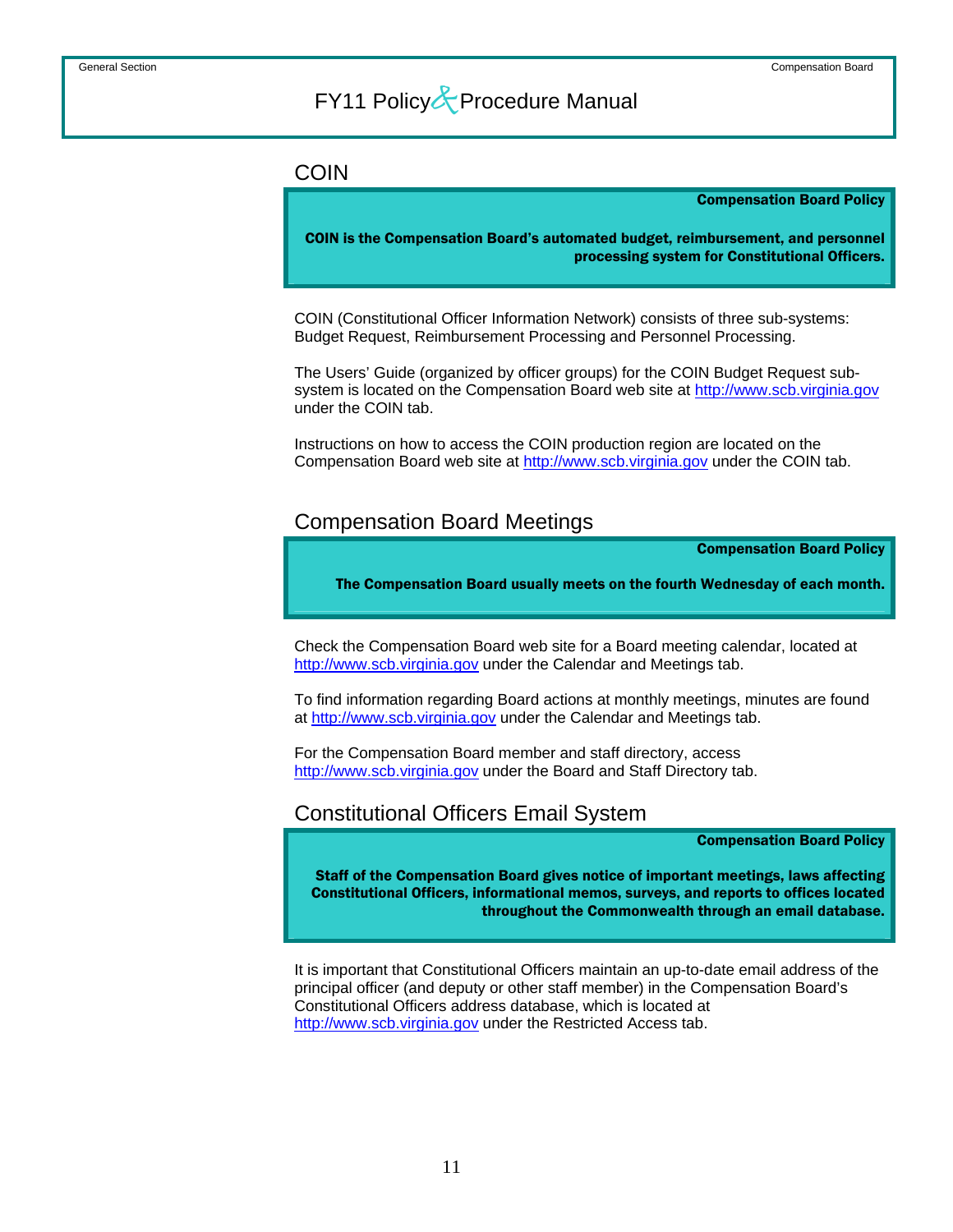### Criminal Fund

#### Compensation Board Policy

The Compensation Board recognizes that Constitutional Officers may receive payment for services as expert witness, court appointed attorney, substitute prosecutor, and foreign language interpreter from a fund administered by the Virginia Supreme Court.

For a chart of allowances for services rendered, see the Supreme Court of Virginia's website located at <http://www.courts.state.va.us/courtadmin/aoc/fiscal/chart.pdf>.

For more information regarding the Criminal Fund, contact:

Office of Executive Secretary Department of Fiscal Services Supreme Court of Virginia 100 N.  $19<sup>th</sup>$  Street Richmond, VA 23219 (804) 786-6455

### Documentation / Record Retention

Compensation Board Policy

The Constitutional Officer is responsible for maintaining complete documentation of all personnel actions (including salary adjustments), reimbursement requests, and for maintaining job descriptions and performance evaluations for all employees.

 Certification of personnel actions and monthly reimbursement requests in COIN include a documentation requirement for Constitutional Officers. This documentation should be maintained by the Constitutional Officer or by the local governing body's human resource department, and in most cases does not need to be copied and/or submitted to the Compensation Board. COIN provides each locality access to on-line records for the current fiscal year and for historical records.

On-line processing of salary and expense reimbursements requires Constitutional Officers to maintain a complete and accurate record of expenses for local and audit purposes. It is advisable to develop a method for maintaining receipts, vouchers, and other documentation of your expenditures. Consult with the auditor of your local governing body for a record retention policy and audit schedule.

#### <span id="page-18-0"></span>Code of Virginia § 19.2-332 (excerpt)

Whenever in a criminal case an officer or other person renders any service required by law for which no specific compensation is provided, the court shall allow therefor such sum as it deems reasonable, including mileage at a rate provided by law, and such allowance shall be paid out of the state treasury from the appropriation for criminal charges on the certificate of the court stating the nature of the service.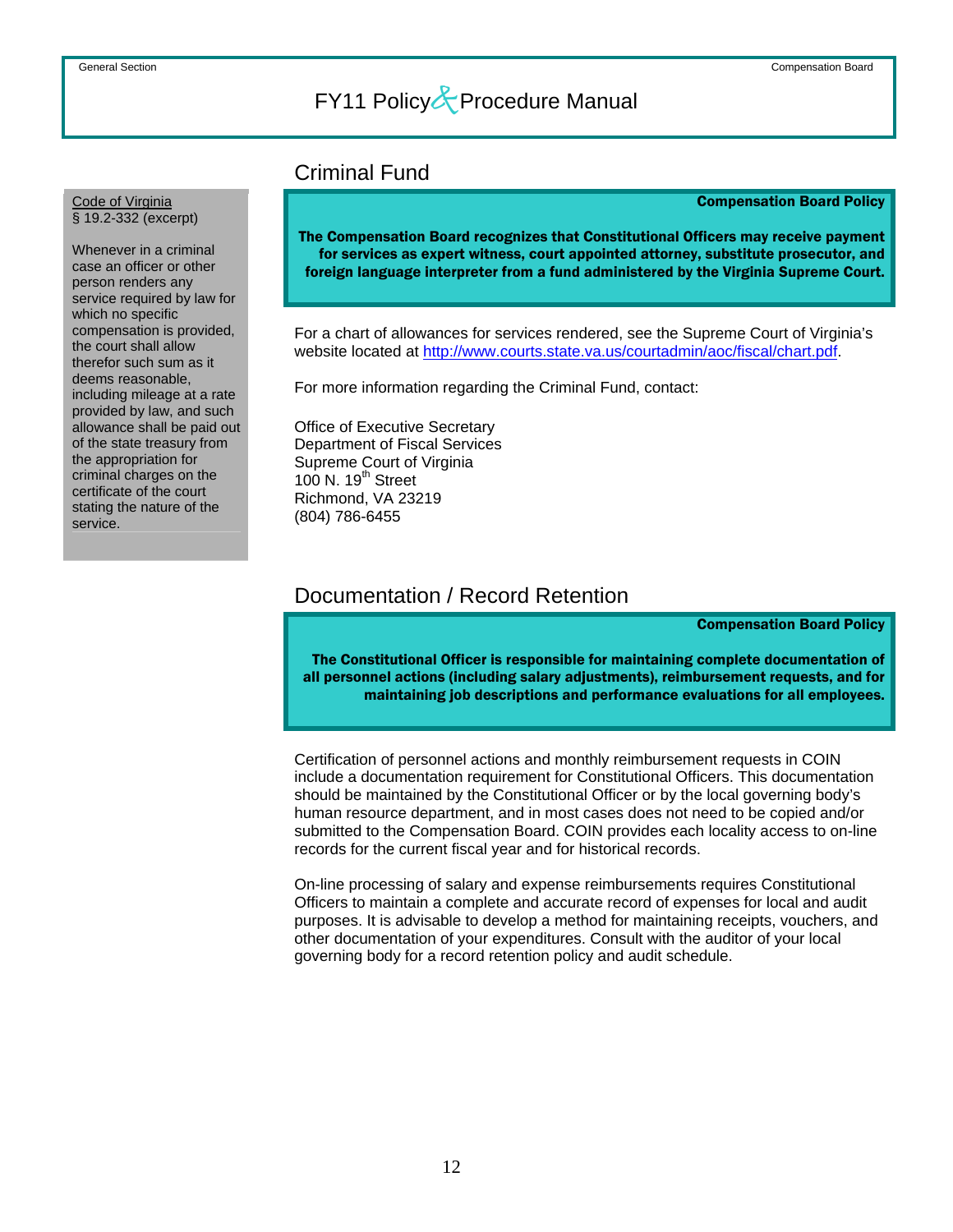### <span id="page-19-0"></span>Electronic Certification Signature

#### Compensation Board Policy

Constitutional Officers should complete their electronic certification signature for COIN reimbursement requests by the  $10<sup>th</sup>$  of each month. Failure to certify by this date may result in reimbursement delays and lost interest accruals for your locality.

 Your electronic certification signature signifies your acceptance and compliance with applicable sections of the Code of Virginia, 2010 Appropriations Act, and Compensation Board policies referenced in this manual. Should you need to make changes to your reimbursement request after you have certified, please contact your Compensation Board Fiscal Technician for assistance.

See Appendix 2 for the Compensation Board Staff Directory for contact information or access the directory online at [http://www.scb.virginia.gov](http://www.scb.virginia.gov/) under the Board and Staff Directory tab.

### Employee Performance Evaluation Plan

Compensation Board Policy

Constitutional Officers must certify that their office has a plan that provides for written position descriptions and a minimum yearly review of performance for each employee.

The employee performance evaluation plan for each employee should include a(n):

- Written position description;
- Written performance plan including job elements;
- Annual performance evaluation and review with employee; and
- Signature of employee and immediate supervisor.

Each time you initiate a pay practice in COIN you will be asked to certify compliance with Compensation Board policies, including annual employee performance evaluations and written position descriptions.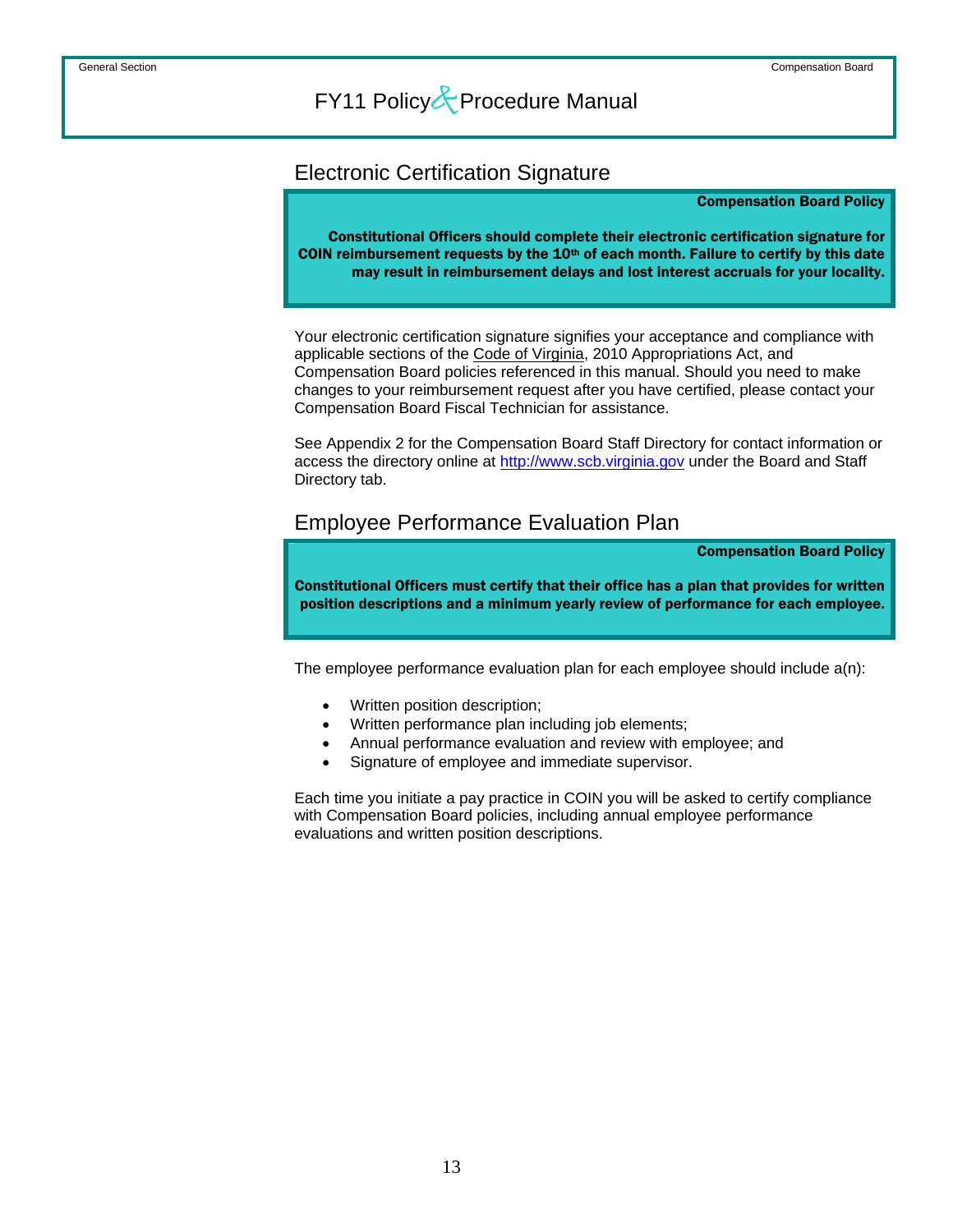### <span id="page-20-0"></span>Equipment Funding

#### Compensation Board Policy

In FY11, funding for equipment has not been provided for any Constitutional Officer or Regional Jail Supervisor. Clerks receive technology equipment and services funding through the Technology Trust Fund.

Any funds shown as budgeted in COIN for equipment already reflect the Commonwealth's share determined by applying the fiscal stress factor for your locality to the total cost of the equipment.

There are three categories for equipment expenditures for Constitutional Officers (excluding Clerks) when funding is approved or transferred from another budget category:

**Category A:** Information technology equipment and digital cameras Sheriffs, Regional Jail Superintendents, Commonwealth's Attorneys, Treasurers, Directors of Finance, and Commissioners of the Revenue

### **Category B:** Office equipment

Commonwealth's Attorneys (includes video presentation equipment), Sheriffs, Regional Jail Superintendents, Treasurers, Directors of Finance, and Commissioners of the Revenue

**Category D:** Radio equipment Sheriffs with law enforcement responsibilities only

Another category "C: Furniture" is for the budget request process only, and no budget or expenditures are approved in this category for the current fiscal year.

Beginning in FY10, there is one category for equipment and services expenditures for automation and technology improvements in the Clerk's office through the Technology Trust Fund. Circuit Court Clerks may make a budget request for technology equipment and/or services annually in August.

For more information regarding additional funding, see the sections entitled **Additional Allowances**, **Fiscal Stress Factor**, **Fund Transfer Request**, **Office Expenses**, and **Professional Associations**.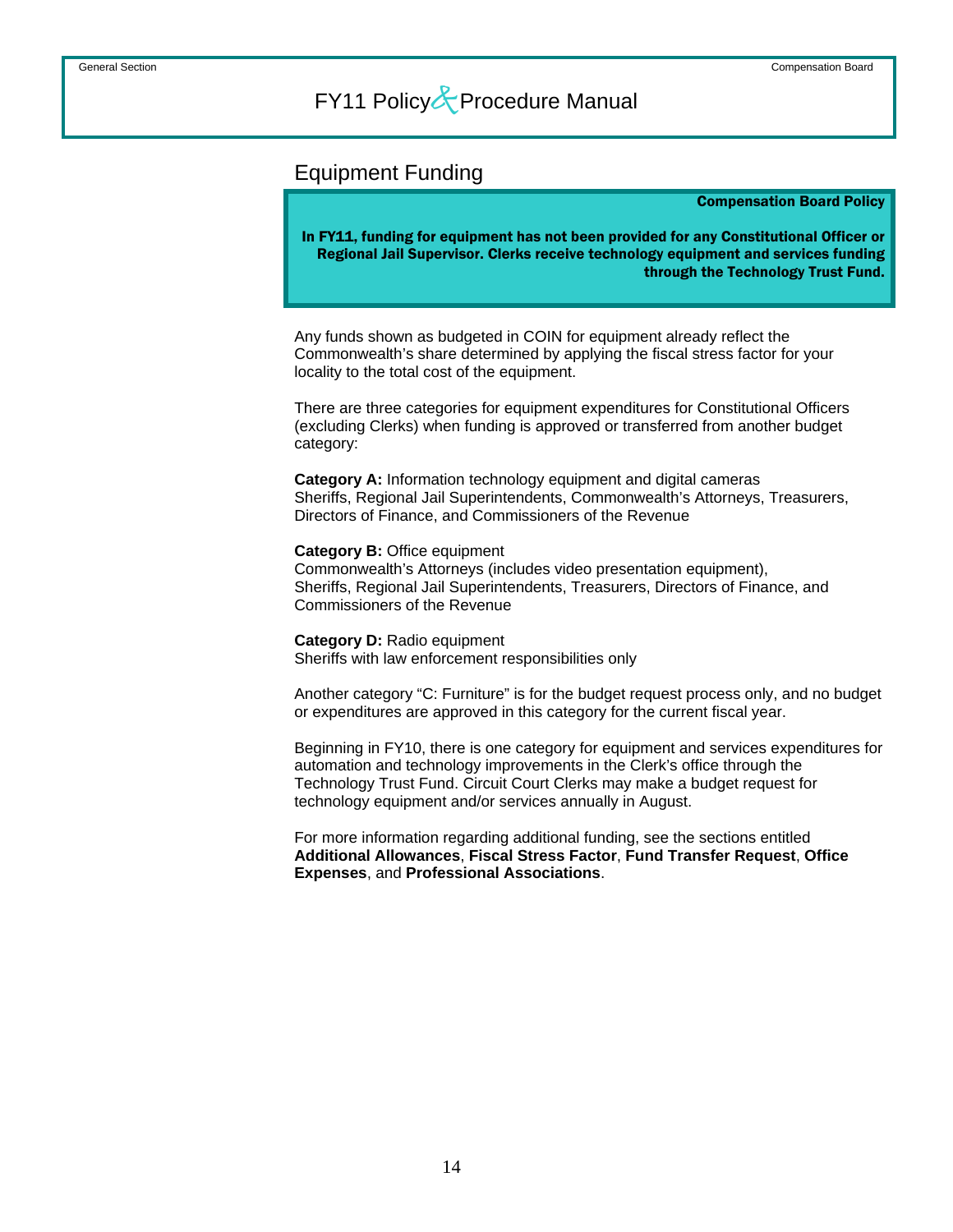### Expenditures: Prior Approval

#### Compensation Board Policy

The local governing body must approve expenditures of Constitutional Officers in an appropriation or supplement action prior to the money being spent.

 Unauthorized expenses or budget deficits are discouraged. Neither the local government nor the Compensation Board is under any legal obligation to increase their contribution to the operating budget of a Constitutional Officer, Finance Director or Regional Jail during the fiscal year. Overspending the approved budget may leave Officers personally liable for amounts unapproved by the local governing body. If expenditures are anticipated to be over and above the budget, seek approval of additional funds from the local governing body or the Compensation Board prior to committing those funds.

### Expenditures: Reimbursement

Compensation Board Policy

 The Compensation Board reimburses approved Constitutional Officers' expenditures to the Treasurer or Director of Finance for their respective locality.

 Monthly expenses in the Constitutional Officers' offices are paid through a reimbursement system. The Code of Virginia provides that the local governing body must first appropriate all funds for expenditure, the expense is incurred, the locality pays the expenditure and then reimbursement is requested from the Commonwealth, in that order. A Constitutional Officer may not receive reimbursement for budgeted funds before actually incurring the expense of those purchases.

Upon making a reimbursement request in COIN, the Constitutional Officer must certify that expenditures listed are those actually incurred in the conduct of official business of the Constitutional Officer for the month rendered and that invoices covering these expenditures have been submitted to the Board of Supervisors or their authorized agent for payment. The locality representative must also certify that expenditures have been verified and approved by the Board of Supervisors or authorized for payment.

## <span id="page-21-0"></span>Code of Virginia<br>§ 15.2-827 (excerpt)

No money shall be drawn from the county treasury, nor shall any obligation for the expenditure of money be incurred, except in pursuance of a legally enacted appropriation resolution, or legally enacted supplement thereto passed by the board. Accounts shall be kept for each item of appropriation made by the board. Each such account shall show in detail the appropriation made thereto, the amount drawn thereon, the unpaid obligations charged against it, and the unencumbered balance in the appropriation account, properly chargeable, sufficient to meet the obligation entailed by contract, agreement or order.

## Code of Virginia<br>§ 15.2-1636.13 (excerpt)

A. The expenses and other allowances of office within the limits fixed by the Board shall be paid monthly on the submission of satisfactory evidence that such expenses and other allowances were actually incurred. All counties and cities shall pay the entire amount of such salaries, expenses, and other allowances and, upon notification to the Board, the Commonwealth shall reimburse all such counties and cities for the Commonwealth's proportionate share of such salaries, compensation, benefits under § 51.1-1387, and other expense allowances.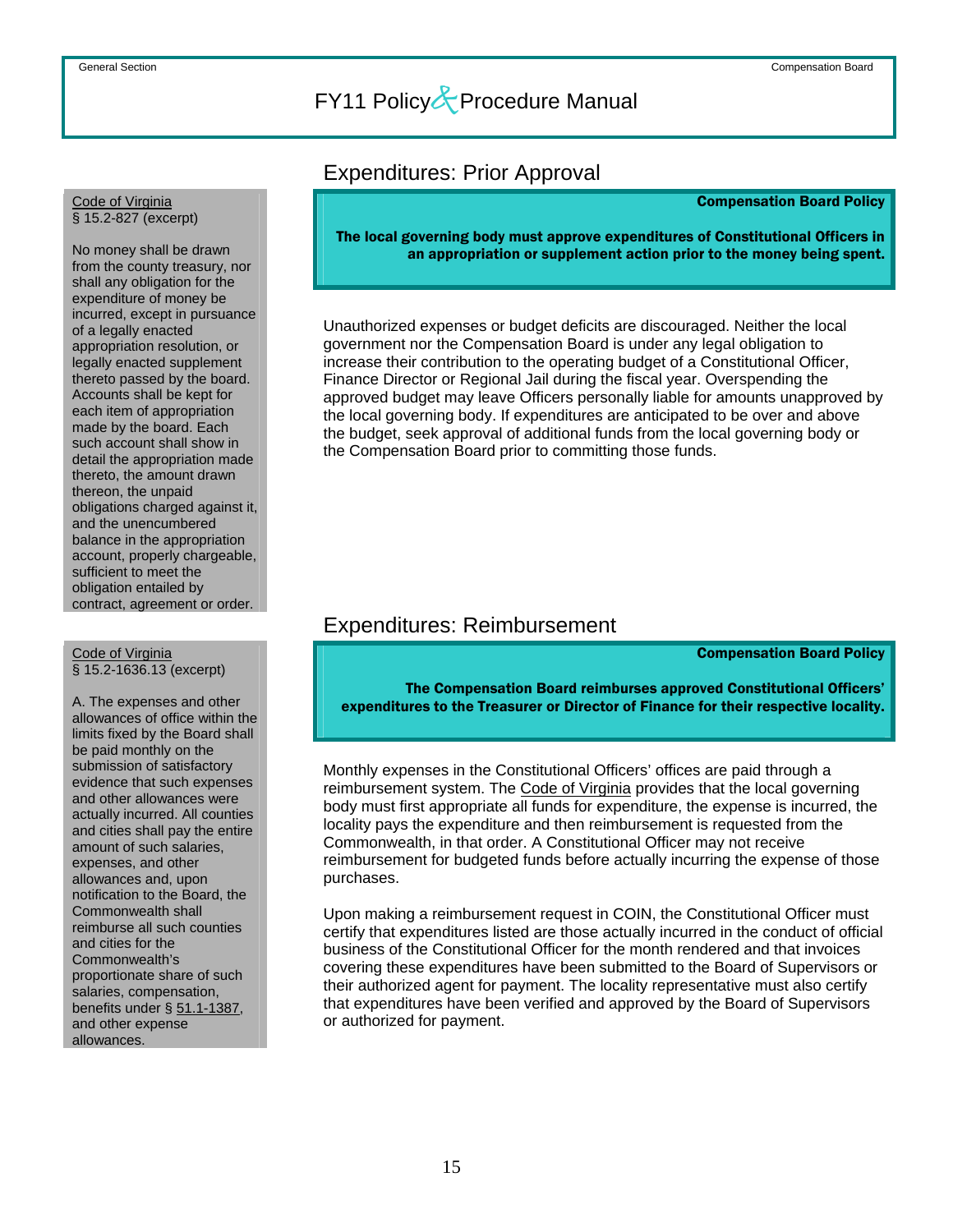<span id="page-22-0"></span> Fair Labor Standards Act Title 29 U.S.C., Chapter 8, § 207 (a) (1) (excerpt)

Except as otherwise provided in this section, no employer shall employ any of his employees who in any workweek is engaged in commerce or in the production of goods for commerce, or is employed in an enterprise engaged in commerce or in the production of goods for commerce, for a workweek longer than forty hours unless such employee receives compensation for his employment in excess of the hours above specified at a rate not less than one and one-half times the regular rate at which he is employed.

#### Code of Virginia § 9.1-701 (excerpt)

A. Employers shall pay fire protection *or law-enforcement*  employees overtime compensation or leave, as under the Fair Labor Standards Act, 29 U.S.C. § 207 (o), at a rate of not less than one and one-half times the employee's regular rate of pay for all hours of work between the statutory maximum permitted under 29 U.S.C. § 207 (k) and the hours for which an employee receives his salary, or if paid on an hourly basis, the hours for which the employee receives hourly compensation. A fire protection *or law-enforcement*  employee who is paid on an hourly basis shall have paid leave counted as hours of work in an amount no greater than the numbers of hours counted for other fire protection *or law-enforcement*  employees working the same schedule who are paid on a salaried basis in that jurisdiction.

### Fair Labor Standards Act

#### Compensation Board Policy

The Compensation Board does not budget or reimburse for overtime pay. Constitutional Officers are responsible for compliance with all phases of the FLSA, such as overtime pay.

 The Fair Labor Standards Act (FLSA) establishes minimum wage, overtime pay, record keeping, and child labor standards affecting full-time and part-time workers in the private sector and in Federal, State, and local governments. Covered, nonexempt employees are entitled to a minimum wage of not less than \$7.25.

Constitutional Officers must either arrange with their local governing body to pay overtime to employees or the officer must implement an overtime leave policy consistent with FLSA. Overtime applies to employees who work more than 40 hours in a 7-day period and public safety officers who work in excess of 171 hours within a 28-day period. Unless specifically exempted, employees covered by this act must receive overtime pay at a rate of not less than one and one-half times the regular rate of pay for all hours in excess of 40 hours of work in a workweek. FLSA does not require overtime pay for work on Saturdays, Sundays, holidays, or regular days of rest, as such.

The Code of Virginia, § 9.1-701, provides for the overtime compensation or leave, as under the Fair Labor Standards Act 29 U.S.C. § 207 (o), at a rate not less than one and one-half times the employee's regular rate of pay for all hours of work between the statutory maximum permitted under 29 U.S.C. § 207 (k) and the hours for which an employee receives hourly compensation. A law-enforcement employee who is paid on an hourly basis shall have paid leave counted as hours of work in an amount no greater than the number of hours counted for other lawenforcement employees working the same schedule who are paid on a salaried basis in that jurisdiction.

FLSA applies on a workweek basis. An employee's workweek is a fixed and recurring period of 168 hours or seven consecutive 24-hour periods (excluding public safety officers). It need not coincide with the calendar week, but may begin on any day. Averaging hours over two or more weeks is not permitted. You are responsible for maintaining accurate records of hours worked by each nonexempt (hourly) employee for FLSA purposes. For more information regarding the FLSA go the website sponsored by U.S. Department of Labor / Wage and Hour Division located at<http://www.dol.gov/whd/regs/compliance/hrg.htm>.

U.S. Department of Labor Employment Standards Administration Wage and Hour Division (866) 4-USWAGE [www.wagehour.dol.gov](http://www.wagehour.dol.gov/)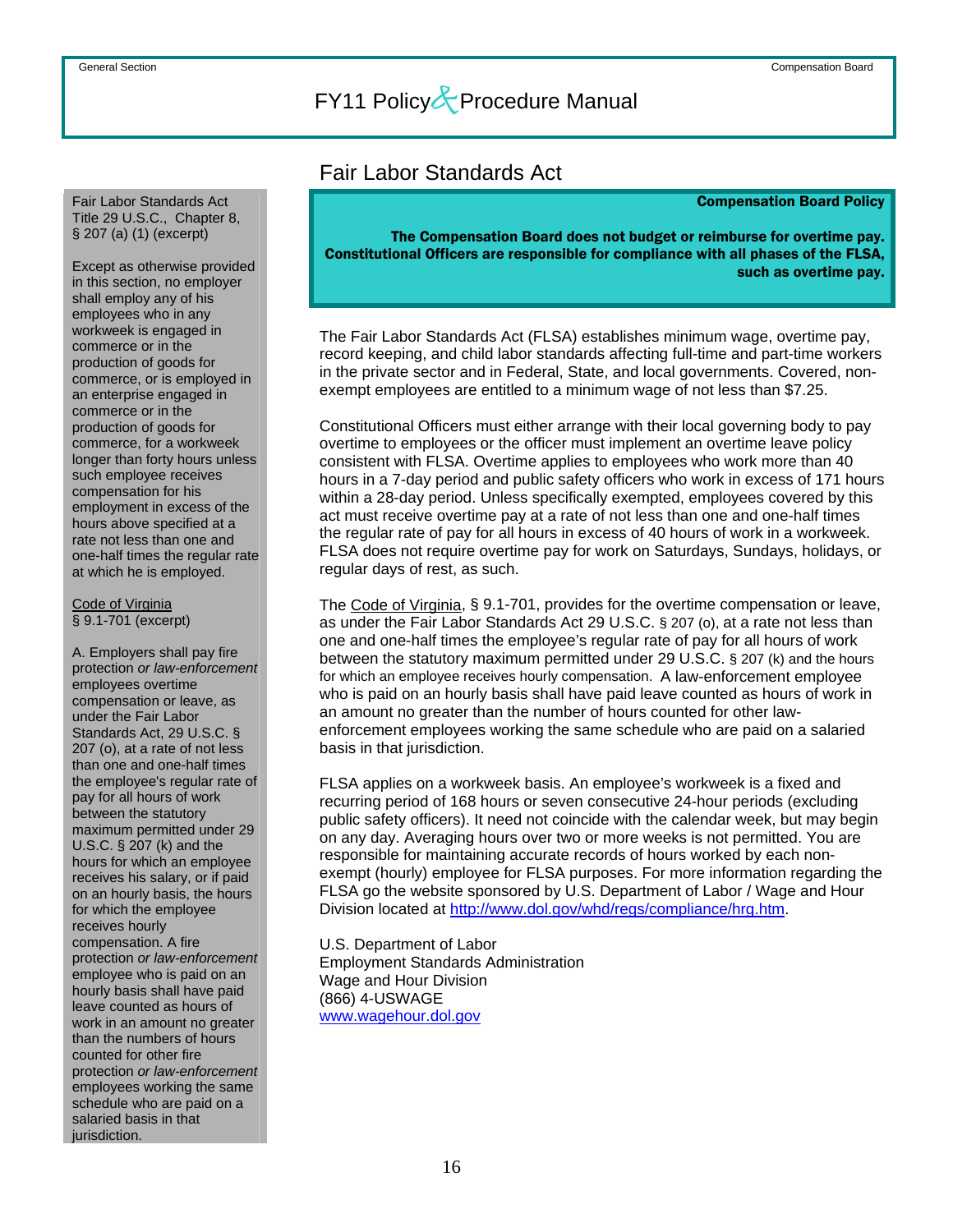<span id="page-23-0"></span> Family Medical Leave Act 29 U.S.C., 2654 SEC. 102 (a) (1)

Subject to section 103, an eligible employee shall be entitled to a total of 12 workweeks of leave during any 12-month period for one or more of the following: (A) Because of the birth of a son or daughter of the employee and in order to care for such son or daughter. (B) Because of the placement of a son or daughter with the employee for adoption or foster care. (C) In order to care for the spouse, or a son, daughter, or parent, of the employee, if such spouse, son, daughter, or parent has a serious health condition. (D) Because of a serious health condition that makes the employee unable to perform the functions of the position of such employee.

### Code of Virginia § 2.2-1201

Such personnel policies shall permit an employee, with the written approval of his agency head, to substitute (i) up to 33 percent of his accrued paid sick leave, (ii) up to 100 percent of any other paid leave, or (iii) any combination of accrued paid sick leave and any other paid leave for leave taken pursuant to the Family and Medical Leave Act of 1993 (29 U.S.C. § 2601 et seq.).

### Family Medical Leave Act

#### Compensation Board Policy

Constitutional Officers must grant eligible employees up to a total of 12 workweeks of unpaid leave during any 12-month period because of the employee's serious health condition of the serious health condition of an eligible family member.

Under the Family Medical Leave Act (FMLA), leave may be taken for the:

- Birth and care of newborn child of the employee;
- Adoption or foster care placement of a child with the employee;
- Care for an immediate family member;
- Serious medical condition of the employee that impairs or prohibits work or
- Qualifying exigency of employee's spouse, son, daughter or parent is a covered military member on active duty of has been notified of an impending call or order to active duty.

Employees seeking to use FMLA leave are required to provide 30-day advance notice when the need is foreseeable and such notice is practicable. Constitutional Officers may require the employee to provide medical certification from a doctor and/or periodic reports regarding the employee's status and intent to return to work. Under some circumstances, employees may take FMLA leave in blocks of time or by reducing their normal weekly or daily work schedule. An employee's use of FMLA leave cannot result in the loss of any employment benefit that the employee earned or was entitled to before using FMLA leave.

Group health insurance, including family coverage, for an employee on FMLA leave must be maintained on the same terms as if the employee continued to work. After FMLA leave is taken, the employer must restore to the employee her/his original job, or an equivalent job with equivalent pay, benefits, and other terms and conditions of employment.

The President signed into law a Final Rule under the FMLA effective on January 16, 2009, which expands military family leave entitlements. More information may be found at [http://www.dol.gov/whd/fmla/finalrule.htm.](http://www.dol.gov/whd/fmla/finalrule.htm)

Please consult your city or county attorney to discuss application of FMLA to specific circumstances in your office. Call for more information regarding FMLA or access the website for the Department of Labor / Wage and Hour Division located at [http://www.dol.gov/whd/fmla/index.htm.](http://www.dol.gov/whd/fmla/index.htm) Also consult the Department of Human Resource Management for policy 4.20 located at [http://www.dhrm.virginia.gov/hrpolicy/policy/pol4\\_20FMLA.pdf](http://www.dhrm.virginia.gov/hrpolicy/policy/pol4_20FMLA.pdf).

U.S. Department of Labor Employment Standards Administration Wage and Hour Division (866) 4-USWAGE [www.wagehour.dol.gov](http://www.wagehour.dol.gov/)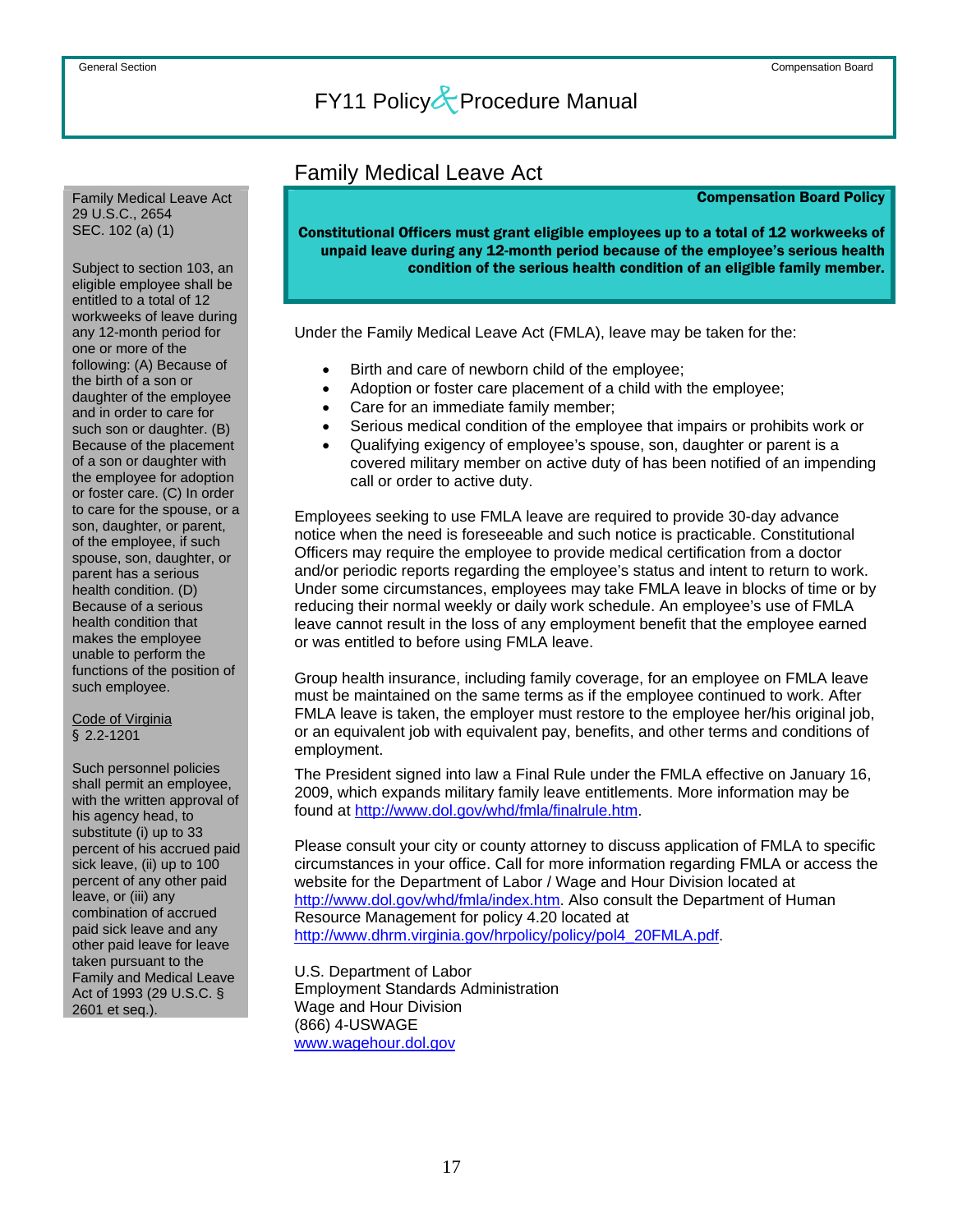### Fiscal Stress Factor

#### Compensation Board Policy

The Compensation Board will reimburse approved equipment purchases at the maximum allowable cost multiplied by the locality's fiscal stress factor.

The fiscal stress factor is not applied to equipment purchased with funds from the Clerks Technology Trust Fund.

Fiscal stress is an index composite of three variables that measures the economic strain of a locality's financial resources. The Compensation Board uses this index to establish the Commonwealth's share in the purchase of all equipment for Constitutional Officers, Regional Jail Superintendents, and drug prosecutors. Fiscal stress factors are determined for Regional Jail Superintendents or Drug Prosecutors by using the highest stress factor of the participating localities.

FY11 fiscal stress percentages can be found on the Compensation Board website under the Policies and Procedures tab at [http://www.scb.virginia.gov.](http://www.scb.virginia.gov/)

For more information related to equipment purchases, see the sections entitled **Equipment Funding**, **Personal Computer & Laptop Purchase** and **Software Reimbursement**.

### Freedom of Information Act

Compensation Board Policy

Constitutional Officers are considered "public bodies" under the Virginia Freedom of Information Act and unless explicitly exempted by other Code of Virginia sections, they have the obligation to disclose public records as outlined in the Act.

 All public bodies and their officers and employees shall make reasonable efforts to reach an agreement with someone requesting public records.

For more information regarding the rights of requestors and the responsibilities of the Compensation Board, go to [http://www.scb.virginia.gov/policy/cbfoia.pdf.](http://www.scb.virginia.gov/policy/cbfoia.pdf)

Constitutional Officers outside the Richmond area may call toll free, (866) 448-4100 for more information. For those in the Richmond area contact:

Virginia FOI Advisory Council (804) 225-3056 <http://dls.state.va.us/foiacouncil.htm>

#### <span id="page-24-0"></span> 2010 Appropriation Act, Item 76

H. The Compensation Board shall apply the current fiscal stress factor, as determined by the Commission on Local Government, to any general fund amounts approved by the Board for the purchase, lease or lease purchase of equipment for constitutional officers. In the case of equipment requests from regional jail superintendents and regional special prosecutors, the highest stress factor of a member jurisdiction will be used.

## VFOIA, Code of Virginia<br>§ 2.2-3700 (excerpt)

The General Assembly ensures the people of the Commonwealth ready access to public records in the custody of a public body or its officers and employees, and free entry to meetings of public bodies wherein the business of the people is being conducted. Unless a public body or its officers or employees specifically elect to exercise an exemption provided by this chapter or any other statute, every meeting shall be open to the public and all public records shall be available for inspection and copying upon request.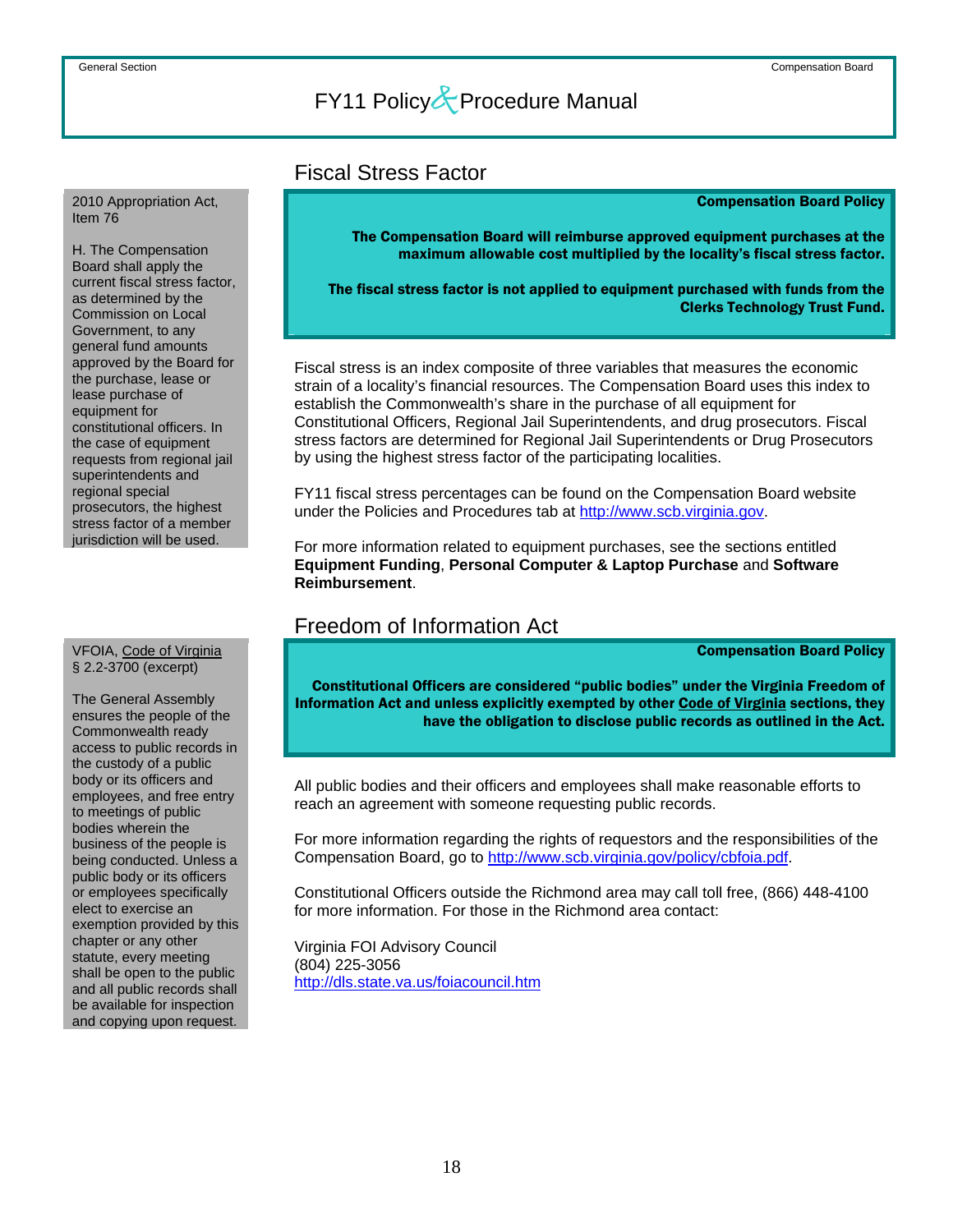### Fringe Benefits

#### Compensation Board Policy

For all Constitutional Officers (excluding Circuit Court Clerks), the Compensation Board reimburses the same percentage for fringe benefits as it does for approved salaries. Clerks receive two-thirds for fringe benefits (compared to 100% for salaries).

 **Retirement** – The Compensation Board reimburses for retirement premiums paid into the Virginia Retirement System (VRS) or into a like local retirement system for Constitutional Officers and Compensation Board-funded staff. Reimbursements are paid for the employer-share of the rate only, at the lesser of the VRS retirement rate approved for the locality, or the state employee rate (cap rate). The cap rate for FY11 is 2.13%.

**Group Life Insurance** – The Compensation Board reimburses at a fixed rate of 0.28% for group life insurance offered by VRS to Constitutional Officers and their Compensation Board-funded staff.

**FICA / OASDI** - The Compensation Board reimburses localities for FICA (OASDI and HI) contributions at 7.65% of the taxable portion of the salary. FICA contributions for hourly wage employees are at 7.65%. The OASDI rate (6.2%) is calculated on the first \$106,800 of earnings in calendar year 2010. Beyond that dollar amount, only the HI portion (1.45%) of FICA taxes is applied to the taxable salary. The Compensation Board will change the deduction on the COIN system as those employees or officers' salaries reach the maximum salary for the calendar year.

Information on the Federal Insurance Contributions Act is located at [http://www.ssa.gov/mystatement/fica.htm.](http://www.ssa.gov/mystatement/fica.htm) For more information regarding fringe benefits reimbursement by the Compensation Board, see the officer-specific sections of this manual.

#### <span id="page-25-0"></span> 2010 Appropriation Act, Item 67.90

R. 1. Compensation Board payments of, or reimbursements for, the employer paid contribution to the Virginia Retirement System, or any system offering like benefits, shall not exceed the Commonwealth's proportionate share of the following, whichever is less: (a) the actual retirement rate for the local constitutional officer's office or regional correctional facility as set by the Board of the Virginia Retirement System or (b) the employer rate established for the general classified workforce of the Commonwealth covered under and payable to the Virginia Retirement System.

2. The rate specified in paragraph R.1. shall exclude the cost of any early retirement program implemented by the Commonwealth.

3. Any employer paid contribution costs for rates exceeding those specified in paragraph R.1. shall be borne by the employer.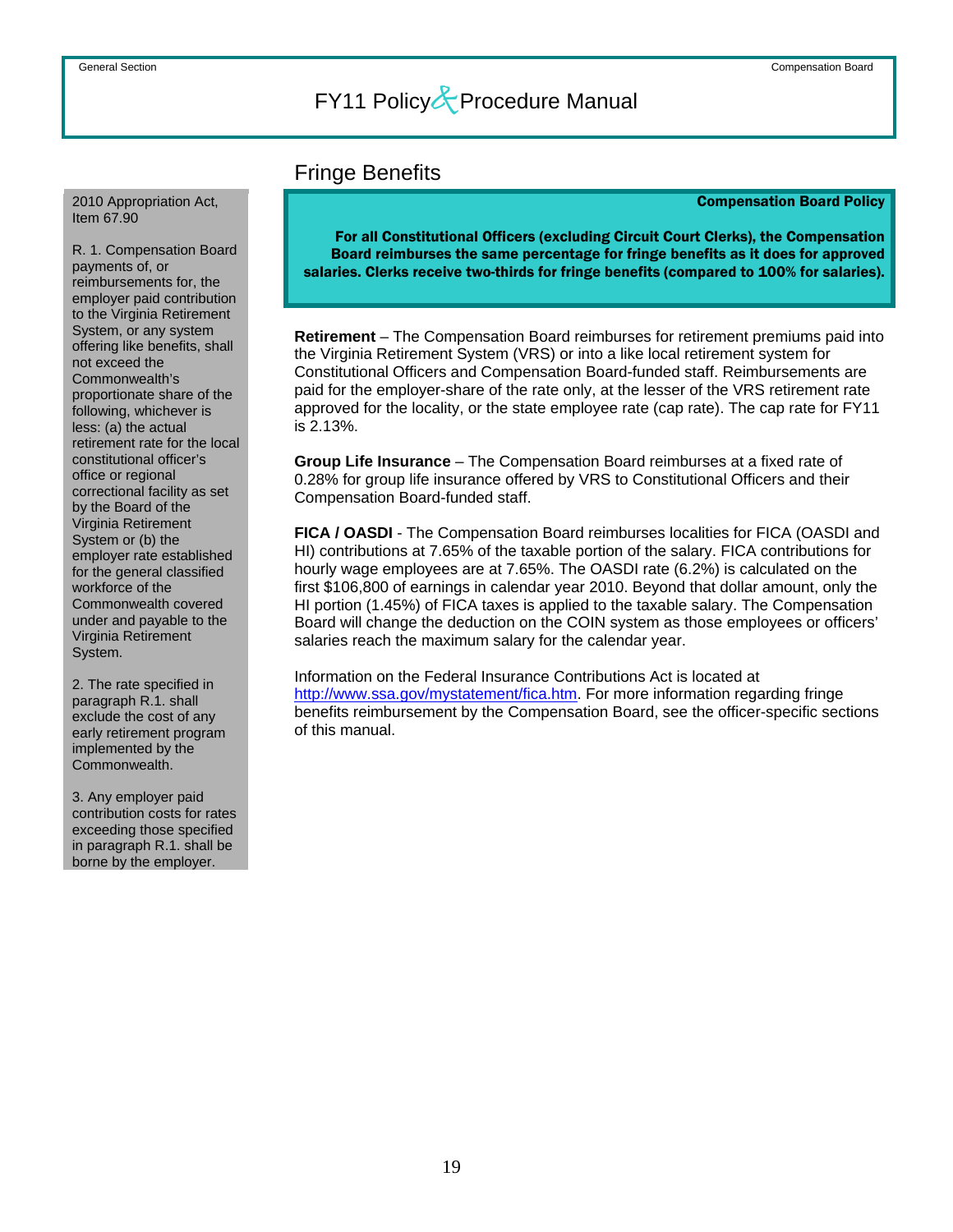### Fund Transfer Request

#### Compensation Board Policy

Due to current budget restrictions, Constitutional Officers may make fund transfer requests to use savings from one budget category in another budget category in limited cases and with prior Compensation Board approval.

Constitutional Officers may submit a fund transfer request through the COIN system for use of monies accumulated through vacancy savings as permitted by policy in some limited cases.

For action within the fiscal year, fund transfer requests must be submitted no later than one week prior to the May Compensation Board meeting. Any request for transfers should occur prior to the expenditure of funds. Neither the Compensation Board nor your local government is obligated to supplement your budget during the year.

There are two kinds of fund transfer requests: base transfers and one-time transfers.

**Base Transfer Request** - Base transfers permanently move funds from one budget category to another. This includes the transfer of turnover to other budget categories, and the permanent transfer of funds between temporary salaries and office expenses, or from one of these categories to permanent salaries to provide salary increase(s) in accordance with Board policy and established pay practices.

**Note:** Due to budget restrictions, turnover savings may not be moved to other base budget categories. Turnover may be used to increase the salary of permanent employees only when moving to a classification in a higher pay band. Turnover not used by mid-April will not be carried over into the next fiscal year.

Base transfers from temporary salaries or office expenses to equipment are not allowed; however, a one-time transfer may be permitted.

**One-Time Transfer Request -** One-time transfers are fund transfers that do not permanently affect base funding of budget categories. This includes the transfer of vacancy savings to other budget categories, and the one-time transfer of funds between temporary salaries, office expenses, and equipment budget categories. One-time transfers to permanent salaries are not allowed. Funds may not be transferred from equipment to temporary office expenses.

For more information, see sections entitled **Turnover**, **Vacancy of Principal Officer**, **Vacancy Savings**, and **Vacant Staff Position**.

#### <span id="page-26-0"></span>Code of Virginia § 15.2-2506 (excerpt)

No money shall be paid out or become available to be paid out for any contemplated expenditure unless and until there has first been made an annual, semiannual, quarterly or monthly appropriation for such contemplated expenditure by the governing body.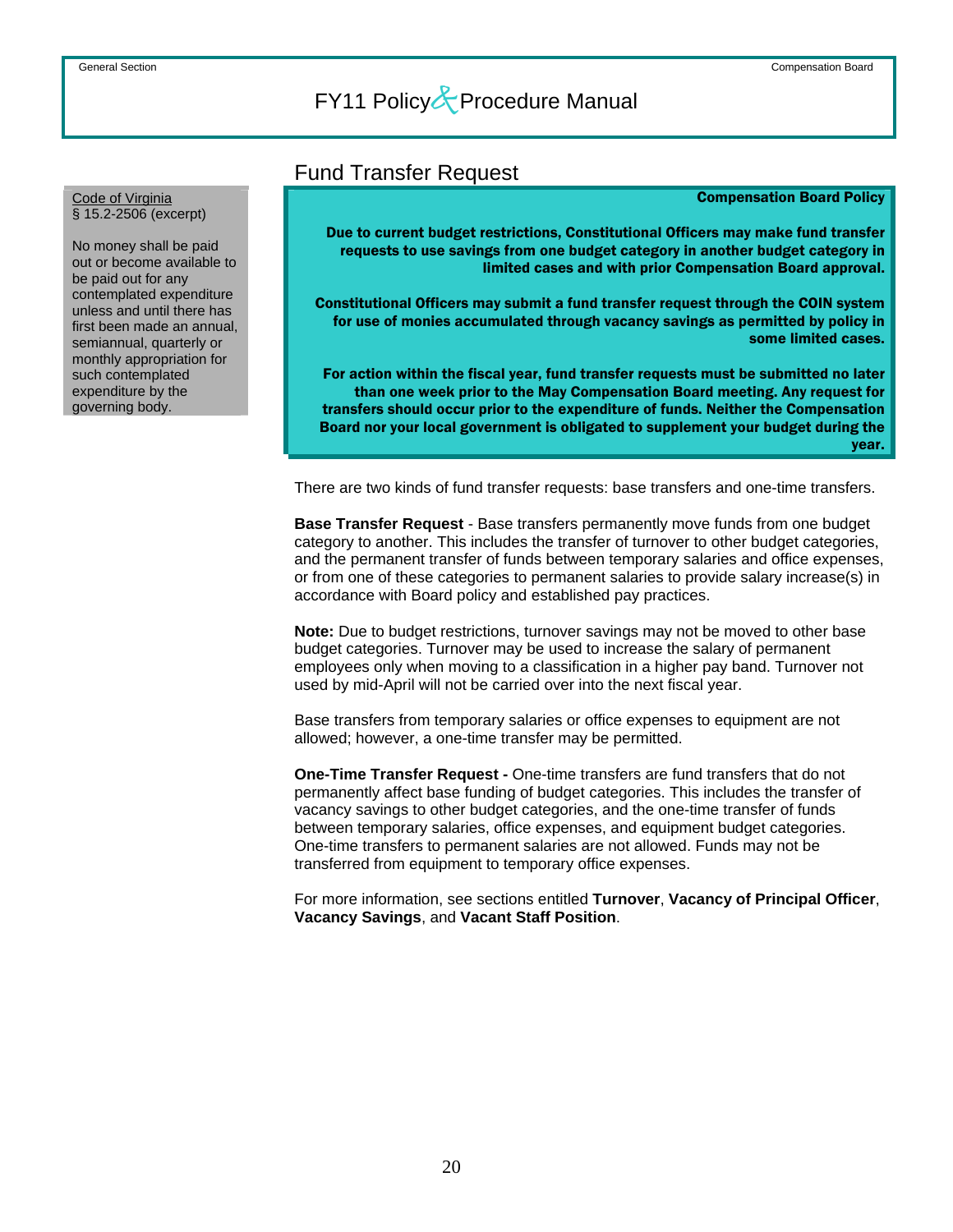### Grievance Procedure

#### Compensation Board Policy

The offices of Constitutional Officers are exempt from the Code of Virginia law that sets grievance procedures for local governments.

 Constitutional Officers may voluntarily agree to be covered by the locality's grievance procedures.

Constitutional Officers should consult legal counsel before voluntarily agreeing to be covered by the locality's grievance procedures.

### June Payroll Shift

Compensation Board Policy

Since FY03, the reimbursement schedule has localities receiving reimbursement for the months of June through May in the months of July through June.

 As a result of the 2002 General Assembly, the Compensation Board's reimbursement schedule for fiscal year payroll and expenses permanently changed. The Compensation Board has always reimbursed expenditures one month in arrears. Prior to FY02 it included an accelerated schedule in June to reimburse both May and June expenditures prior to the end of the fiscal year. In FY02, June 2002 expenditures were reimbursed in the month July 2002 (beginning of FY03). FY03 reimbursements for June through May came during the months of July through June. The June payroll shift has not changed the budget cycle based on the fiscal year cycle, beginning July 1 and ending June 30. Expenditures in the month of June of each year (end of fiscal year) will be reimbursed out of budgeted funds available for the following fiscal year. The Constitutional Officer's budget cycle is based on the July 1 through June 30 fiscal year. However, expenditures are reimbursed one month in arrears. Reimbursement for the months of June through May occurs in the months of July through June.

## <span id="page-27-0"></span>Code of Virginia<br>§ 15.2-1507 A. (excerpt)

3. a. Unless otherwise provided by law, all nonprobationary local government permanent full-time and part-time employees are eligible to file grievances with the following exceptions: (1) Appointees of elected groups or individuals. 7.b. Notwithstanding the exceptions set forth in subdivision 3.a. above, local governments, at their sole discretion, may voluntarily include employees in any of the excepted categories within the coverage of their grievance procedures.

§ 15.2-1603 (excerpt) Any such deputy may be removed from office by his principal. The deputy may also be removed by the court as provided by § [24.2-230.](http://leg1.state.va.us/cgi-bin/legp504.exe?000+cod+24.2-230)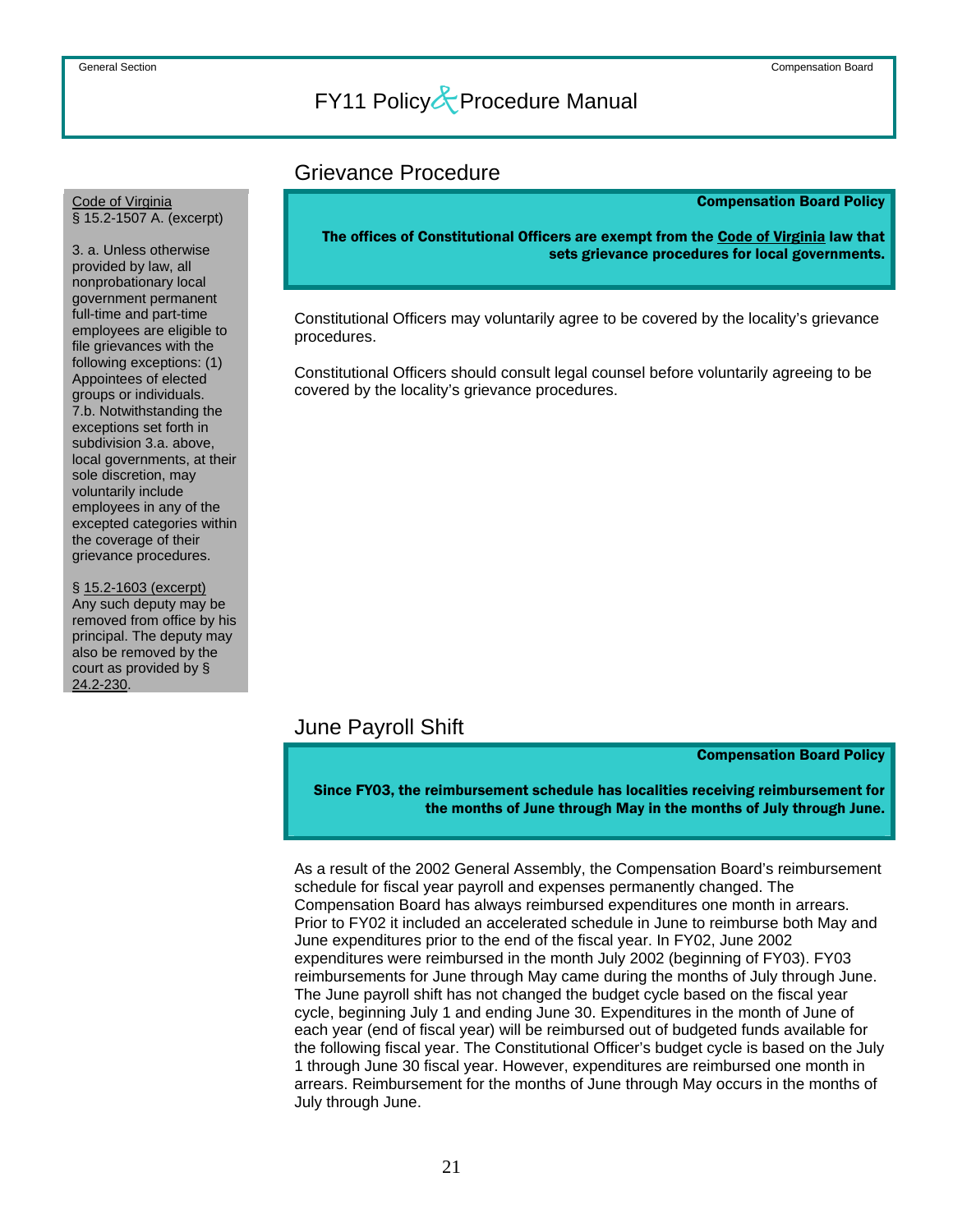### Liability Insurance

#### Compensation Board Policy

The Compensation Board pays the full premium for liability insurance with VaRISK for all Constitutional Officers and deducts 50% of the cost from each year's first monthly payroll and expense reimbursement.

The **Division of Risk Management** (DRM) protects Virginia's state government and other public entities from financial loss caused by legal liability, loss to property, and other hazards. DRM does this through the establishment and administration of specialized risk management plans authorized by statute and approved by the governor. From medical malpractice coverage for health care providers to property coverage for the state's historic resources and fine arts, DRM manages a diverse range of exposures for state government, constitutional officers, local governments, free clinics, and other public entities throughout Virginia.

**VaRISK,** a statutory risk management plan, is a comprehensive liability selfinsurance plan uniquely suited for Virginia's sheriffs, clerks of the circuit court, commonwealth's attorneys, city and county treasurers, commissioners of revenue, and regional jails. The plan provides coverage for tort liability, law enforcement liability, public official liability, and medical malpractice, depending on the needs of the plan member. All constitutional officers and regional jails in the state are covered by VaRISK, with premiums paid by the Compensation Board.

DRM becomes involved in a a claim against a Constitutional Officer or regional jail superintendant only upon the direct request from the Consitutional Officer, jail board or jail superintendant. DRM will not be liable for or assume responsibility for any claims under the VaRisk program if the covered party fails to comply with the conditions of the plan established for Constitutional Officers.

Division of Risk Management James Monroe Building 101 N. 14<sup>th</sup> Street Richmond, VA 23219 (804) 225-2142 <http://www.trs.virginia.gov/drm/drm.aspx>.

Language is included in the 2010 Appropriations Act, Item 76, O. requiring the recovery of one-half of the premiums paid by the Compensation Board to DRM on behalf of Constitutional Officers and their employees for the VARISK general liability insurance coverage and surety bond coverage. Such recoveries are to be based upon 50% of each local office's proportion of the total premium amounts paid for each constitutional officer group. Locality recoveries can be found on the Compensation Board's website at

<http://www.scb.virginia.gov/docs/budgetrecovery.pdf>.

In COIN, the Compensation Board recovers 50 percent of the local share of the premiums as a negative authorized entry to the Additional Allowances screen on the July (beginning of the new fiscal year) reimbursement request.

For more information, see the section entitled **Blanket Surety Bond**.

<span id="page-28-0"></span>Code of Virginia § 2.2-1839 (excerpt)

A. The Division of Risk Management shall establish one or more risk management plans to provide protection against liability imposed by law for damages and against incidental medical payments resulting from any claim made against any constitutional officer. B. Participation in the risk management plan shall be voluntary and shall be approved by both the participant's respective governing body or the State Compensation Board in the case of constitutional officers. Upon such approval, the Division shall assume sole responsibility for plan management, compliance, or removal.

C. The Division shall provide for the legal defense of participating entities and shall reserve the right to settle or defend claims presented under the plan. E. The Division shall set the premium and administrative cost to be paid to it for providing a risk management plan.

2010 Appropriation Act Item 76

O. The Compensation Board is hereby authorized to deduct, from the first reimbursements made each year to localities out of the amounts in Items 69, 71, 72, 73, 74, and 75 of this act, an amount equal to fifty percent of each locality's share of the insurance premium paid by the Compensation Board on behalf of the constitutional offices, directors of finance, and regional jails.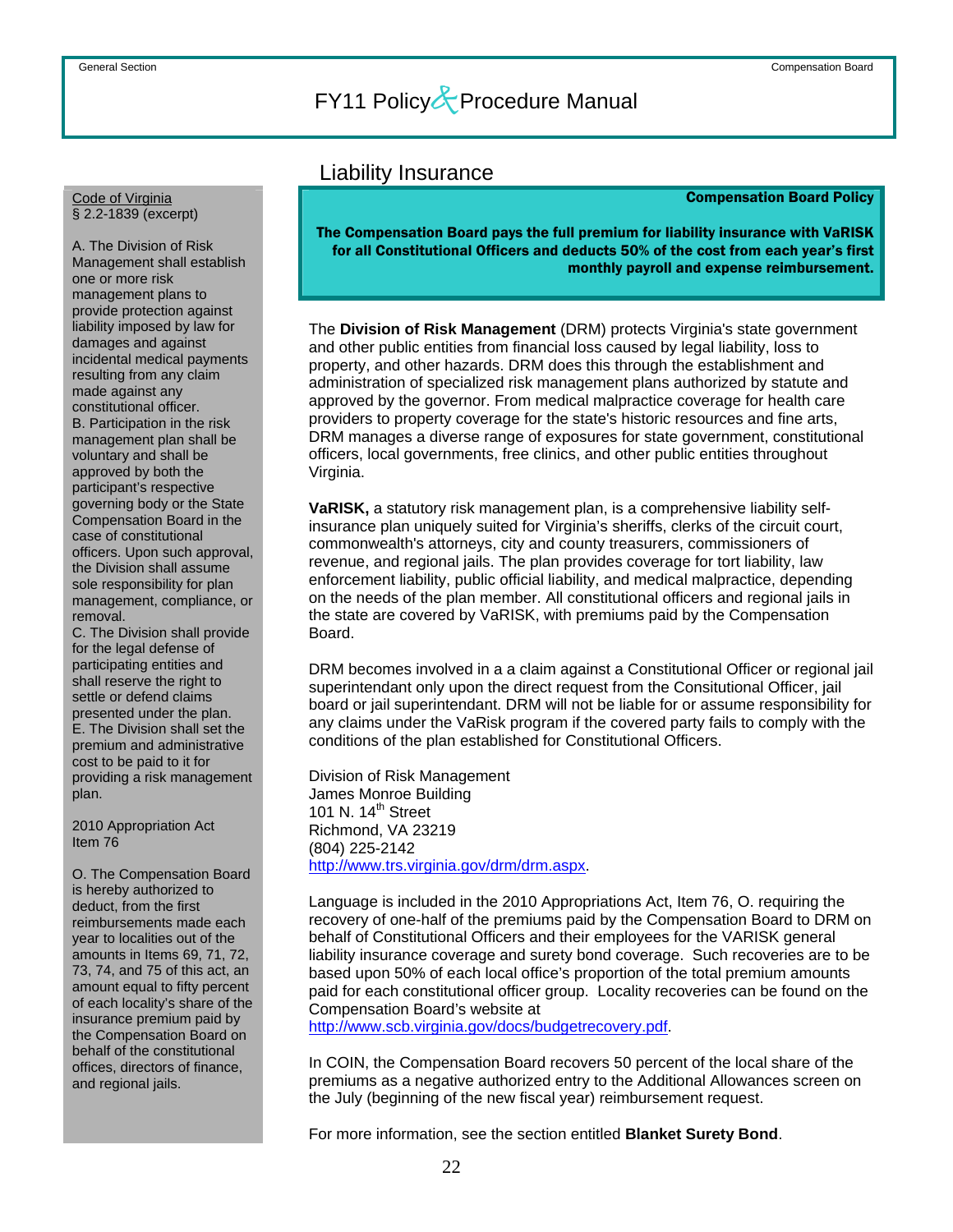### Medical / Hospitalization Insurance

#### Compensation Board Policy

<span id="page-29-0"></span>Code of Virginia<br>§ 15.2-1517

B. In the event a county or city elects to provide one or more group life, accident, and health insurance programs for its officers and employees, it shall provide such programs to the constitutional officers and their employees on the same basis as provided to other officers and employees, unless the constitutional officers and employees are covered under a state program, and the cost of such local program shall be borne entirely by the locality or shared with the employee.

Local governing bodies may provide medical/hospitalization insurance to Constitutional Officers and employees. The Compensation Board will not reimburse local governing bodies for the cost of medical/hospitalization insurance.

 Contact the human resources department of your local county or city governing body for information regarding medical / hospitalization coverage.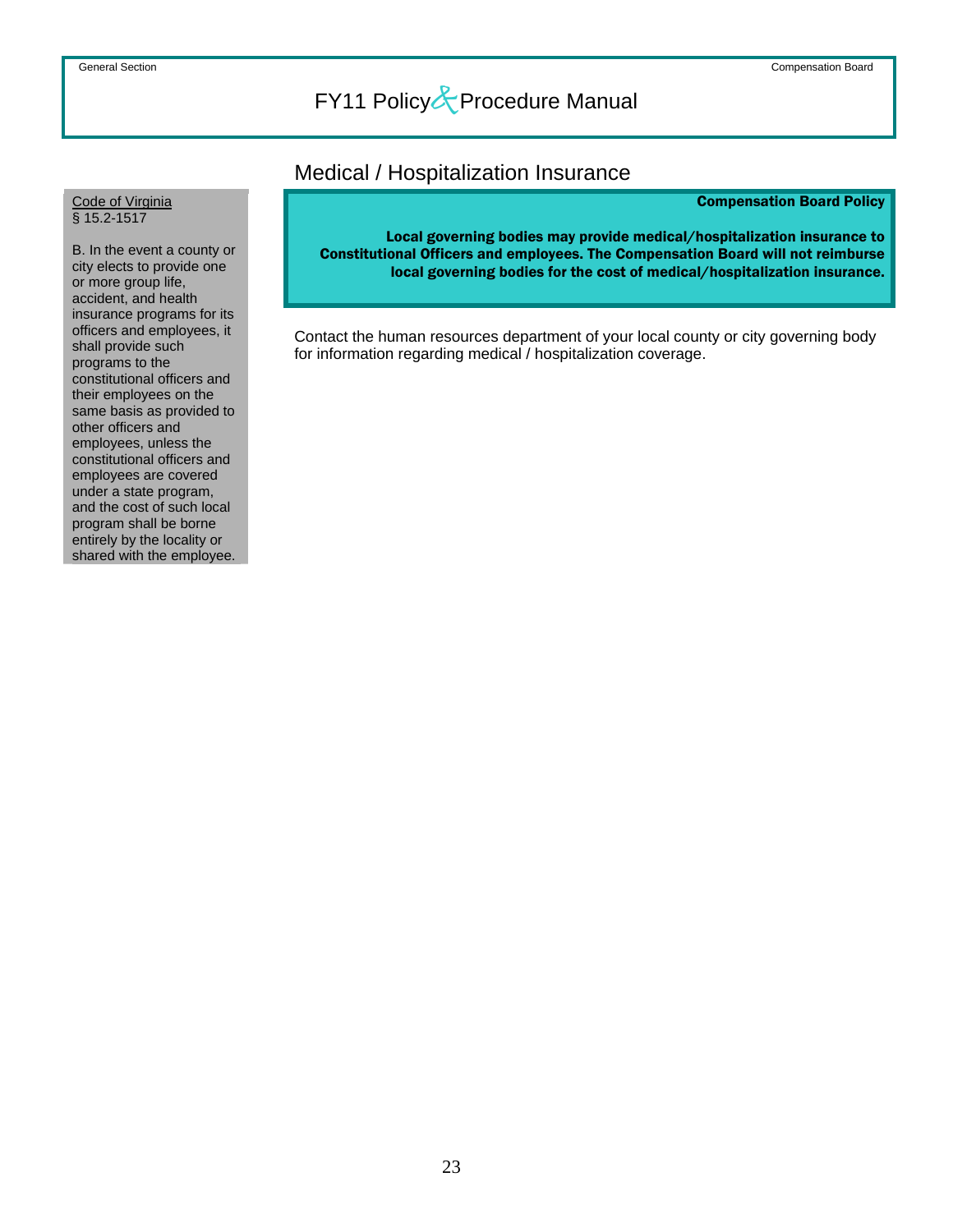#### <span id="page-30-0"></span>2010 Appropriations Act § 4-5.04 (excerpt)

e. 2. The first 15,000 miles of use during each fiscal year of personal automobiles in the discharge of official duties within the continental limits of the Untied States shall be reimbursed at an amount equal to the most recent business standard mileage rate as established by the Internal Revenue Service for employees or selfemployed individuals to use in computing their income tax deductible costs for operating passenger vehicles owned or leased by them for business purposes, or in the instance of a state employee, at the lesser of (a) the IRS rate or (b) the lowest combined capital and operational trip pool rate charged by the Department of General Services, Office of Fleet Management Services (OFMS), posted on the OFMS website at time of travel, for the use of a compact state-owned vehicle.

### Mileage Reimbursement Rate

### Compensation Board Policy

Reimbursement for the mileage to travel by personal vehicle to professional association meetings is set at an amount equal to the most recent business standard mileage rate as established by the Internal Revenue Service and posted on the website of the Office of Fleet Management Services, Virginia Department of General Services.

 The Compensation Board currently reimburses mileage of personal vehicles to professional association meetings at a rate of 50 cents per mile with an accompanying certification that a government-owned vehicle was not available. Reimbursement for a locality-owned vehicle is 24.6 cents per mile. In addition, the Compensation Board reimburses parking (\$8 maximum) and toll expenses. Mileage reimbursement is included as a part of the maximum reimbursement amount of \$100 per professional association meeting reimbursable through the office expense budget, and not as a separate expense item.

Due to current budget restrictions, the Compensation Board will reimburse mileage for personal and government-owned vehicles at 24.6 cents per mile for Compensation Board-sponsored training events.

For more information regarding the types of professional meetings, see the section entitled **Professional Associations**.

The website of DGS Office of Fleet Management Services is located at [http://www.dgs.virginia.gov/fleet.aspx.](http://www.dgs.virginia.gov/fleet.aspx)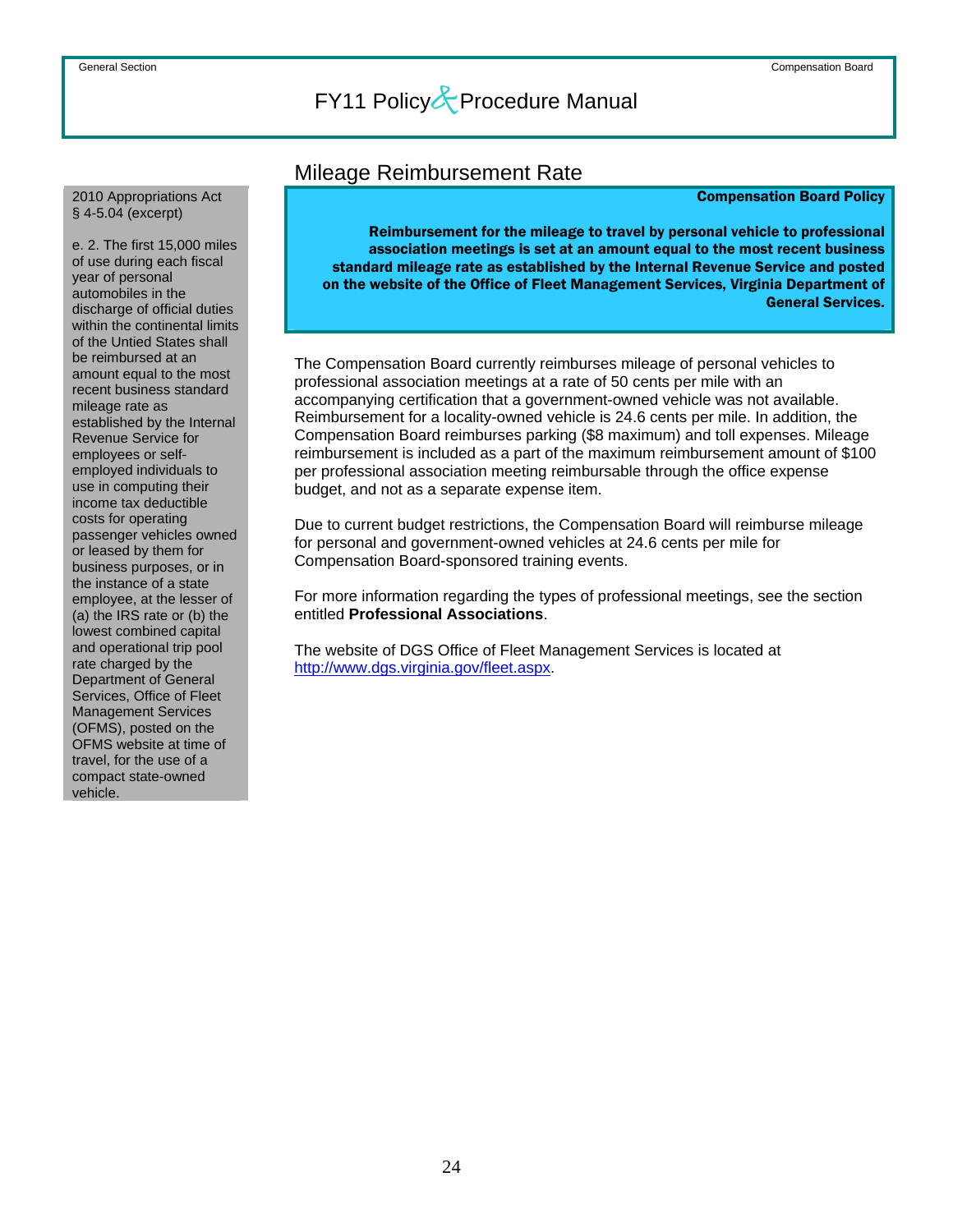### Military Leave

#### Compensation Board Policy

Compensation Board-funded staff positions may receive a leave of absence and the locality may be reimbursed for up to 15 days of military duty to include training duty in the armed services or organized reserve forces of the United States, National Guard, or naval militia.

The Compensation Board has no statutory authority to reimburse local governments for supplemental military pay to Constitutional Officers called up for active military duty.

 The Code of Virginia, § 44-93, allows for up to 15 workdays per fiscal year of paid leave for federally-funded military duty, to include training duty. These paid leaves of absences are the responsibility of the employer and are reimbursed by the Compensation Board.

In addition, any local government may also supplement federally-funded active military duty with all or any portion of the difference between regular pay and the military pay received by the employer during his/her absence. Local governments will not be reimbursed by the Compensation Board for any supplemental pay given to Constitutional Officers or staff on active military duty. Constitutional Officers and staff who are serving in the active military are coded in COIN as "Military Leave Status," thus effectively removing them from a reimbursable status for the duration of their active military service.

For more information, consult policy 4.50 of the Department of Human Resource Management located at http://www.dhrm.virginia.gov/hrpolicy/web/pol4\_50.html.

For more information regarding paid leave for Constitutional Officers, see the sections entitled **Payment for Leave** and **Overtime Pay / Compensatory Time**.

## <span id="page-31-0"></span>Code of Virginia<br>§ 44-93 (excerpt)

A-B. All officers and employees of the Commonwealth who are former members of the armed services or members of the organized reserve forces of any of the armed services of the United States, National Guard, or naval militia shall be entitled to leaves of absence from their respective duties, without loss of seniority, accrued leave, or efficiency rating, on all days during which they are engaged in federally funded military duty, to include training duty. There shall be no loss of regular employer pay during such leaves of absence except that paid leaves of absence shall not exceed 15 workdays per federal fiscal year. When relieved from such duty, they shall be restored to positions held by them when ordered to duty. If the office or position has been abolished they shall be reinstated in a position of like seniority, status and pay, unless to do so would be unreasonable. Any local government may pay such employee when activated for federally funded military duty all or any portion of the difference between his regular pay and the military pay received.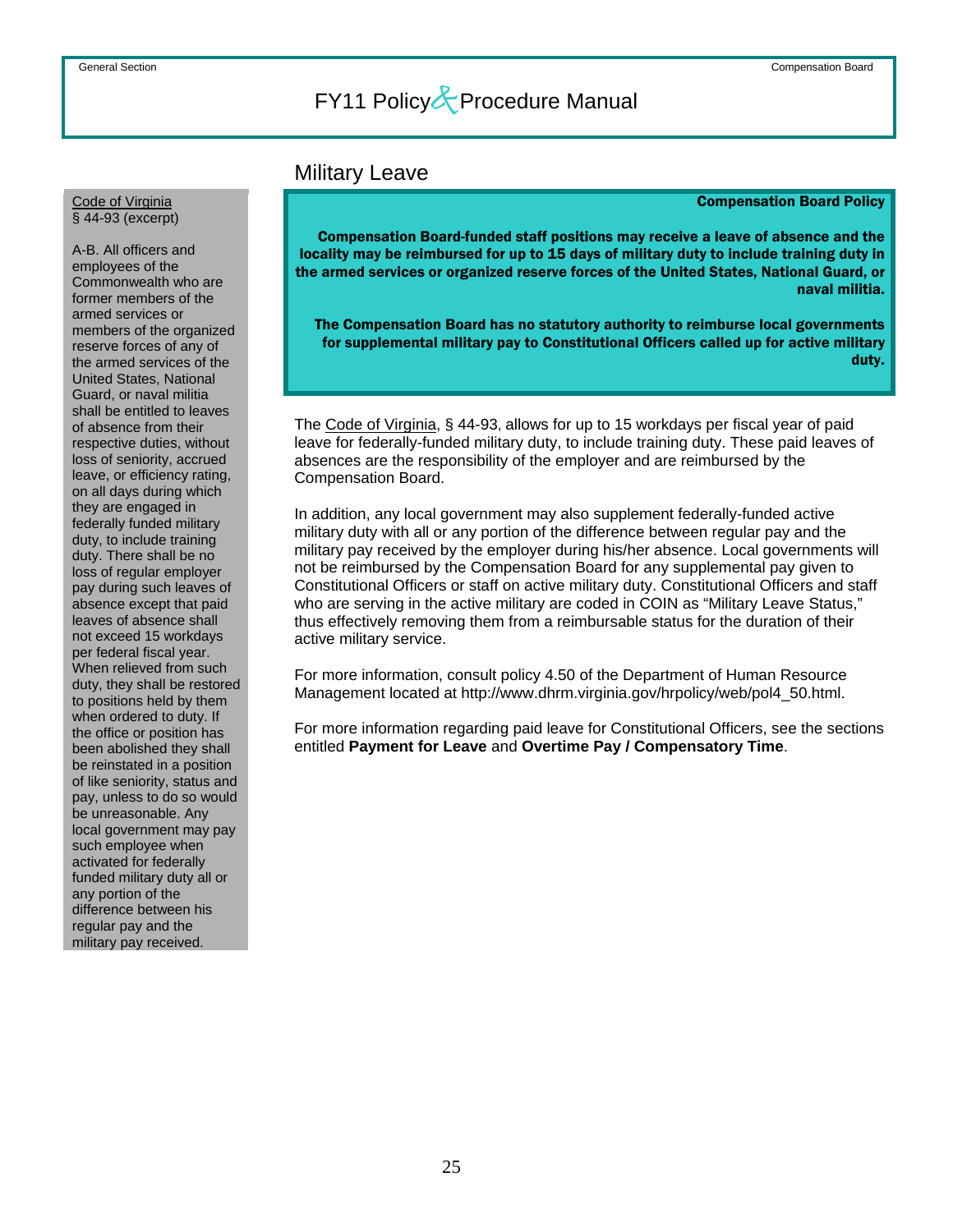### Office Expenses

#### Compensation Board Policy

Base budget office expense funds are limited in FY11 in all constitutional offices due to recent reductions in General Fund appropriations, with many offices electing to use available base budget office expense funding to meet those reductions. If funds are available in the office expense budget, office expenses incurred conducting business are reimbursable by the Compensation Board.

The Compensation Board does not reimburse for office space.

 The Code of Virginia, § 15.2-1636.15, allows for reimbursement of office expenses, such as:

- Office supplies;
- Postage;
- Association dues;
- Telephone service;
- Maintenance and repairs;
- Internet access; and
- Meetings / mileage.

Professional Association membership dues for the principal officer only are considered reimbursable under office expenses. Additional Compensation Boardreimbursed office expenses vary by office. Attendance at officer association meetings, VALECO and LGOC may be reimbursable out of an office expense budget up to \$100 per meeting.

To determine which expenses are reimbursable for your office and which ones are not, see the officer-specific section of this manual.

For more information related to office expense funding, see sections entitled **Additional Allowances**, **Fund Transfers**, **Professional Associations**, and **Software Reimbursement**.

<span id="page-32-0"></span>Code of Virginia § 15.2-1639 (excerpt)

The governing body of each county and city shall, if there are offices in the courthouse available, provide offices for the treasurer, attorney for the Commonwealth, sheriff, and commissioner of the revenue. If such offices are not available, offices may be provided by the governing body elsewhere than the courthouse of the county or city.

#### § 15.2-1636.15 (excerpt)

Whenever a county or city attorney for the Commonwealth, treasurer or commissioner of the revenue purchase items as listed in this section in conformity with and within the limits of allowances duly made and contained in the then current budget of any such officer under provisions of this article, the invoices therefor, shall be paid by the county or city directly to the vendors, and the Commonwealth shall monthly pay the county or city the state's proportionate part of the cost of such items.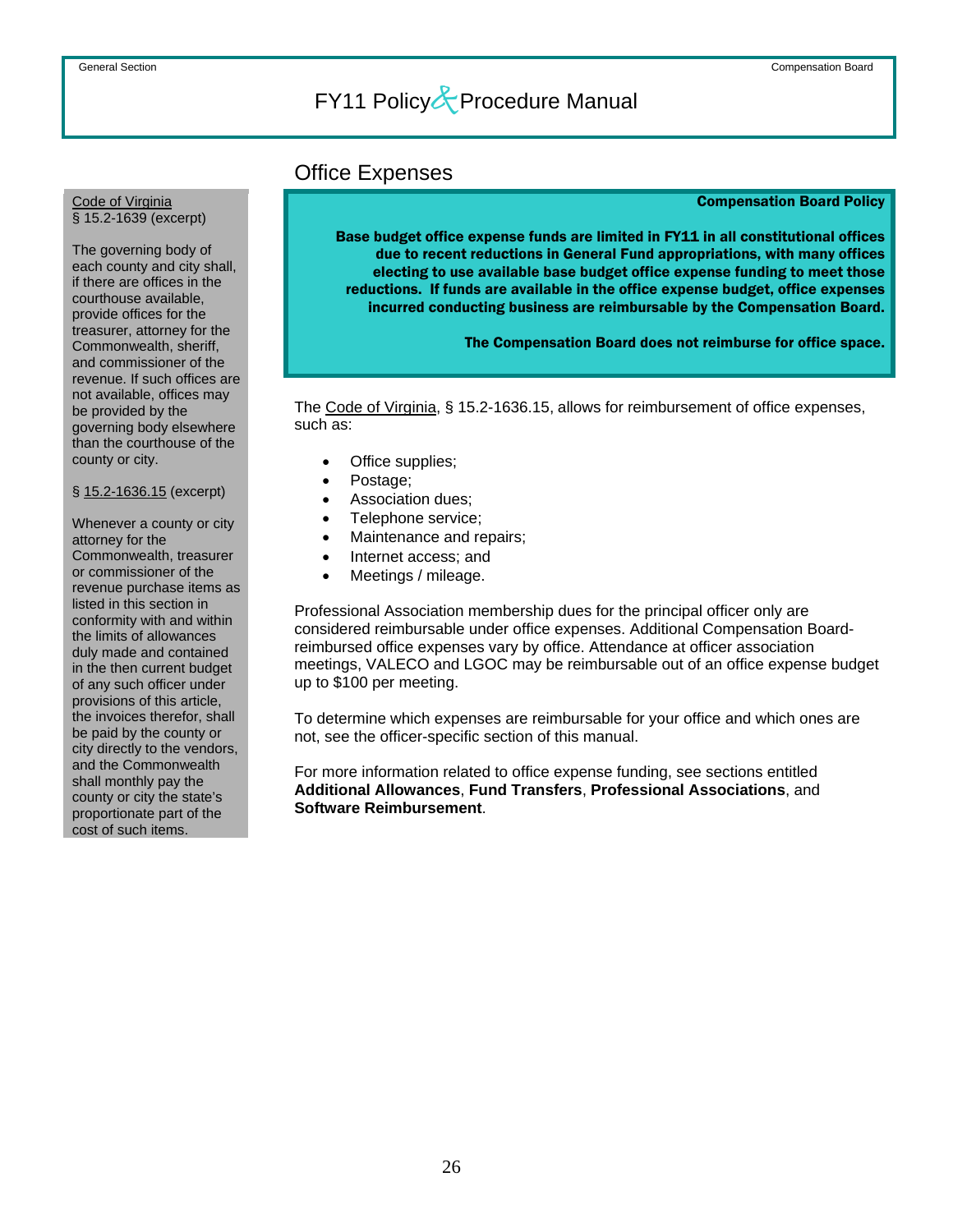### Overtime Pay / Compensatory Time

#### Compensation Board Policy

The Compensation Board does not reimburse for compensatory time or overtime leave.

Accrued compensatory time or overtime leave by employees can result in significant financial liability to the Constitutional Officer and/or the local governing body. Constitutional Officers and City Managers / County Administrators should monitor the accrued compensatory time or overtime leave balances of employees and take appropriate steps to ensure that excessive financial liability does not result when an employee departs.

For more information regarding paid leave, see sections entitled **Payment for Leave** and **Military Leave.**

<span id="page-33-0"></span>Code of Virginia<br>§ 15.2-1605 (excerpt)

If any employee or deputy is required to work on any legal holiday, he shall receive, in lieu of the holiday, an equal amount of compensatory time with pay in the same calendar year in which such holiday occurs.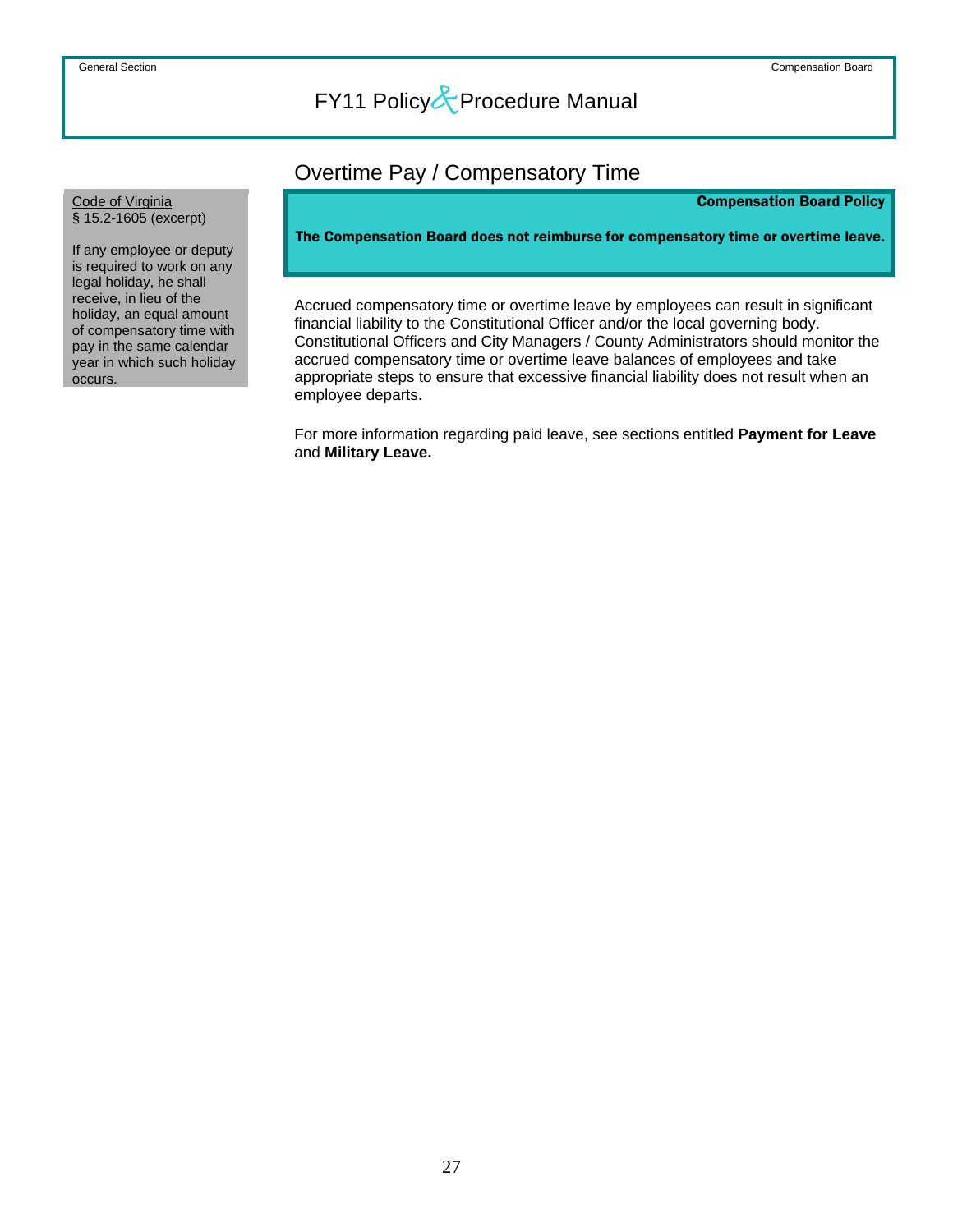### <span id="page-34-0"></span>Pay Bands

#### Compensation Board Policy

The Compensation Board follows pay policies that include pay bands. Constitutional Officers must use pay bands in making personnel salary decisions.

 **Ten pay bands** with corresponding minimum and maximum salaries are shown below.

|             |                            | July 1, 2010 to<br>June 30, 2011 |                |
|-------------|----------------------------|----------------------------------|----------------|
| <b>Band</b> | Role                       | <b>Minimum</b>                   | <b>Maximum</b> |
| 1           | Administrative             | \$19,856                         | \$37,371       |
| 2           | Senior Administrative      | \$23,723                         | \$45,666       |
| 3           | Professional               | \$28,234                         | \$52,973       |
| 4           | Professional               | \$28,362                         | \$58,322       |
| 5           | Professional               | \$31,778                         | \$54,576       |
| 6           | <b>Senior Professional</b> | \$33,147                         | \$69,186       |
| 7           | <b>Senior Professional</b> | \$33,885                         | \$76,172       |
| 8           | Supervisory<br>Management  | \$44,058                         | \$116,345      |
| 9           | Senior Professional        | \$45,385                         | \$93,143       |
| 10          | Supervisory<br>Management  | \$59,290                         | \$116,119      |

Sheriffs have a salary exception in Pay Band 3 for Medical, Treatment, and Classification personnel. Commonwealth's Attorneys have a salary exception in Pay Bands 2 and 9 for part-time personnel.

A detailed Pay Band crosswalk and staff salary scales for each office can be found on the Compensation Board web site under the Constitutional Officers Budgets and Salaries tab at [http://www.scb.virginia.gov](http://www.scb.virginia.gov/).

For more information regarding pay practices, see sections entitled **Pay Factors**, **Pay Practices**, and **Personnel Changes and Actions**.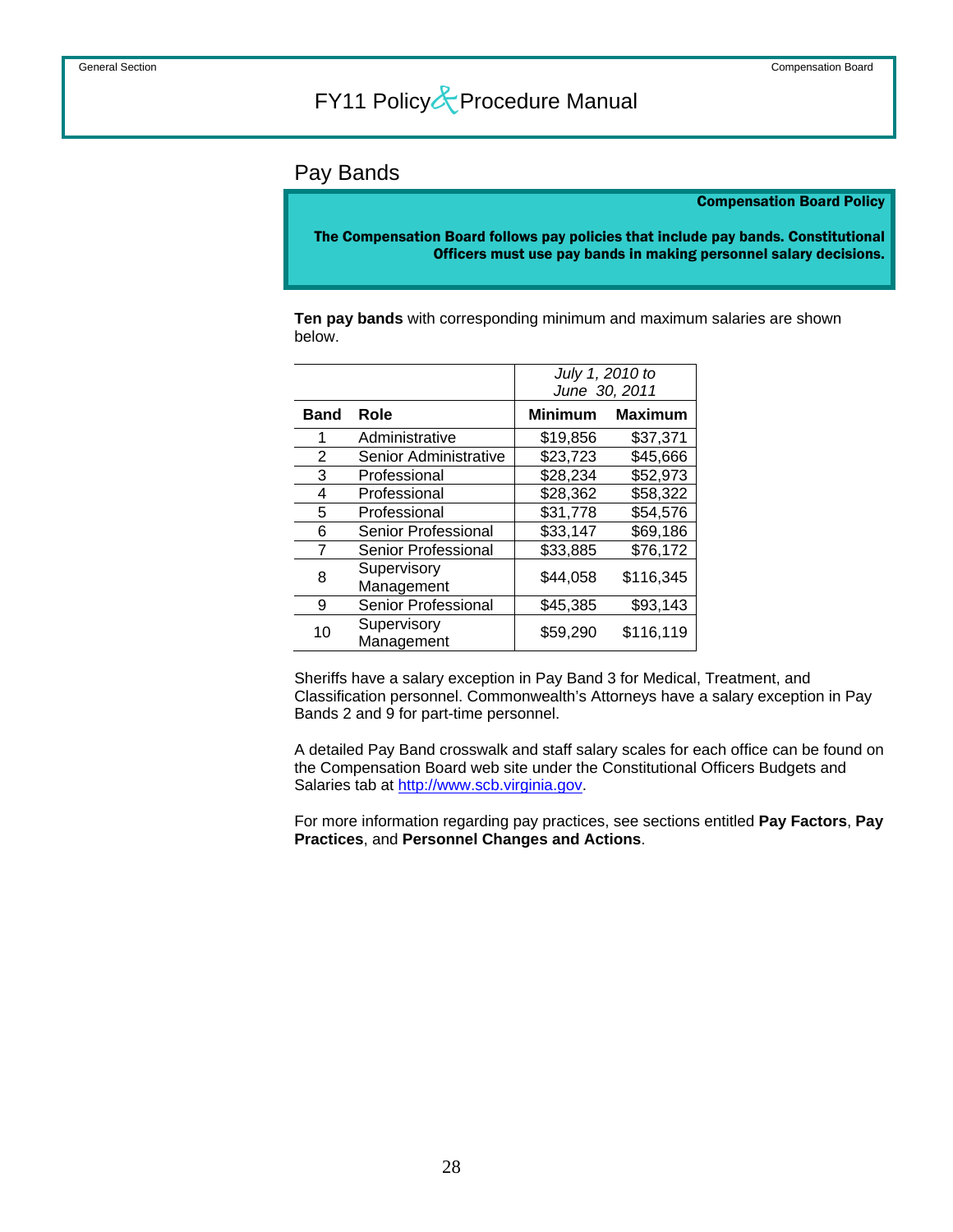### <span id="page-35-0"></span>Pay Factors

#### Compensation Board Policy

The Compensation Board follows pay policies that include pay factors. Constitutional Officers must consider these pay factors in making personnel salary decisions.

 Constitutional Officers are required to consider the following pay factors in making salary decisions:

- Budget implications;
- Duties and responsibilities;
- Knowledge, skills, and abilities;
- Work experience;
- Education;
- Current salary;
- Total compensation;
- Business need;
- Performance;
- Internal salary alignment;
- Market conditions; and
- Long-term implications.

Training, Licensure, and Certification of the employee are optional pay factors and may also be considered.

A matrix of pay factors and related pay practices is located on the Compensation Board web site under the COIN tab at [http://www.scb.virginia.gov](http://www.scb.virginia.gov/).

For more information regarding pay policies, see sections entitled **Pay Bands**, **Pay Practices**, and **Personnel Changes and Actions**.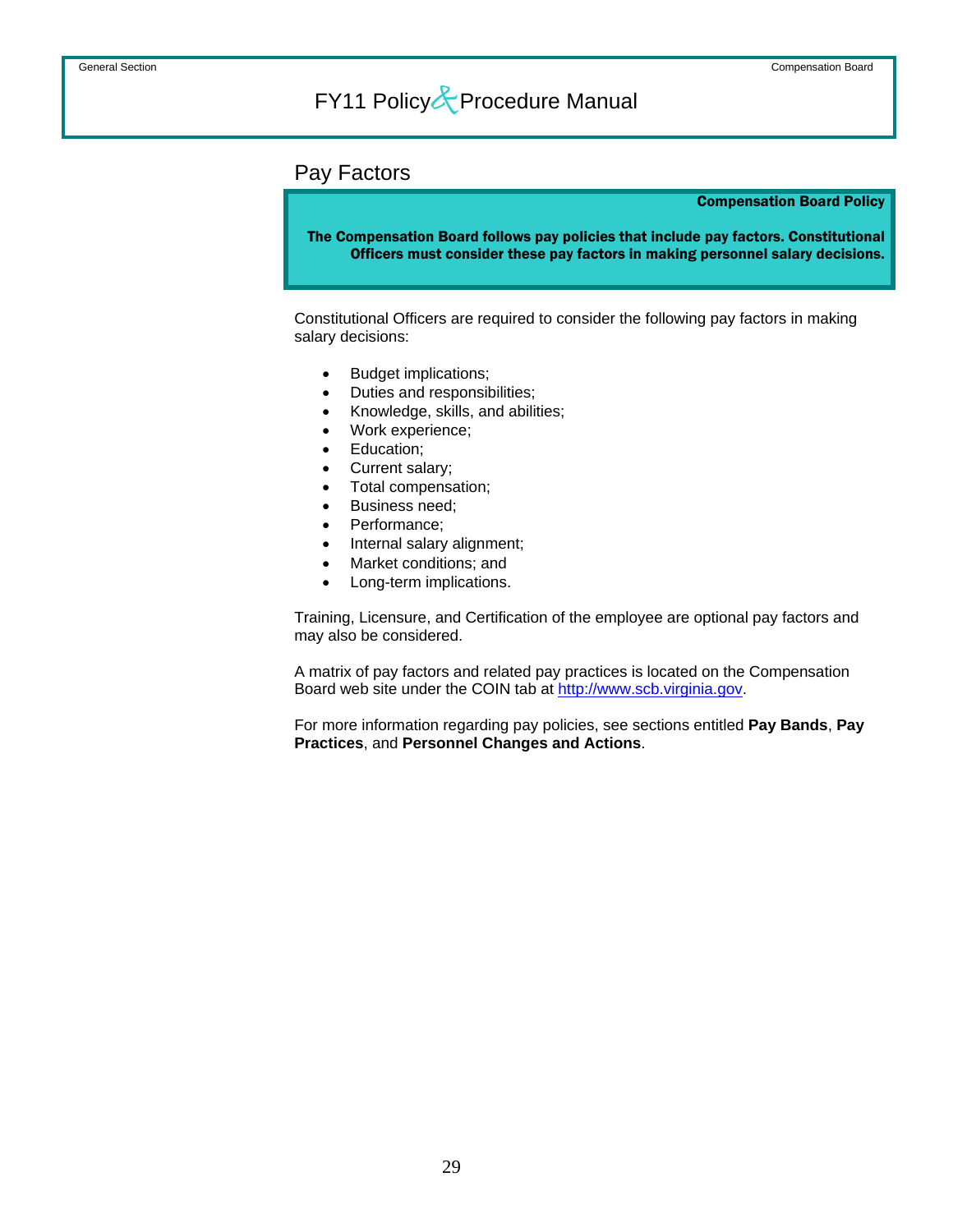### Payment for Leave

#### Compensation Board Policy

The Commonwealth of Virginia does not reimburse local governing bodies for the payment of annual leave, sick leave, or compensatory leave given to Constitutional Officers and staff.

Every city or county governing body must provide to every employee or deputy of Constitutional Officers leave time for:

- At least 2 weeks paid annual leave (vacation);
- At least 7 days of paid sick leave;
- All Legal Holidays mandated in § 2.2-3300, Code of Virginia;
- Compensatory Time with pay (taken in the same calendar year) in lieu of working a legal holiday; and
- Military Leave.

Constitutional Officers must negotiate with the county or city on whether vacation or sick leave for staff may be accumulated from year to year or terminate within a given time period. Vacation time may not accumulate in excess of six weeks.

For more information regarding paid leave, see sections entitled **Military Leave** and **Overtime Pay / Compensatory Time**.

### Pay Practices: General

#### Compensation Board Policy

The Compensation Board provides to Constitutional Officers compensation and classification tools (pay practices) that promote staff morale, retention, and pay equity as guided by the policies and practices of the Commonwealth's Department of Human Resources Management.

Constitutional Officers may use pay practices to appropriately classify and pay positions in their offices. However, consideration of relevant pay factors and maintenance of appropriate supporting documentation is required.

A matrix of pay factors and pay practices can be accessed on the Compensation Board web site under the COIN tab at [http://www.scb.virginia.gov](http://www.scb.virginia.gov/).

For more information regarding pay policies, see sections entitled **Documentation/Record Retention**, **Pay Bands**, **Pay Factors**, **Pay Practices**, and **Personnel Changes and Actions**.

<span id="page-36-0"></span>2010 Appropriation Act, Item 67.90

N. Notwithstanding any other provisions of § 15.2- 1605, Code of Virginia, the Compensation Board shall provide no reimbursement for accumulated vacation time for employees of Constitutional Officers.

Code of Virginia § 15.2-1605 (excerpt)

B. Every city or county for which employees or deputies of constitutional officers work shall annually provide at least two weeks vacation with pay, at least seven days sick leave with pay, and such legal holidays as are provided for in § 2.2-3300. The county or city may provide that vacation or sick leave may be accumulated or shall terminate within a given period of time; however, such vacation may not be accumulated in excess of six weeks.

## Code of Virginia<br>§ 15.2-1636.8 (excerpt)

The Board shall, at meetings duly called by the chairman, carefully consider other such matters including the pay and compensation plan of each political subdivision, if it has one, and the locality's plan for adjustments of salaries and expenses for the ensuing fiscal year, as well as the plan of the Commonwealth for adiustment of state salaries and expenses for such year.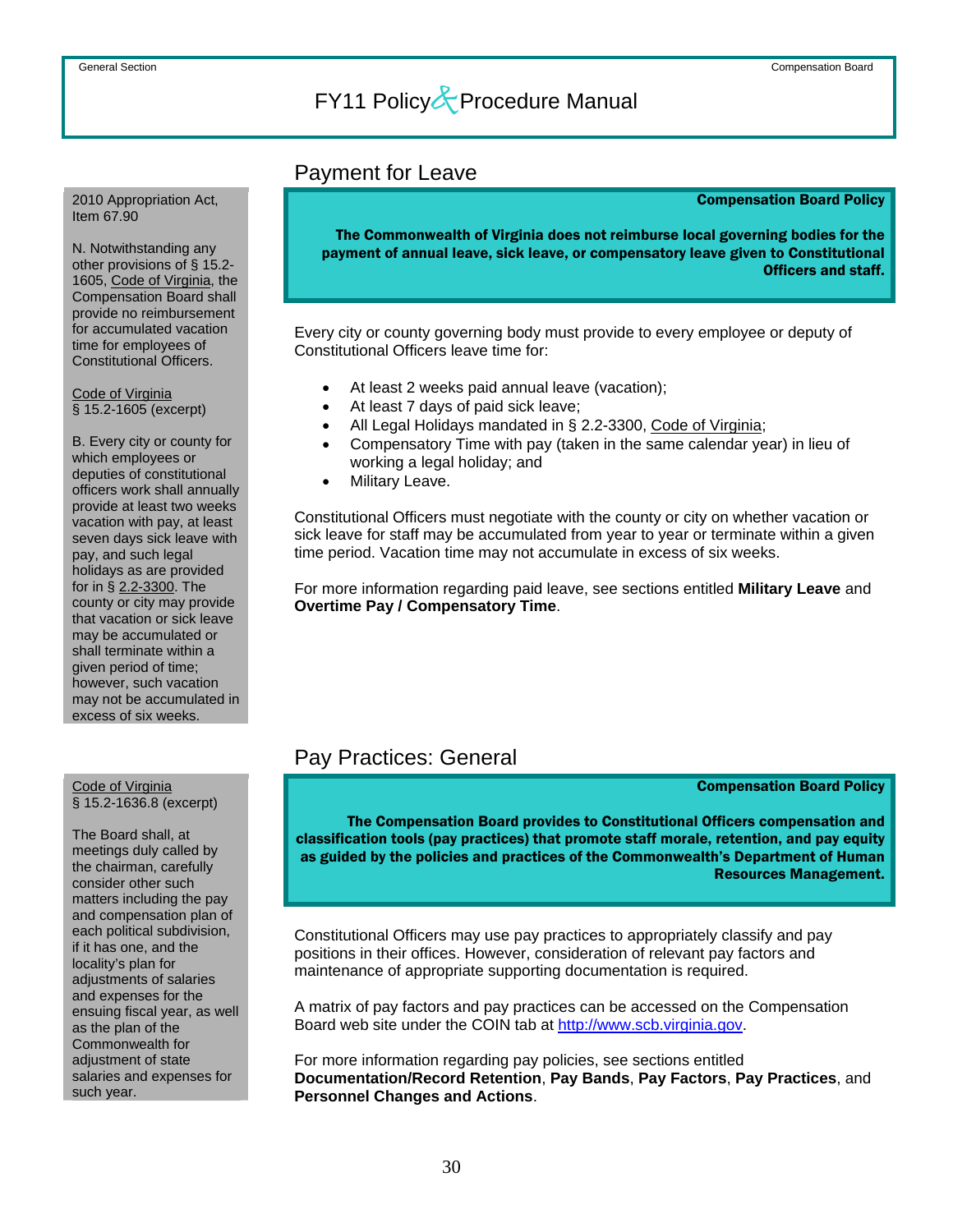### Pay Practices: Dismissal / Separation

#### Compensation Board Policy

Constitutional Officers must report dismissals of Compensation Board-funded permanent employees on the COIN "Personnel Processing Separation" screen.

 While employees of Constitutional Officers serve at the will or pleasure of the elected official, several state and federal laws and court decisions nonetheless apply to Constitutional Officers when making personnel decisions. The Constitutional Officer makes all hiring and firing decisions, but it is advisable that prior to dismissing an employee you seek advice from the city or county attorney. Additionally, the Division of Risk Management (DRM) administers a loss control program for the benefit of all Constitutional Officers. Contact DRM regarding any questions about services.

 Division of Risk Management Department of the Treasury James Monroe Building 101 N. 14<sup>th</sup> Street Richmond, VA 23219 (804) 786-3152 <http://www.trs.virginia.gov/drm/drm.asp>.

A matrix of pay factors and related pay practices is located on the Compensation Board web site at under the COIN tab at [http://www.scb.virginia.gov](http://www.scb.virginia.gov/).

For more information regarding hiring and firing decisions, see the section entitled **Vacant Staff Position**. For more information regarding pay policies, see sections entitled **Pay Bands**, **Pay Factors**, **Pay Practices**, and **Personnel Changes and Actions**.

## <span id="page-37-0"></span>Code of Virginia<br>§ 15.2-1604 (excerpt)

It shall be an unlawful employment practice for a constitutional officer to discriminate against any individual with respect to his compensation, terms, conditions or privileges of appointment or employment, because of such individual's race, color, religion, sex or national origin.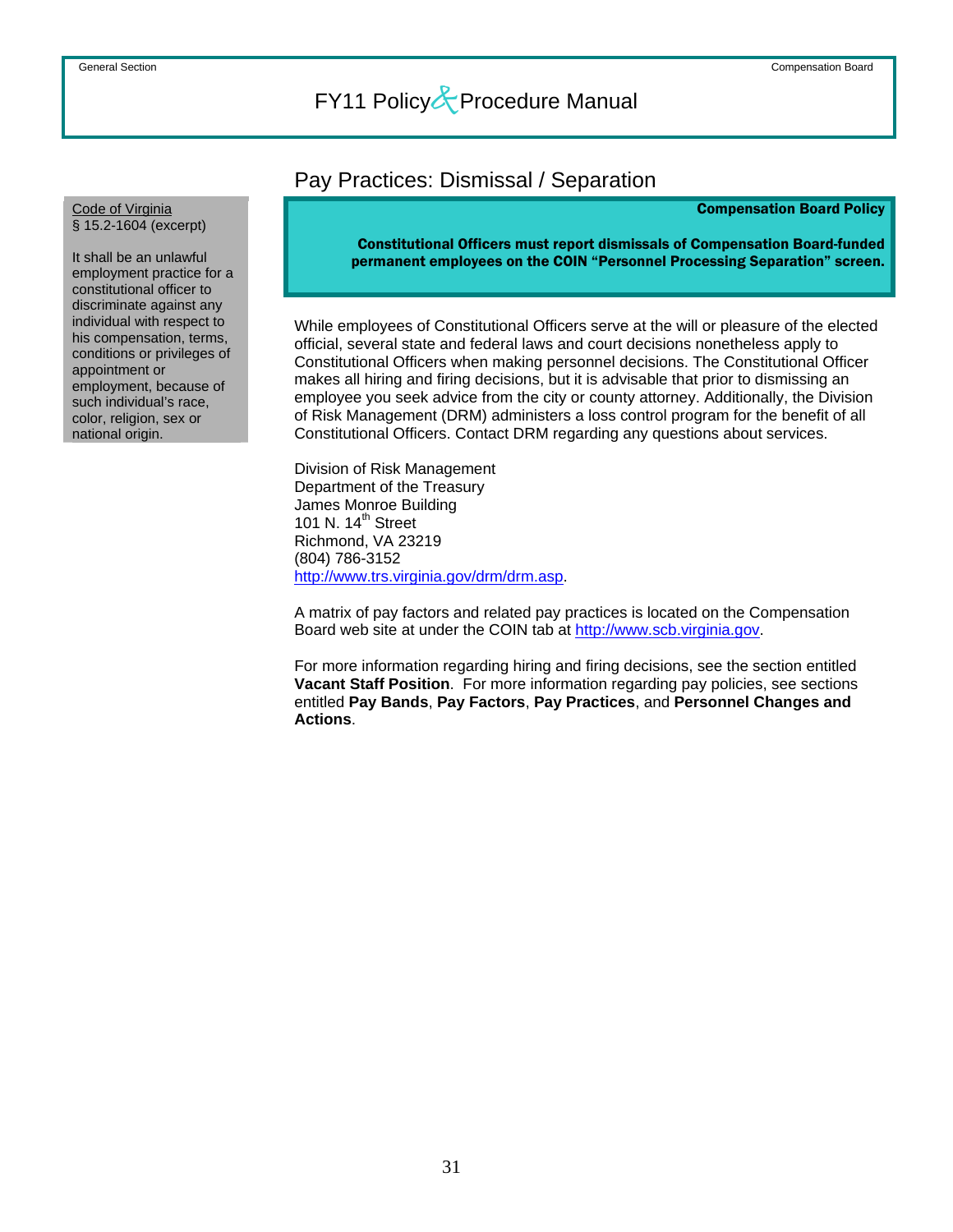### <span id="page-38-0"></span>Pay Practices: In-Band Adjustment

#### Compensation Board Policy

The Compensation Board will not approve a salary increase for personnel unless it is tied to a specific pay practice and relevant pay factors have been considered.

All salary increases must be funded within your current budget unless otherwise approved by the Compensation Board.

 Pay practices falling into the in-band adjustment category include transfer, salary alignment (including additional or reduced duties), upward or downward class changes, and competitive offer.

**Transfer** is defined as a personnel action where an employee moves from one Compensation Board-funded position to another within the same pay band. The position number changes but the salary remains the same or increases up to 10 percent per fiscal year, but may not exceed the pay band maximum or the budget amount of the position being transferred to. Due to budget restrictions, the position being transferred to must be funded at a higher budgeted salary in order to perform this personnel action.

**Salary Alignment** (internal to office or due to alignment with a local pay plan) is defined as a personnel action in which both the pay band and the position number remain the same but the salary of the position may change in order to align it with other positions with similar characteristics within the office, or to align it with a local pay plan. The salary may remain the same or increase up to 10 percent per fiscal year, but may not exceed the pay band maximum.

Two types of salary adjustments, **Additional Duties** and **Reduced Duties**, are defined as personnel actions in which both the pay band and position number remain the same but a change of duties may have occurred. If additional duties are added the salary may remain the same or increase up to 10 percent per fiscal year, but may not exceed the pay band maximum. If duties are reduced, the salary may remain the same or decrease 10 percent per fiscal year, but may not go below the pay band minimum.

**Class Change-up** and **Class Change-Down** are defined as personnel actions in which both the pay band and position number remain the same but a specific class title may change within the band. In a class change-up the salary may remain the same or increase up to 10 percent per fiscal year, but may not exceed the pay band maximum. In a class change-down the salary may remain the same or decrease 10 percent per fiscal year, but may not go below the pay band minimum. The position may be filled or vacant.

**Competitive Offer** is an in-band adjustment in which the pay band and the position number remain the same. Latitude is given to match a documented outside offer, but the salary may not exceed the pay band maximum.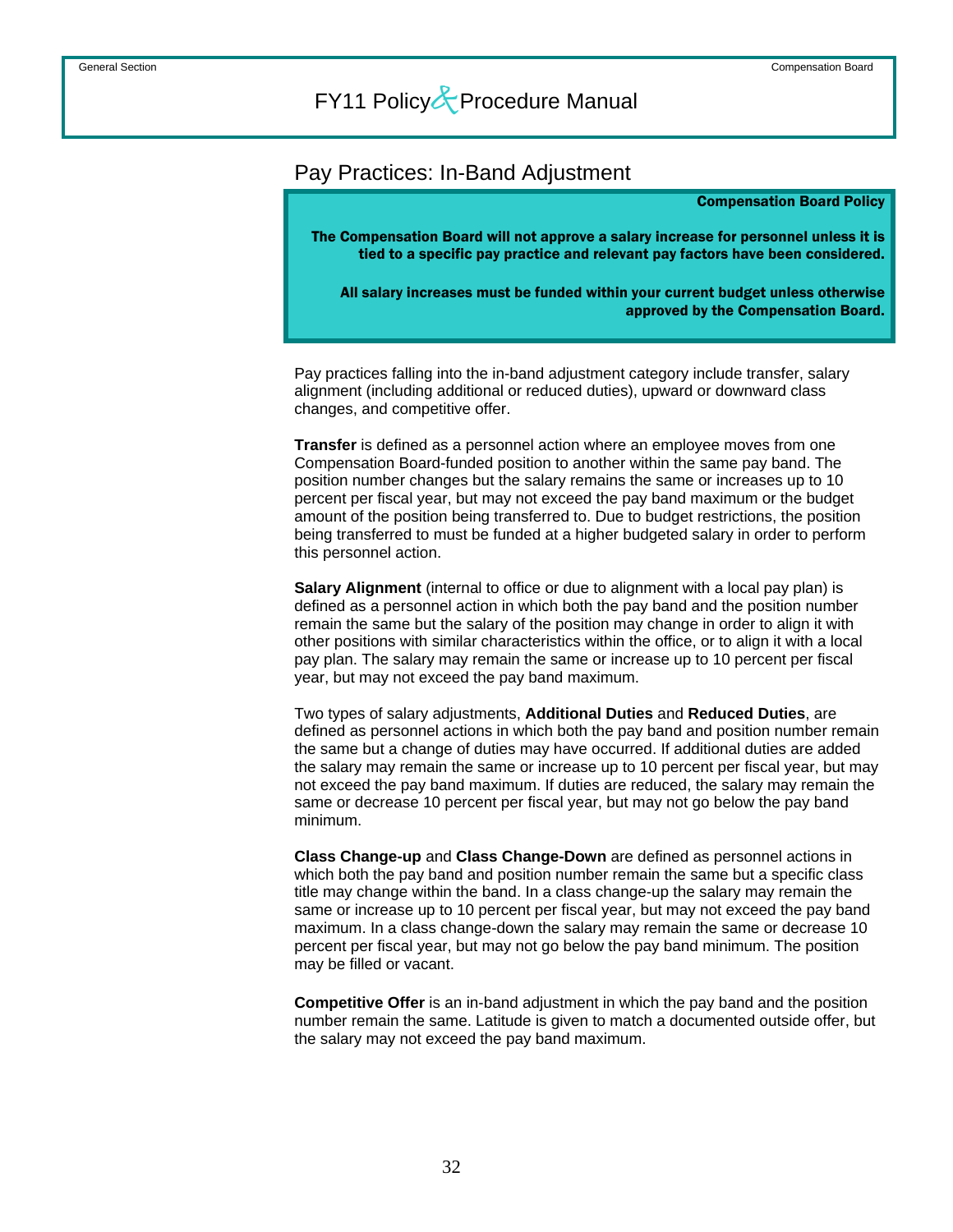Pay Practices: In-Band Adjustment, continued

 **Note: Due to budget restrictions, turnover funds may not be used to fund inband salary increases.** 

All personnel actions are made by completing the online CB-10 process in COIN.

A matrix of pay factors and related pay practices is located on the Compensation Board web site under the COIN tab at [http://www.scb.virginia.gov](http://www.scb.virginia.gov/).

For more information regarding pay policies, see sections entitled **Pay Bands**, **Pay Factors**, **Pay Practices**, and **Personnel Changes and Actions**.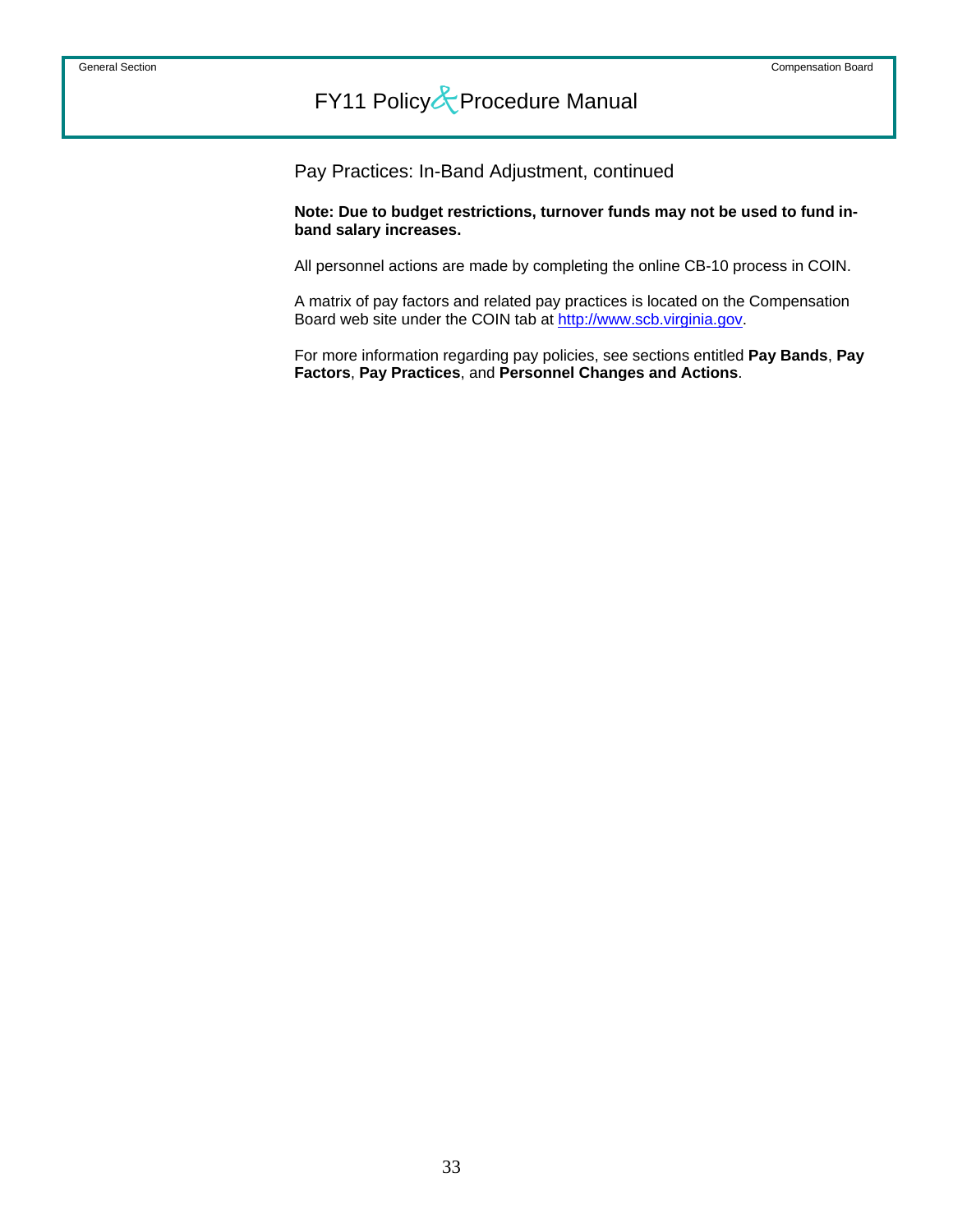### Pay Practices: New Hire

#### Compensation Board Policy

The Compensation Board approves the salary of a new employee not previously employed in a Compensation Board-reimbursed position at not more than 15% above the employee's prior salary.

 New hires in the office of a Constitutional Officer receive up to a 15% raise above the prior salary, provided that:

- Funds are available in the officer's budget;
- Required pay factors are given due consideration in filling the vacant position; and
- Salary offered to the new hire does not exceed the maximum salary of the pay band.

Constitutional Officers should ensure that the Compensation Board has granted approval prior to offering a salary that does not meet these criteria. The Compensation Board must approve all salary offers in advance.

A matrix of pay factors and related pay practices is located on the Compensation Board web site under the COIN tab at [http://www.scb.virginia.gov.](http://www.scb.virginia.gov/)

The 2008 General Assembly approved funding reductions associated with anticipated savings accrued through turnover and vacancies in the offices of Constitutional Officers. All constitutional officers, Directors of Finance and regional jails were subject to holding any Compensation Board funded position becoming vacant through attrition unfilled for a minimum of 90 days, effective July 1, 2008. In September 2008, the Governor removed the 90-day vacancy restriction and approved an across-the-board reduction. This action was also approved by the 2010 General Assembly for FY11. Currently, all Constitutional Officers are allowed to fill vacant positions as they deem necessary.

For more information regarding new hires, see the section entitled **Vacant Staff Position**. For more information regarding pay policies, see sections entitled **Pay Bands**, **Pay Factors**, **Pay Practices**, and **Personnel Changes and Actions**.

#### <span id="page-40-0"></span>Code of Virginia § 15.2-1604 (excerpt)

C. With regard to notices and advertisements: 1. Every constitutional officer shall, prior to hiring any employee, advertise such employment position in a newspaper having general circulation or a state or local government job placement service in such constitutional officer's locality except where the vacancy is to be used (i) as a placement opportunity for appointees or employees affected by layoff, (ii) as a transfer opportunity or demotion for an incumbent, (iii) to fill positions that have been advertised within the past 120 days, (iv) to fill positions to be filled by appointees or employees returning from leave with or without pay, (v) to fill temporary positions, temporary employees being those employees hired to work on special projects that have durations of three months or less, or (vi) to fill policy-making positions, confidential or personal staff positions, or special, sensitive law-enforcement positions normally regarded as undercover work. 2. No constitutional officer shall print or publish or cause to be printed or published any notice or advertisement relating to employment by such constitutional officer indicating any preference, limitation, specification, or discrimination, based on sex or national origin, except that such notice or advertisement may indicate a preference, limitation, specification, or discrimination based on sex or national origin when sex or national origin is a bona fide occupational qualification for employment.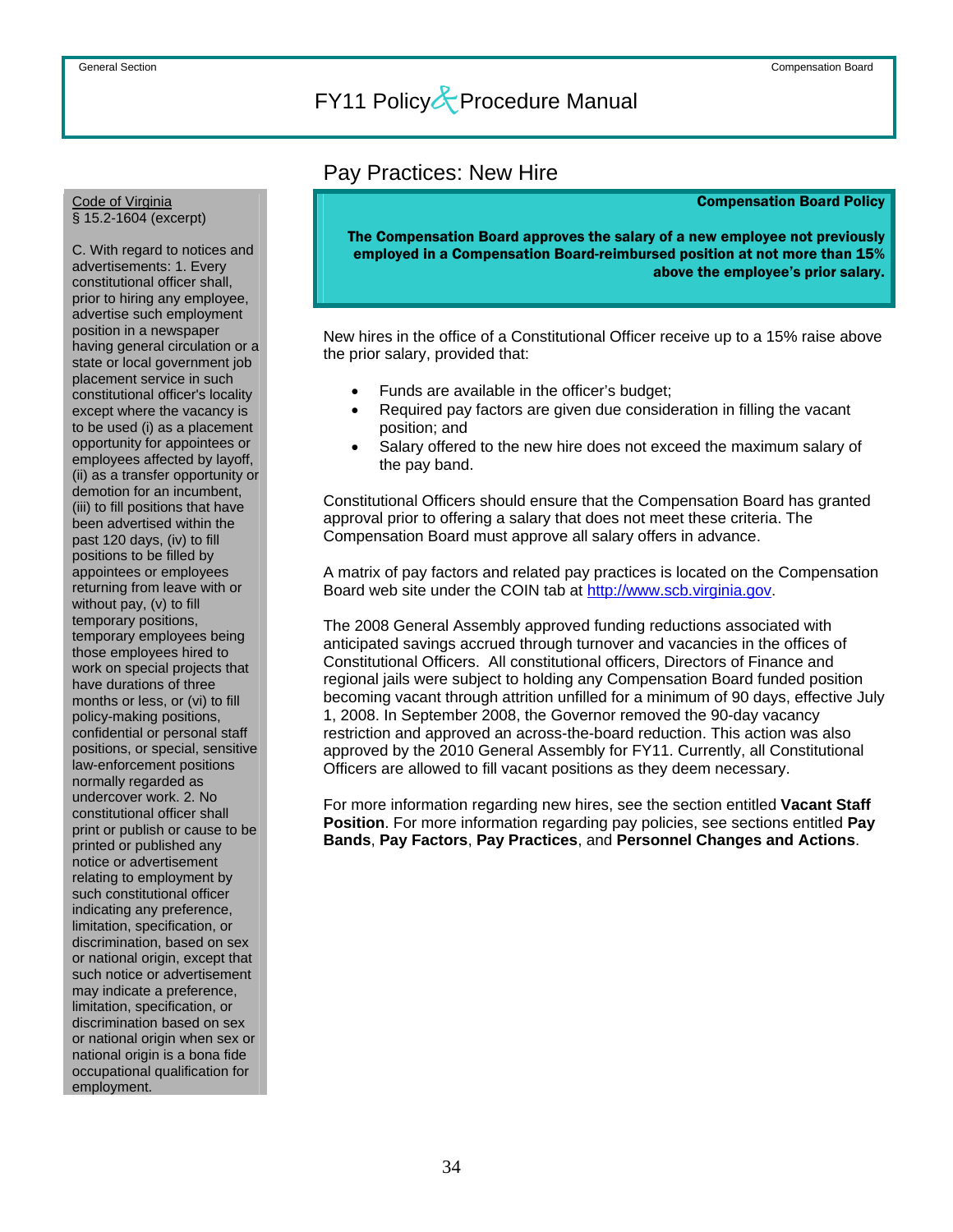### <span id="page-41-0"></span>Pay Practices: Out-of-Band Adjustment

#### Compensation Board Policy

The Compensation Board will not approve a salary increase for personnel unless it is tied to a specific pay practice and relevant pay factors have been considered.

All salary increases must be funded within your current budget unless otherwise approved by the Compensation Board.

 Pay practices falling into the out-of-band adjustment category include promotion, demotion, and upward and downward role changes.

**Promotion** is defined as a personnel action that places an employee in a vacant position of a higher pay band. The position number changes and the salary may increase up to 15 percent or to the minimum of the higher pay band.

**Demotion** is defined as a personnel action that places an employee in a vacant position of a lower pay band. The position number changes and the salary may remain the same or decrease up to 10 percent. The salary may not fall below the new pay band minimum.

Two out-of-band adjustments, **Role Change-Up** and **Role Change-Down**, are defined as personnel actions in which the position number remains the same, but the pay band is higher or lower but cannot remain the same. For a role change-up the salary may increase up to 15 percent or to the minimum of the higher pay band. For a role change-down the salary may remain the same or decrease up to 10 percent. The salary may not go below the new pay band minimum. The position may be filled or vacant.

All personnel actions are made by completing the online CB-10 process in COIN.

A matrix of pay factors and related pay practices is located on the Compensation Board web site under the COIN tab at [http://www.scb.virginia.gov](http://www.scb.virginia.gov/).

For more information regarding pay policies, see sections entitled **Pay Bands**, **Pay Factors**, **Pay Practices**, and **Personnel Changes and Actions**.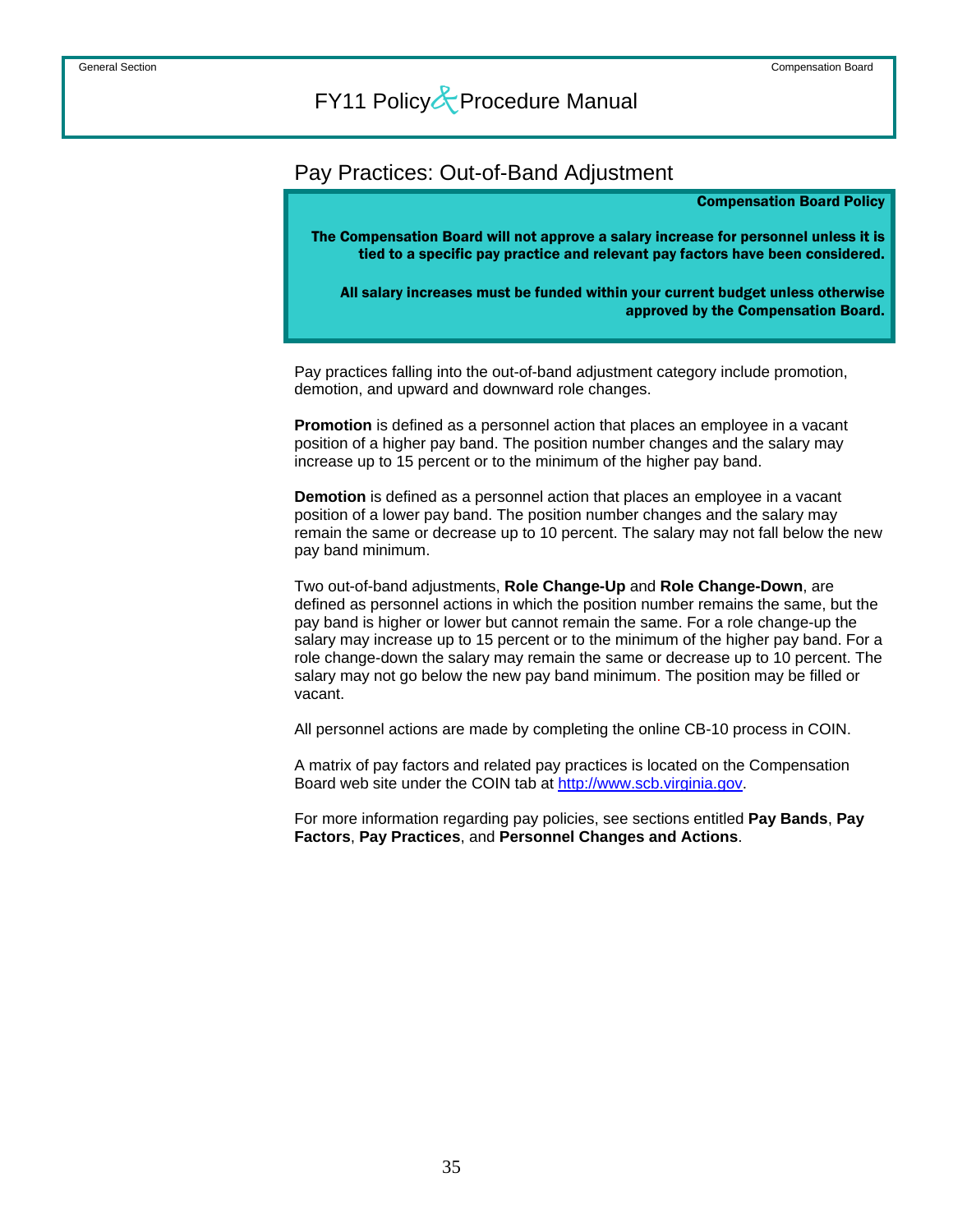### Performance-Based Pay

Compensation Board Policy

The General Assembly has not funded performance-based salary increases for FY10.

 Pay for performance is a management tool that ties compensation to employee performance. Constitutional Officers are required to have an employee performance evaluation process.

A form to certify your office's employee performance evaluation plan is located on the Compensation Board website under the Publications and Forms tab at [http://www.scb.virginia.gov.](http://www.scb.virginia.gov/)

### Permanent Positions

#### Compensation Board Policy

In the 2010 session, the General Assembly authorized the Compensation Board to provide up to 16,102 permanent positions for FY11 and 16,102 permanent positions for FY12 in offices of Constitutional Officers.

|                             | <b>TOTAL</b>                                  | 16.102 | 16.102 |  |
|-----------------------------|-----------------------------------------------|--------|--------|--|
|                             | <b>Clerks of the Circuit Court</b>            | 1,144  | 1,144  |  |
|                             | Commonwealth's Attorneys                      | 1,266  | 1,266  |  |
|                             | Directors of Finance                          | 383    | 383    |  |
|                             | Treasurers                                    | 861    | 861    |  |
|                             | Commissioners of the Revenue                  | 846    | 846    |  |
| following                   | <b>Classification and Records Positions</b>   | 726    | 726    |  |
| principal                   | Partially-Funded Jail Medical, Treatment, and |        |        |  |
| propriation by<br>,ssembly، | <b>Sheriffs</b>                               | 10,876 | 10,790 |  |
| officers.                   | Office                                        | FY11   | FY12   |  |
| uuu                         |                                               |        |        |  |

 In FY11 and FY12, authorization is provided for up to 549 temporary positions each year.

#### <span id="page-42-0"></span> 2010 Appropriation Act Item 67.90 (excerpt)

G. Any funds appropriated in this act for performance pay increases for designated deputies or employees of constitutional officers shall be allocated by the Compensation Board upon certification of the constitutional officer that the performance pay plan for that office meets the minimum standards for such plans as set by the Compensation Board. Nothing herein shall change the status of employees or deputies of constitutional officers from employees at will or create a property or contractual right to employment. Such deputies and employees shall continue to be employees at will who serve at the pleasure of the constitutional officers.

#### 2010 Appropriation Act Item 67.90

B. 1. Notwithstanding any other provision of law, the Compensation Board shall authorize and fund permanent positions for the locally elected constitutional officers, subject to appropriation by the General Assembly, including the principal officer, at the following levels: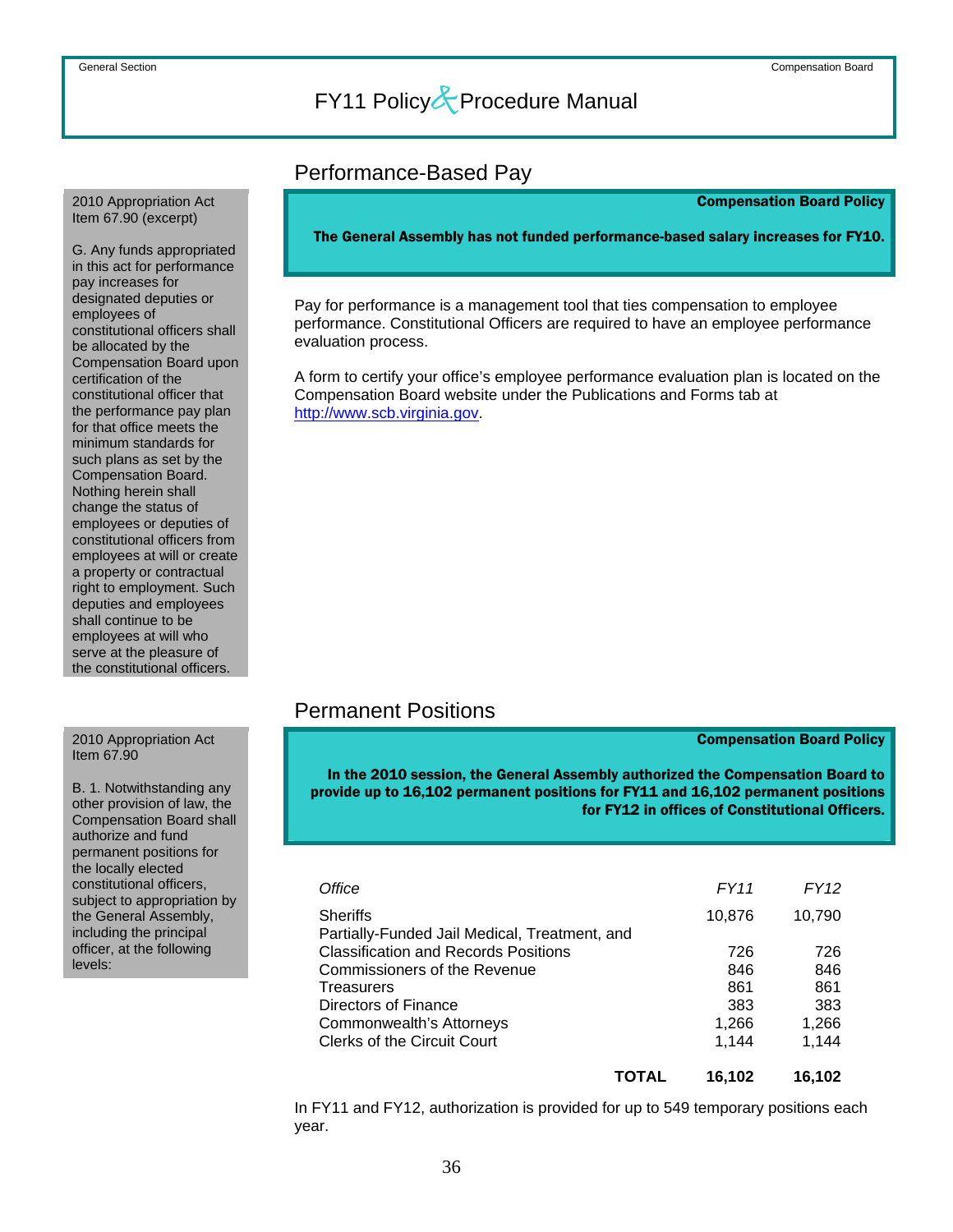### <span id="page-43-0"></span>Personal Computer and Laptop Purchase

#### Compensation Board Policy

When funds are available, the Compensation Board will approve a reasonable request for personal computers and laptops provided the Constitutional Officer has included the request in his/her budget for that fiscal year.

 The minimum specifications for reimbursement of personal computers and laptops are:

|                   | <b>Desktop Standard</b>           | <b>Laptop Standard</b>            |
|-------------------|-----------------------------------|-----------------------------------|
| Processor         | 64x2 Duo Core with                | 1.2GHz, 2MB L2 cache              |
|                   | 512KBx2 L2 cache, AMD             | 533 MHz FSB                       |
| Memory            | 2 GB                              | 2GB                               |
| Monitor           | 15 WXGA                           | N/A                               |
| Video             | <b>Graphics Media Accelerator</b> | <b>Graphics Media Accelerator</b> |
|                   | 950 (up to 224MB shared)          | 950 (up to 224MB shared)          |
| <b>Hard Drive</b> | 80 GB                             | 40 GB                             |
| OS                | Windows XP                        | Windows XP                        |
| <b>NIC</b>        | Integrated 10/100/1000            | Integrated 10/100                 |
| CD / DVD Drive    | DVD/CDRW                          | DVD/CDRW                          |
| Audio             | Integrated audio with             | Integrated audio with             |
|                   | external speakers                 | external speakers                 |
| Mouse             | <b>USB Optical mouse</b>          | <b>USB Optical mouse</b>          |
| Keyboard          | <b>USB keyboard</b>               | N/A                               |
| Wireless          | N/A                               | Internal Bluetooth option         |
| Other             | N/A                               | <b>Carrying Case</b>              |

 The Compensation Board will consider a **waiver of minimum specifications** for modems, tape backups, etc., for personal computers to be used in a network environment.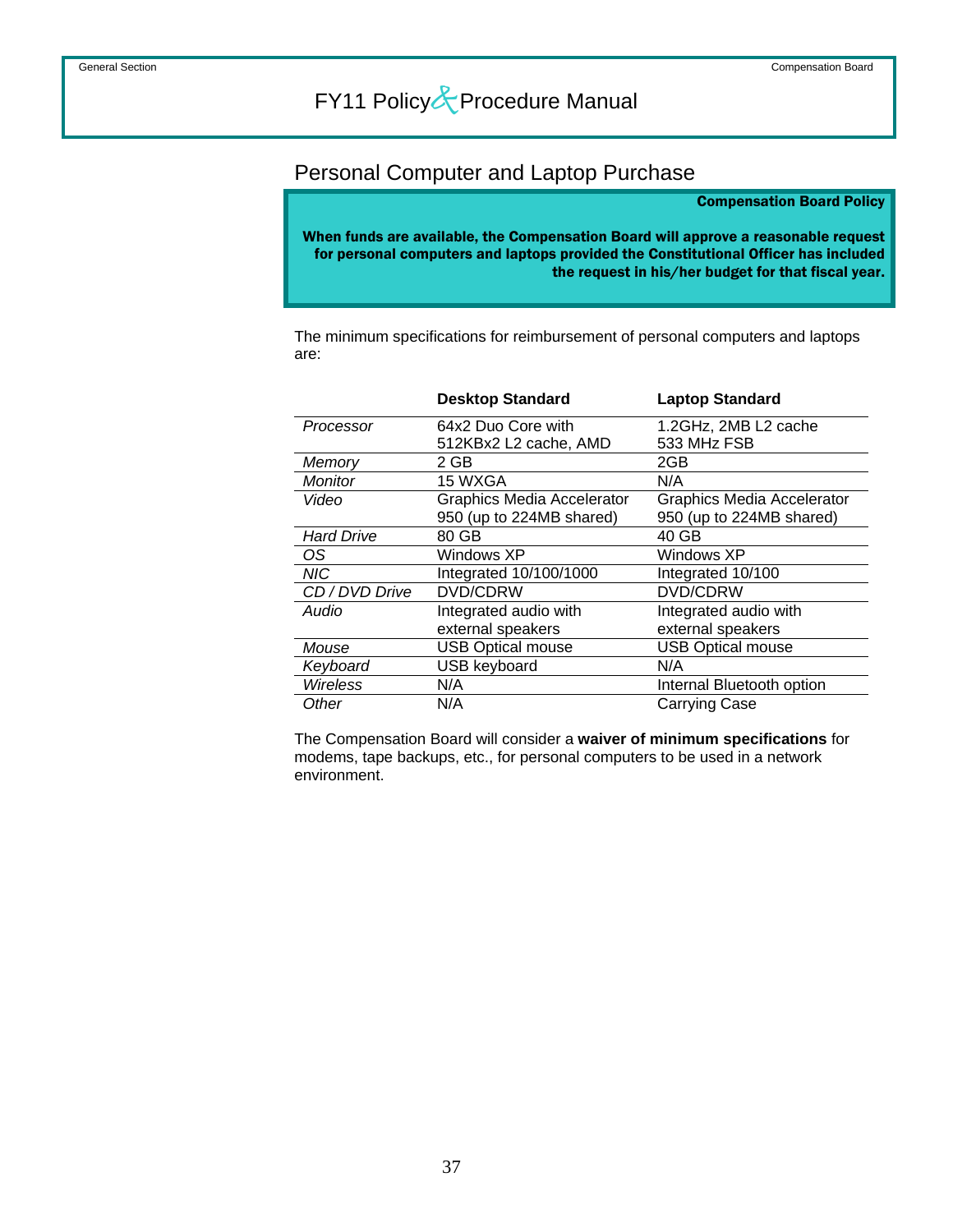### <span id="page-44-0"></span>Personnel Changes and Actions

#### Compensation Board Policy

The Compensation Board must approve all personnel actions and salary adjustment requests by Constitutional Officers.

 Constitutional Officers must use COIN to report all personnel actions the month in which the change occurs and prior to the first working day of the month of the personnel change. Personnel actions that follow Compensation Board policy automatically update to COIN upon entry by the Constitutional Officer or designated staff member. COIN offers a complete history of personnel actions, and turnover/vacancy savings associated with personnel changes when applicable. Personnel changes that require Board action must be entered by the Constitutional Officer or designated staff member after Board approval. However, the Compensation Board staff must first update the COIN screens to allow the transaction to be processed. County and city administrators are encouraged to view the personnel history or the reimbursement screens in COIN for current salary and turnover/vacancy savings information.

A matrix of personnel actions associated with pay practices and pay factors is located on the Compensation Board website under the COIN tab at [http://www.scb.virginia.gov.](http://www.scb.virginia.gov/)

For more information regarding pay policies, see sections entitled **Pay Bands**, **Pay Factors**, and **Pay Practices.**

### Population Estimate

Compensation Board Policy

The Compensation Board uses population estimates of counties and cities when determining the salaries of Constitutional Officers and when determining the allocation of positions in Sheriffs' offices for law enforcement.

 Population estimates come from the Weldon Cooper Center for Public Service, University of Virginia, located at [http://www.coopercenter.org/demographics/,](http://www.coopercenter.org/demographics/) or the United States Bureau of the Census, located at<http://www.census.gov/>.

 2010 Appropriation Act Item 67.90 (excerpt)

A (1). In determining the salary of any officer the Compensation Board shall use the greater of the most recent actual United States census count or the most recent provisional population estimate from the United States Bureau of the Census or the Weldon Cooper Center for Public Service of the University of Virginia.

Item 67.20 (excerpt) I. The annual allocation of law enforcement positions to local sheriff's offices shall be based upon the most recent final population estimate for the locality.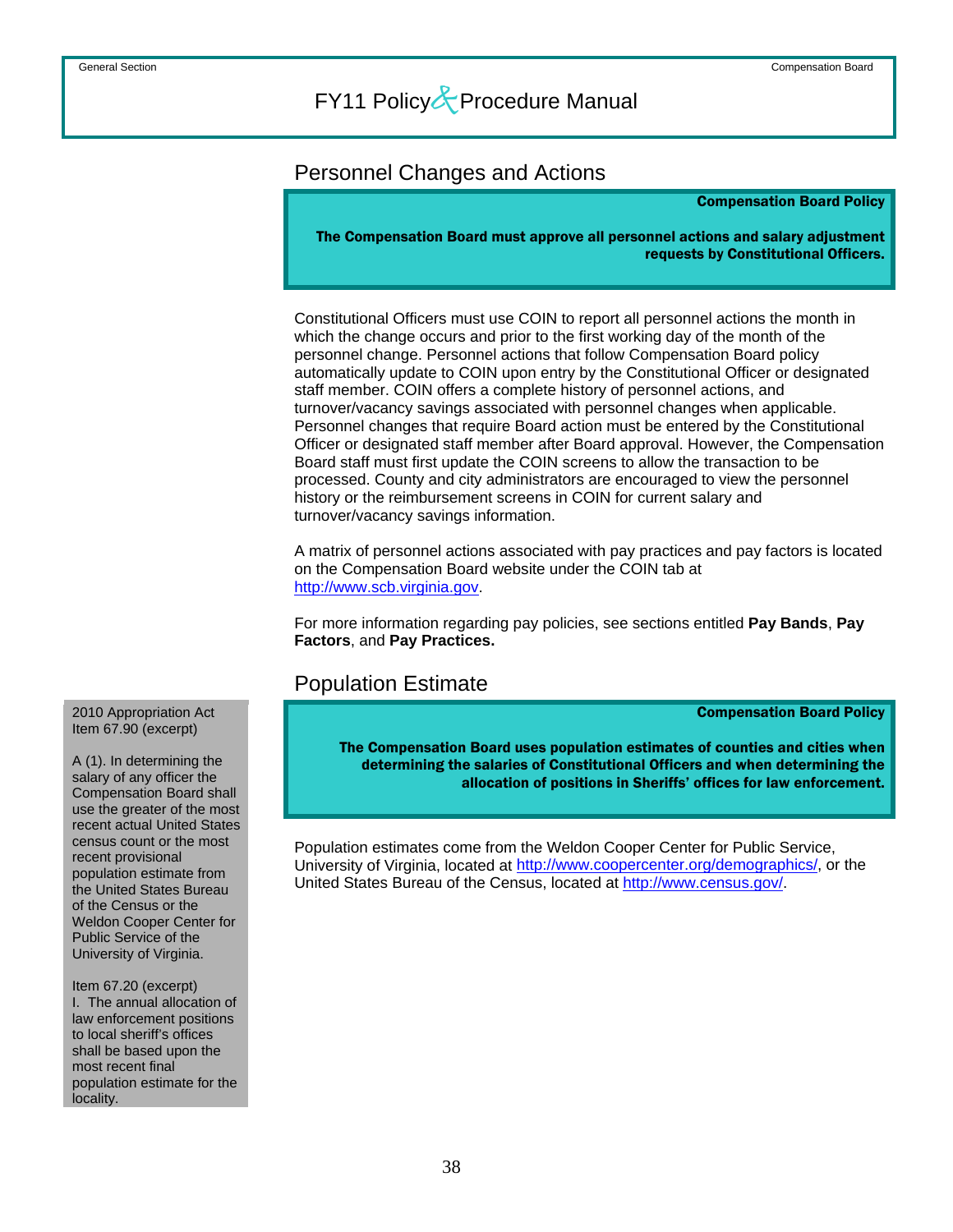### <span id="page-45-0"></span>Position Reallocation

#### Compensation Board Policy

Based upon the Compensation Board's staffing standards, a position shall remain vacant in any office in which the number of FTE positions exceed the positions due by one or more positions.

 The reallocation policy can be applied to all offices of Constitutional Officers; however, the position reallocation policy for Sheriffs and Regional Jail Superintendents applies to law enforcement and court services deputies only.

Standard annual processes provides that on May 1 of each year, the Compensation Board will notify Constitutional Officers of FTE positions that exceed the Compensation Board's staffing standards by one or more positions. Before July 1, the officer is given the opportunity to present the Board with a unique situation impacting the office for the Board to reconsider application of the policy for the upcoming fiscal year. Due to budget reductions implemented in FY11, notification of application of the position reallocation policy in an office is delayed until August 1, 2010, with the officer's opportunity for request for reconsideration extended until September 1, 2010.

When a vacancy occurs, the Officer notifies the Compensation Board through a personnel action in COIN. If the Board does not accept the Officer's argument of a "unique situation," the Officer has the option of not filling the position that becomes vacant or not filling another position of a lower grade. Regardless, the Officer's budget is not reduced in the fiscal year in which the vacancy occurs. If the position remains vacant for the remainder of the fiscal year and the most recent workload data submitted in February does not support a need for the position, the Compensation Board will abolish the position(s) in the next fiscal year's budget (effective July 1). The position is reallocated in priority order, according to Compensation Board staffing standards, to the office having the greatest need.

Vacancy savings associated with the Reallocation Policy may be transferred to another Compensation Board reimbursable category on a monthly basis for use during the fiscal year. If it is determined, based on the recent workload data in May, that this position will not be reallocated, the officer may fill the position for the remainder of the fiscal year if such funds have not been transferred for May and June.

No one should consider the offices in excess to be "overstaffed." Instead, based upon a fixed number of duties, these offices have Compensation Board-reimbursed positions in excess of other offices having the same duties.

For more information regarding vacant positions and position allocations, see sections entitled **Fund Transfer Request**, **Staffing Standards**, **Vacancy Savings**, and **Vacant Staff Position**.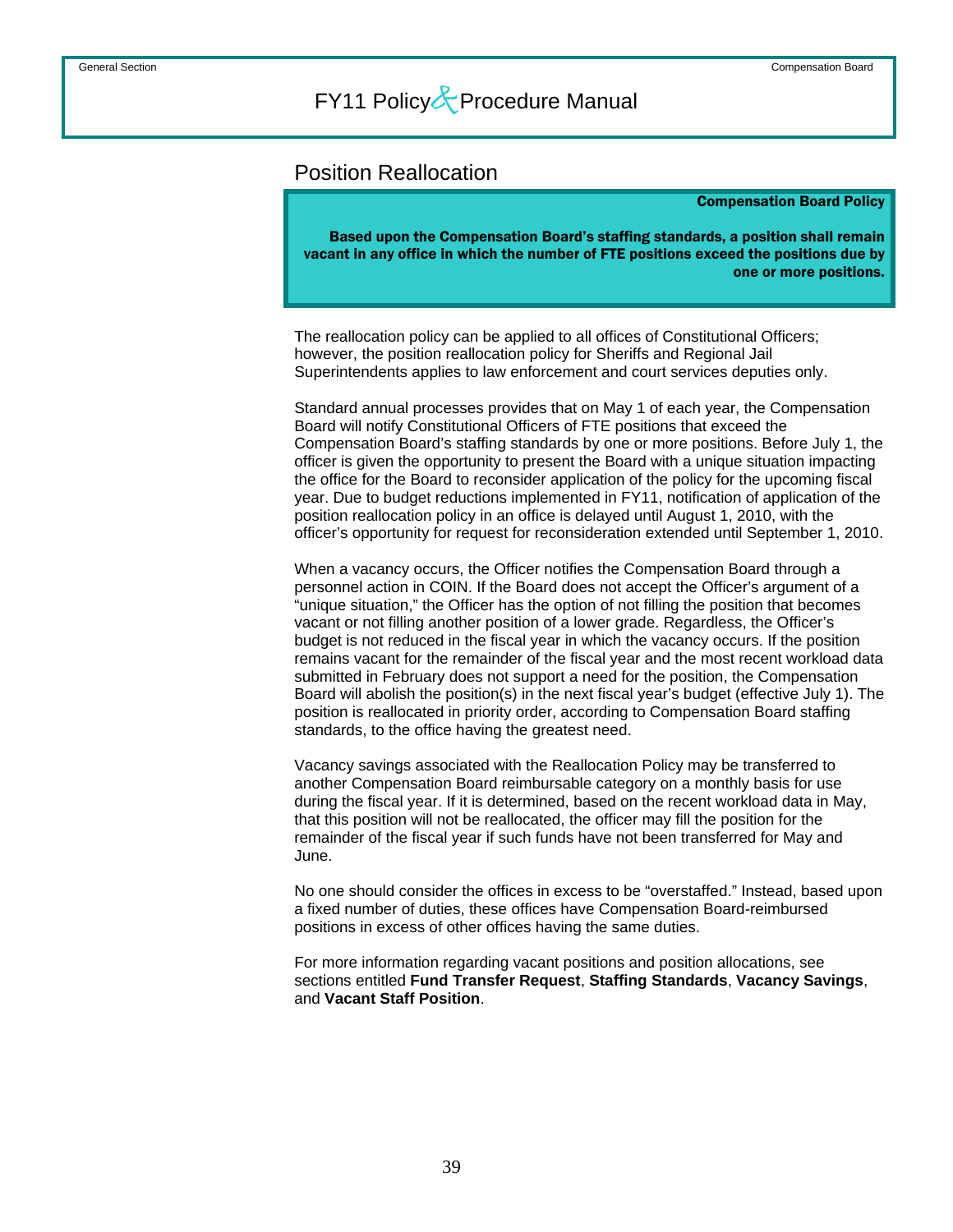### <span id="page-46-0"></span>Professional Associations

#### Compensation Board Policy

The Compensation Board does not provide additional funding for attendance at professional associations' annual meetings, VALECO and LGOC; however, reimbursement for attendance of these meetings may be requested from existing office expense budgets.

Reimbursement is limited to staff in Compensation Board-funded permanent positions. In order to receive reimbursement, the request must be filed within 60 days of the conclusion of the meeting or conference and may only be claimed after the conclusion of the scheduled meeting.

 Reimbursement for attendance at professional meetings is approved as an **Office Expense** in COIN. One attendee (officer or official designee) is permitted per meeting or conference for a maximum reimbursement of \$100. Reimbursable meetings or conferences include:

- VALECO "Virginia Association of Local Elected Constitutional Officers" Annual Meeting;
- LGOC "Local Government Officials' Conference";
- VCCA "Virginia Court Clerks Association" Annual Meeting;
- VACA "Virginia Association of Commonwealth's Attorneys" Annual Meeting;
- VSA "Virginia Sheriffs' Association" Annual Meeting;
- TAV "Treasurers' Association of Virginia" Annual Meeting;
- CRAV "Commissioners of the Revenue Association of Virginia" Annual Meeting; and
- VARJ "Virginia Association of Regional Jails" Annual Meeting.

For more information regarding mileage reimbursement for professional association meetings, see the section entitled **Mileage Reimbursement Rate**. For more information regarding training, see the section entitled **Training Offered by Compensation Board**.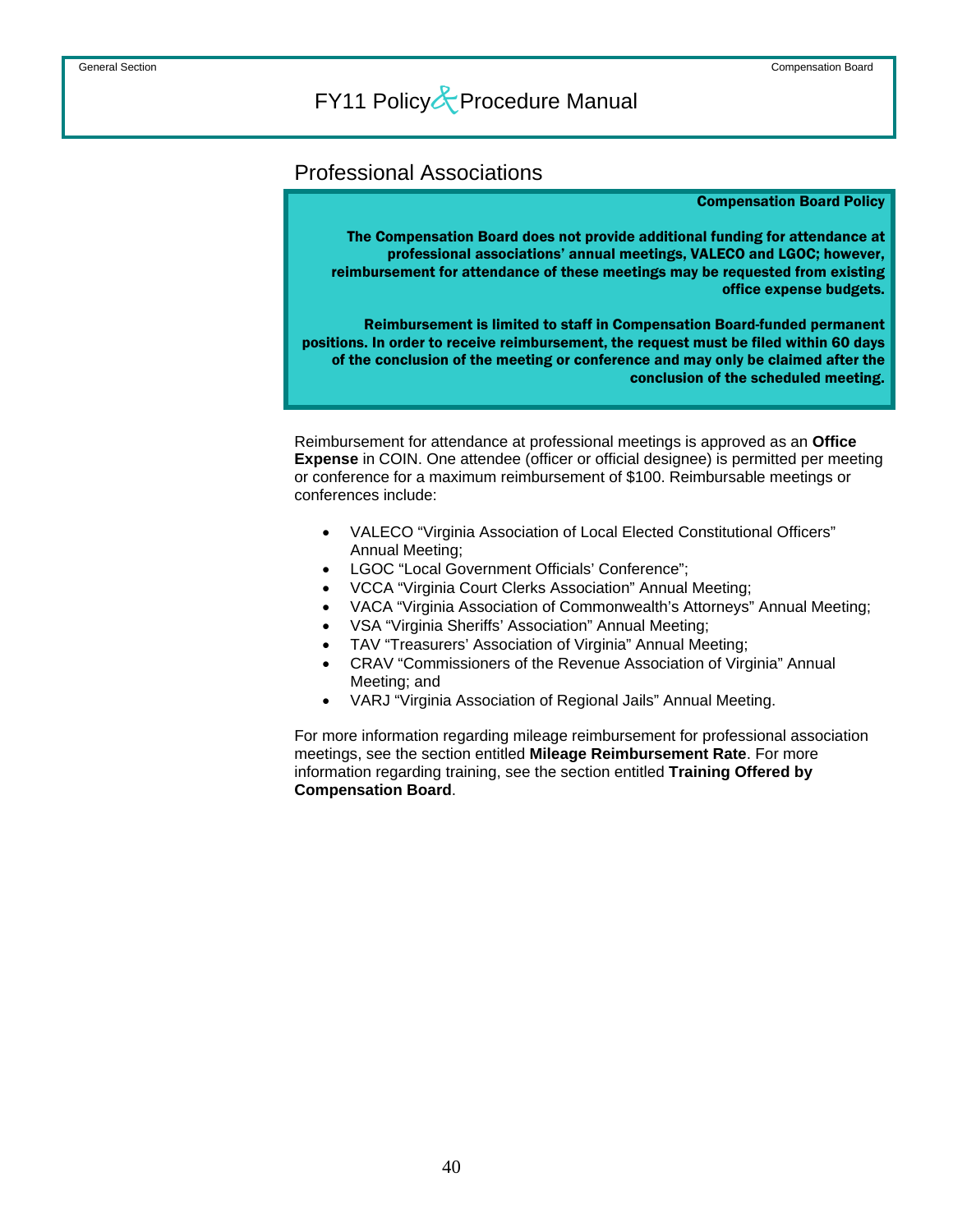### Retiree Health Care Credit

#### Compensation Board Policy

<span id="page-47-0"></span>Code of Virginia § 51.1-1403 (excerpt)

A. A local officer, as defined in § 51.1-124.3, general registrar, employee of a general registrar, or an employee of a local social services board, retired under the Virginia Retirement System who rendered at least 15 years of total creditable service under the System shall receive a health insurance credit to his monthly retirement allowance, which shall be applied to reduce the retired member's health insurance premium cost. The amount of each monthly health insurance credit payable under this section shall be \$1.50 for each full year of the retired member's creditable service, not to exceed a maximum monthly credit of \$45; however, each former member whose retirement was for disability shall receive a monthly health insurance credit of \$45.

2010 Appropriation Act Item 67.90

Q. Notwithstanding the provisions of § 51.1-1403 A, Code of Virginia, the Compensation Board is hereby authorized to deduct, from the first reimbursements made each year to localities out of the amounts in Items 67.20, 67.40, 67.40, 67.60, 67.70, and 67.80 of this act, an amount equal to each locality's retiree health premium paid by the Compensation Board on behalf of the constitutional officers, directors of finance, and regional jails.

The Compensation Board pays the cost of participation in the retiree health insurance credit program for all eligible Constitutional Officers and their employees, and recovers 100% of the cost from each year's first monthly payroll and expense reimbursement.

 The Virginia Retirement System's health insurance credit provides eligible participants with a reimbursement to assist with the cost of health insurance premiums. The cost of participation in this program for Constitutional Officers and their Compensation Board funded employees is paid annually on their behalf by the Compensation Board directly to the Virginia Retirement System (VRS). Eligible participants receive the credit as an adjustment to their monthly retirement benefit.

The credit is a dollar amount set by the General Assembly for each year of service. The credit ends upon death of the eligible participant and cannot exceed the amount of a participant's individual health insurance premium.

Additional information regarding eligibility, qualifying health plans, and applying for the health insurance credit can be found on the VRS website at <http://www.varetire.org/Retirees/Insurance/HealthInsCredit/Index.asp>or by contacting VRS at:

Virginia Retirement System P. O. Box 2500 Richmond, VA 23218-2500 (888) 827-3847

Language is included in the 2010 Appropriations Act, Item 67.90, Q. requiring the recovery of the premium paid by the Compensation Board to the Virginia Retirement System on behalf of constitutional officers and their employees for the retiree health care credit. The recovery is to be based upon each local office's proportion of VRS participating salaries in each constitutional officer group. Final locality recovery amounts can be found on the Compensation Board's website at [http://www.scb.virginia.gov/docs/budgetrecovery.pdf.](http://www.scb.virginia.gov/docs/budgetrecovery.pdf)

In COIN, the Compensation Board recovers 100 percent of the local share of the premium as a negative authorized entry to the Additional Allowances screen n the July (beginning of the new fiscal year) reimbursement request.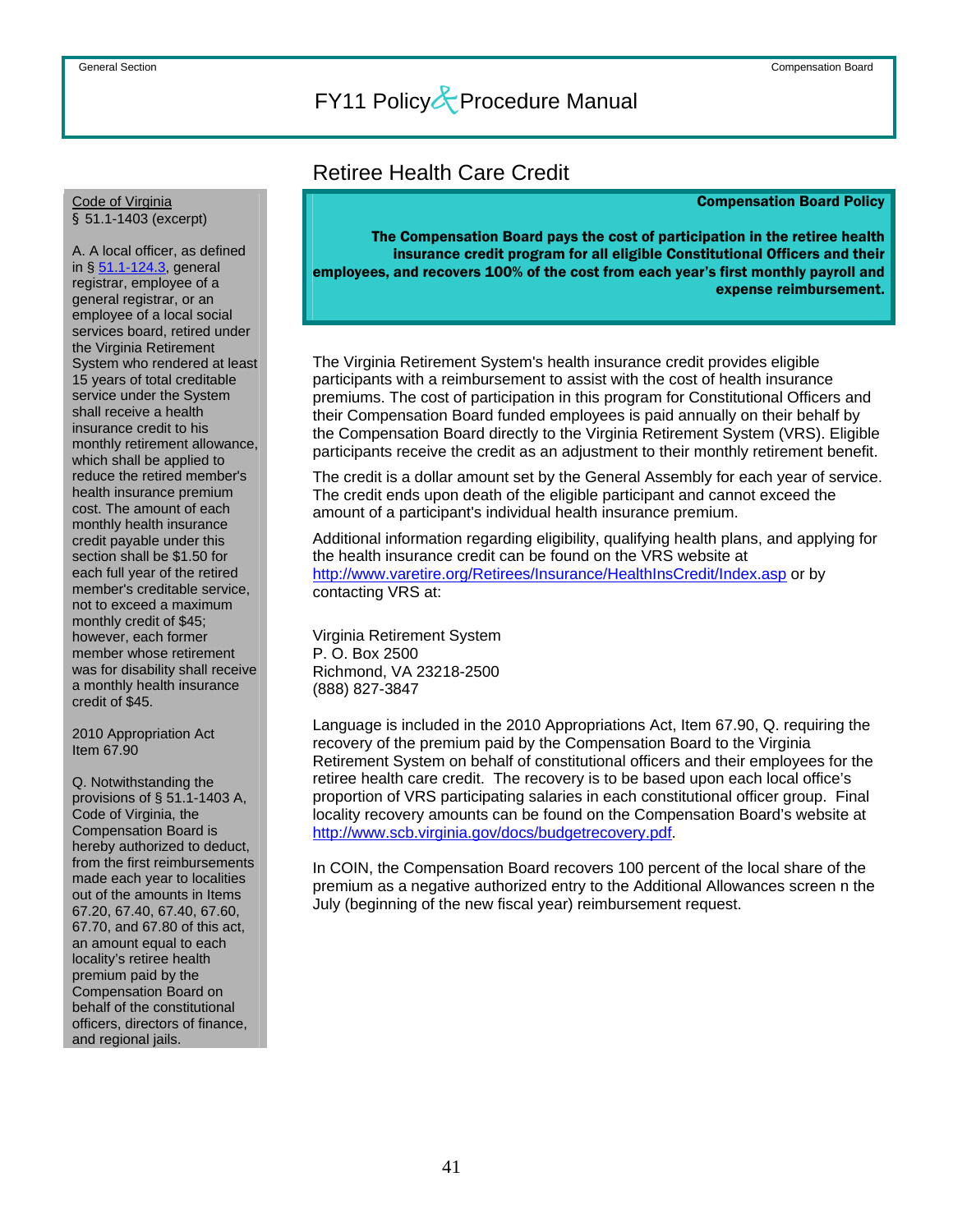### <span id="page-48-0"></span>60-Day Reimbursement Policy

#### Compensation Board Policy

The Compensation Board has a 60-day deadline for a locality or jail authority that seeks reimbursements for salary and/or benefits resulting from personnel actions. A request for reimbursement from personnel actions must be dated not more than 60 days after a "Change of Personnel Status" request in COIN.

 The Compensation Board will date delinquent reimbursements (denied because of failure to meet the 60-day requirement) on the first day of the month in which the Board receives notification of changes in personnel.

### Salary Increase

Compensation Board Policy

The 2010 General Assembly did not approve salary increases for FY11.

 A history of salary increases can be found on the Compensation Board web site under the Constitutional Officers Budgets and Salaries tab at [http://www.scb.virginia.gov.](http://www.scb.virginia.gov/)

### Salary of Principal Officer

Compensation Board Policy

Salaries for Constitutional Officers are established by the General Assembly according to population group and/or duties. The salaries are set forth in the Appropriation Act.

> There is no reduction in salary by reason of a decline in population while the Constitutional Officer remains in office.

The Appropriation Act sets salary levels for Constitutional Officers:

| Item 67.20 | Sheriff                            |
|------------|------------------------------------|
| Item 67.40 | Director of Finance                |
| Item 67.50 | <b>Commissioner of the Revenue</b> |
| Item 67.60 | Commonwealth's Attorney            |
| Item 67.70 | <b>Clerk of the Circuit Court</b>  |
| Item 67.80 | Treasurer                          |

The criteria used for setting a salary for a Constitutional Officer are population (all officers) and duties (Sheriffs only). Specific salaries are listed in the officer-specific sections in this manual.

2010 Appropriation Act Items 67.20, 67.40, 67.50, 67.60, 67.70, and 67.80

The annual salary of elected or appointed county or city (officer) of the Commonwealth shall be as hereinafter prescribed.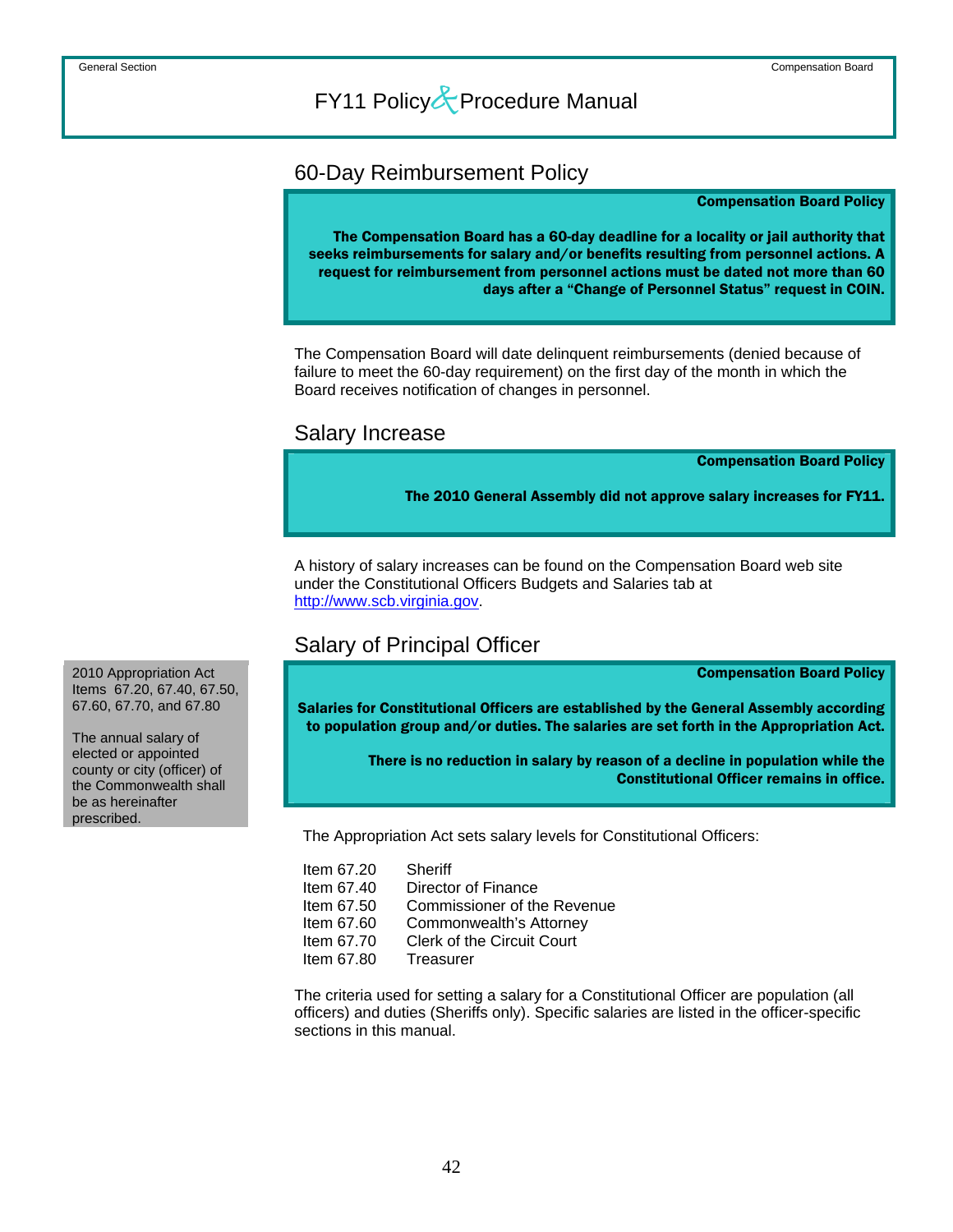### <span id="page-49-0"></span>Salary Restoration

#### Compensation Board Policy

The Compensation Board does not approve salary restoration requests that exceed the salary of the position prior to budget reductions.

 As funds become available through turnover or base budget transfers a Constitutional Officer may request a partial or full salary restoration for any position currently funded below the entry level of the pay band for the classification. Unfunded positions may be restored if sufficient funds are available through turnover or base budget transfers to fully fund the salary at the minimum salary of the pay band. Use the Personnel Processing sub-system in COIN to restore salaries of a position.

For more information regarding salaries, see sections entitled **Fund Transfer Request**, **Personnel Changes and Actions**, **Turnover,** and **Vacancy Savings**.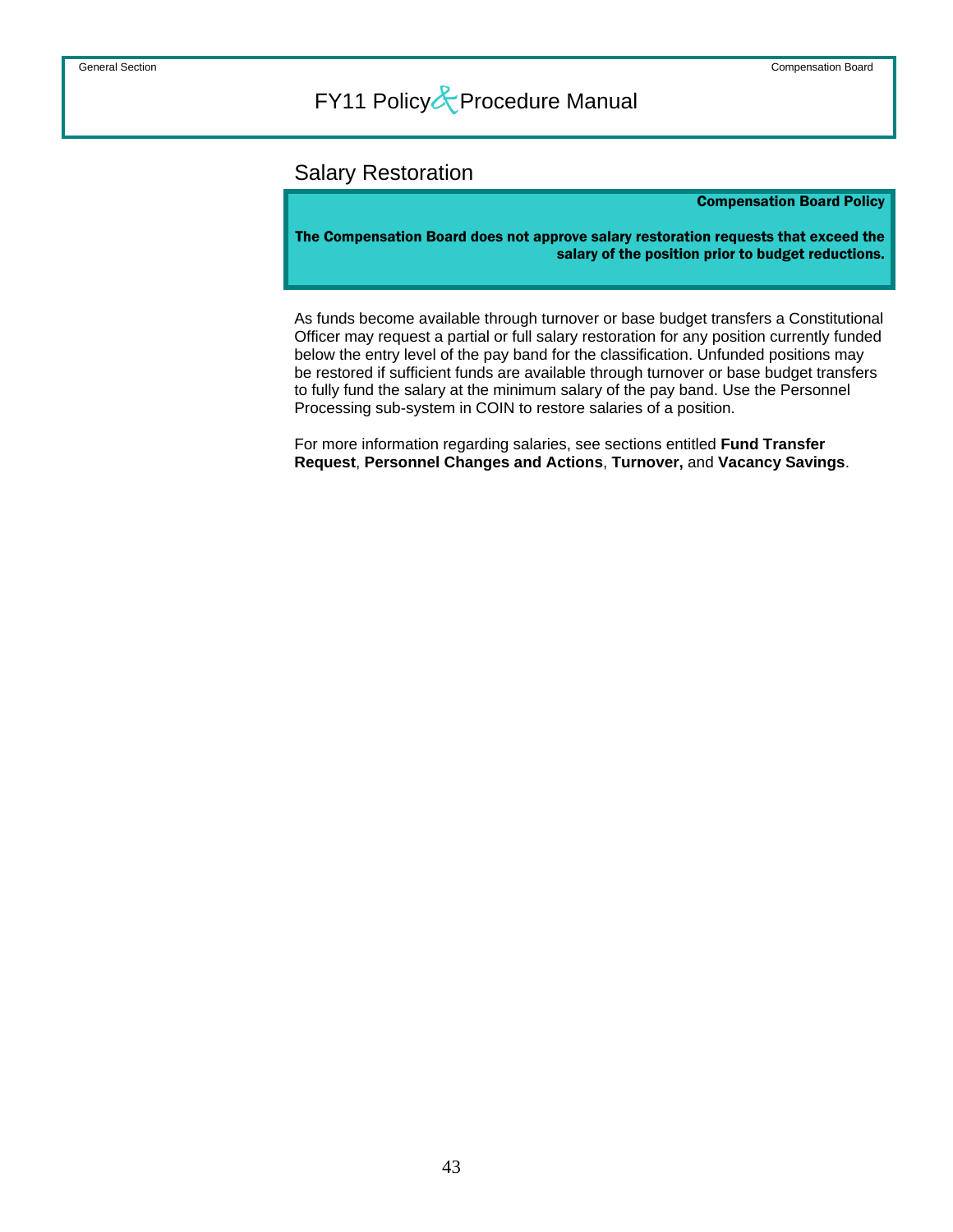### Salary Standard

#### Compensation Board Policy

Local governing bodies that support Constitutional Officers may not set the salaries, expenses and other allowances less than that established by the Compensation Board.

Local governing bodies pay the salaries, expenses, and other allowances of Constitutional Officers and staff. The Compensation Board reimburses on a monthly basis the Commonwealth's proportionate share.

In the event a county or city fails to make timely payment of salaries, expenses, or other allowances fixed in accordance with the Code of Virginia, the Compensation Board will withhold all reimbursements for the office or offices affected until the salaries, expenses, and other allowances have been paid.

 Local governing bodies may, if necessary, delay payment of salaries, expenses, and other allowances to Constitutional Officers if they have made an appeal pursuant to §§ 15.2-1636.8 or 15.2-1636.9, Code of Virginia, which specifies that any officer whose budget is affected by a budget decision from the Compensation Board has the right to appeal within 45 days from the date of the decision. The appeal lies to the circuit court of the county or city wherein the officer making the appeal resides. The deadline for appeals by local governing bodies is 30 days.

As stipulated in the Code of Virginia, §§ 15.2-1609.2F and 15.2-1627.1B, the Compensation Board-paid salary of deputy sheriffs and assistant attorneys may not exceed 90 percent of the officer's Compensation Board-paid salary. The Compensation Board-paid salaries for deputies of all other Constitutional Officers follow this standard by policy.

For more information regarding salaries set by the Compensation Board, see sections entitled **Budget Appeals** and **Budget Hearing**.

## <span id="page-50-0"></span>Code of Virginia<br>§ 15.2-2507 (excerpt)

Every county and city shall appropriate as part of its annual budget or in amendments thereto amounts for salaries, expenses and other allowances for its constitutional officers that are not less than those established for such offices in the locality by the Compensation Board.

### § 15.2-1636.13 (excerpt)

The salaries fixed in accordance with this article shall be paid in equal monthly installments. The expenses and other allowances shall be paid monthly on the submission of satisfactory evidence that such expenses and other allowances were actually incurred. All counties and cities shall pay the entire amount of such salaries, expenses and other allowances and the Commonwealth shall reimburse all such counties and cities for the Commonwealth's proportionate share.

### § 15.2-1609.2

F. The salary of any deputy sheriff shall not exceed ninety percent of the salary of the sheriff by whom he is employed.

#### § 15.2-1627.1 (excerpt)

B. Each assistant attorney for the Commonwealth authorized by law, if his services shall be deemed necessary by the Compensation Board, shall receive an annual salary which shall not exceed ninety percent of the salary received by the attorney for the Commonwealth of his county or city.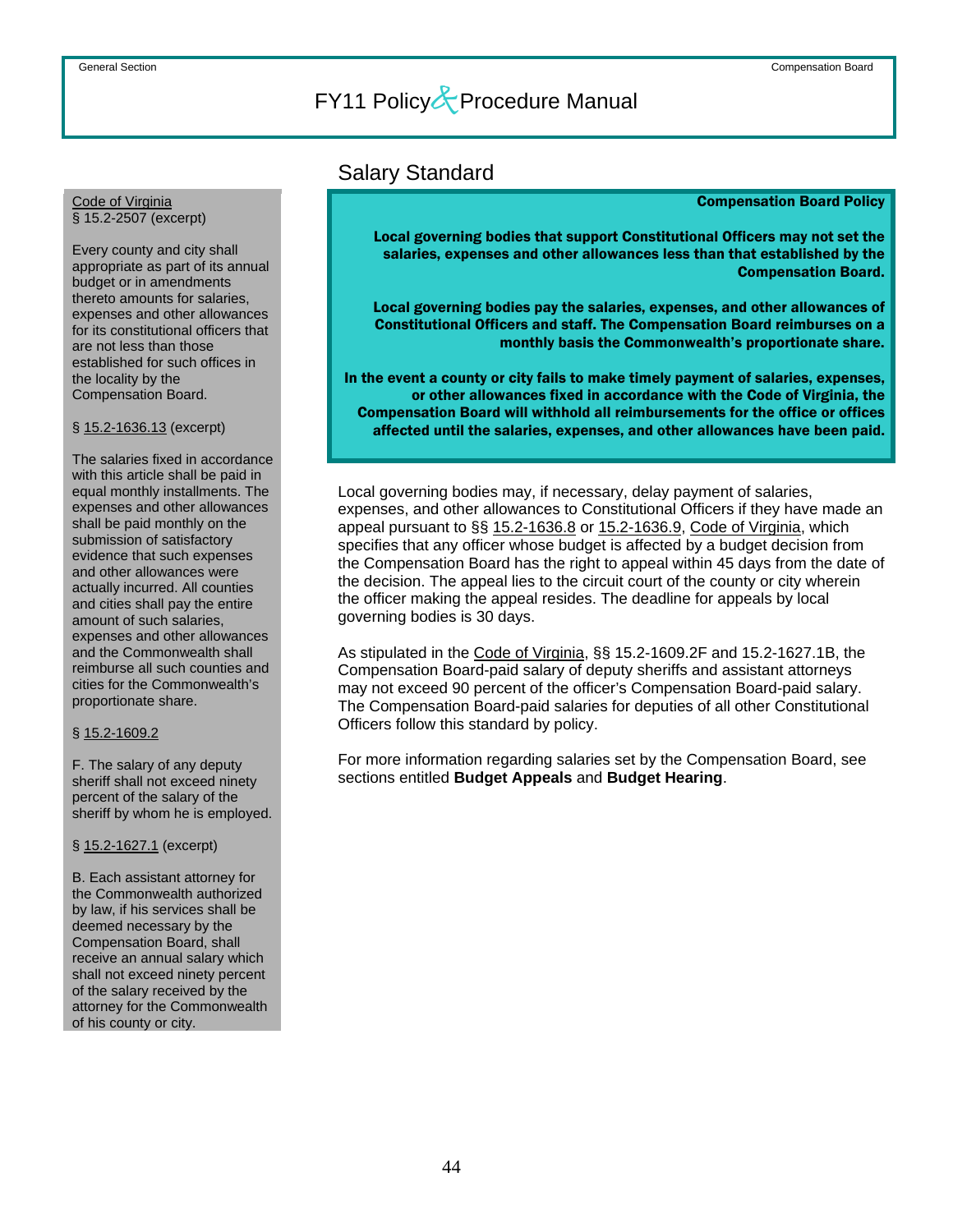### Salary Supplement

Compensation Board Policy

Local governing bodies may provide salary supplements to Constitutional Officers and staff.

 Sheriffs and Commonwealth's Attorneys: The salary of staff may not exceed 90 percent of the officer's salary, regardless of the funding source.

All other Constitutional Officers: The salary of staff may not exceed 90 percent of the Compensation Board-paid salary.

### Software Reimbursement

Compensation Board Policy

Compensation Board reimbursement for the purchase of commercially available "off the shelf" software is allowable from office expense funds.

 The Compensation Board will reimburse for computer software upon the following conditions.

- Software that comes with or is installed on a new PC or server is reimbursable as part of the total package price when funding for the inclusive cost of the equipment has been approved by the Compensation Board.
- Commercially available "off the shelf" software is reimbursable from available funds in the office expense budget category.
- Funds are available in the officer's budget.
- Funds are available at the time of the request.
- Software must be used for legitimate business purposes.

For more information regarding software / equipment, see sections entitled **Equipment Funding**, **Fiscal Stress Factor**, **Office Expenses**, and **Personal Computer and Laptop Purchase**.

<span id="page-51-0"></span> 2010 Appropriation Act Item 67.90 (excerpt)

A. 2. Nothing herein contained shall prevent the governing body of any county or city from supplementing the salary of such officer in such county or city for additional services not required by general law; provided, however, that any such supplemental salary shall be paid wholly by such county or city.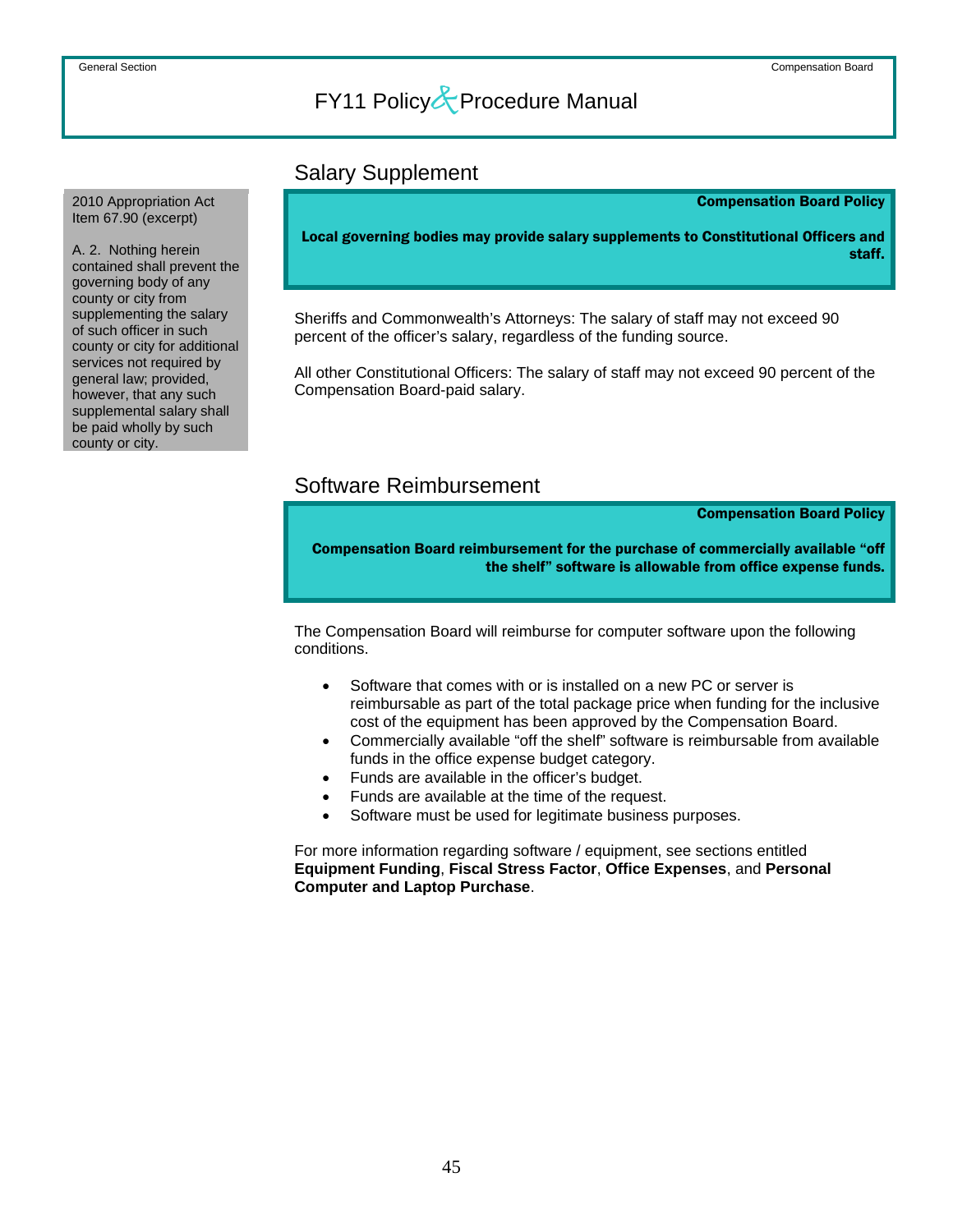### Special Defense Counsel

#### Compensation Board Policy

The Compensation Board may reimburse legal fees and expenses of Constitutional Officers, deputies, and assistants not covered by the Division of Risk Management if they are made defendant in CIVIL actions arising from performance of official duties.

The Compensation Board may reimburse the local governing body for costs related to a law enforcement officer made defendant in CRIMINAL actions arising from performance of official duties if found not guilty or charges are dropped.

 Reimbursement related to a civil action is 50 percent of total costs for Treasurers and Commissioners of the Revenue and 100 percent of total costs for Commonwealth's Attorneys, Sheriffs, and Clerks of the Circuit Court. Reimbursement for legal fees related to criminal actions is two-thirds of total costs for law enforcement officers.

For reimbursement, the Constitutional Officer must send the Compensation Board a copy of the court order appointing the attorney, the reason for needing special counsel, and an itemized list of expenses including miles traveled and hours worked.

Reimbursement must be requested no later than the month following the payment by the locality.

## <span id="page-52-0"></span>Code of Virginia<br>§ 15.2-1606 (excerpt)

In the event that any Constitutional Officer (or deputy or assistant) is made defendant in any civil action arising out the performance of his official duties and does not have legal defense provided under the insurance coverage of his office, such officer (or deputy or assistant) may make application to the respective circuit court to assign counsel for his defense. If the court makes such orders, reimbursement of any expenses incurred in the defense of such charges may be allowed by the court. Such legal fees and expenses shall be paid from the treasury of the county or city, and reimbursement shall be made from the Compensation Board in the proportions set out in § 15.2-1636.14.

### § 15.2-1711 (excerpt)

If any law enforcement officer is investigated, arrested or indicted or otherwise prosecuted on any criminal charge arising out of any act committed in the discharge of his official duties, and no charges are brought, the charge is subsequently dismissed or upon trial he is found not guilty, then upon certification by the presiding officer of the governing body, the Compensation Board shall pay to the locality twothirds of the amount so certified.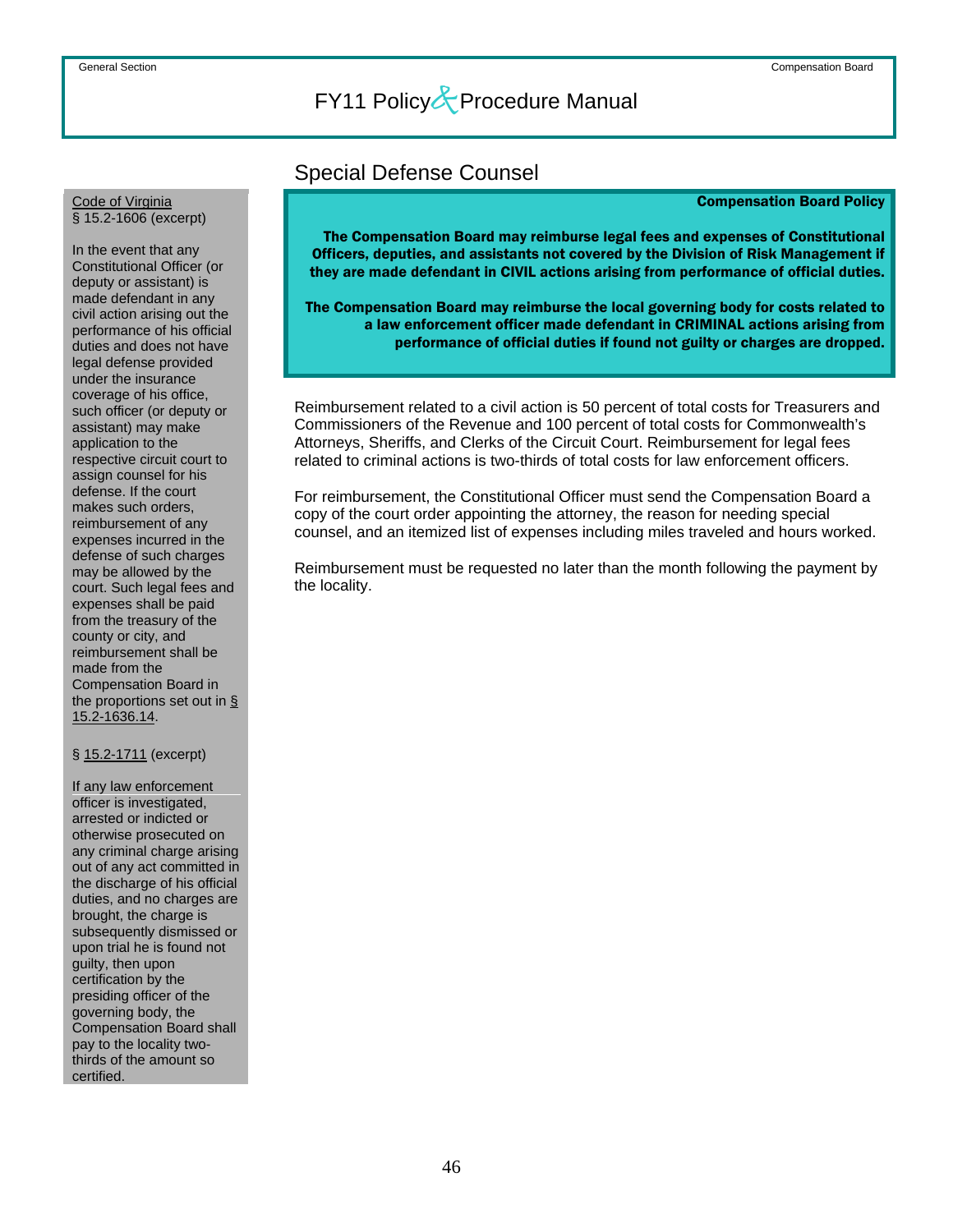### Staffing Standards

#### Compensation Board Policy

Any new positions allocated for Constitutional Officers by the General Assembly are allocated to individual offices in accordance with workload-based staffing standards.

Based upon recommendations of Constitutional Officer associations, the Compensation Board has approved workload-based staffing standards for the allocation of new positions for all officer groups.

 Any new positions allocated for Constitutional Officers by the General Assembly are allocated to individual offices in accordance with workload-based staffing standards.

Constitutional Officer Associations have appointed audit committees to verify the accuracy of workload data submitted. They include the:

- Treasurers' Associations of Virginia (TAV);
- Virginia Court Clerks' Association (VCCA);
- Virginia Sheriffs' Association (VSA); and
- Commissioners of the Revenue Association of Virginia (CRAV).

**Transition from a City to a Town Exception** - The Compensation Board uses staffing standards to reallocate positions made available through the transition of a city to a town. Positions are first reallocated to the county in which the reverted city resides. Remaining positions are reallocated in priority of need ranking order to other localities.

Staffing standards are located on the Compensation Board web site under the Constitutional Officers Budgets and Salaries tab at [http://www.scb.virginia.gov.](http://www.scb.virginia.gov/)

See officer-specific sections of this manual for current workload-based staffing standards.

#### <span id="page-53-0"></span> 2010 Appropriation Act Item 67.90 (excerpt)

F. Any new positions established shall be allocated by the Compensation Board upon request of the constitutional officers in accordance with staffing standards and ranking methodologies approved by the Compensation Board to fulfill the requirements of any court order occurring from proceedings under § 15.2- 1636.8, Code of Virginia, in accordance with the provisions of Item 69 of this act.

M. In the event of the transition of a city to town status pursuant to § 15.2- 4100, Code of Virginia, subsequent to July 1, 1999, the Compensation Board shall provide funding from Items 67.20, 67.40, 67.50, 67.60, 67.70, and 67.80 of this act. Any positions in the constitutional offices of the former city which are available for reallocation as a result of the transition shall be first reallocated in accordance with Compensation Board staffing standards to the constitutional officers in the county in which the town is situated, without regard to the Compensation Board's priority of need ranking for relocated positions. The salary and fringe benefit costs for these positions shall be deducted from any amounts due the county, as provided in § 15.2- 1302.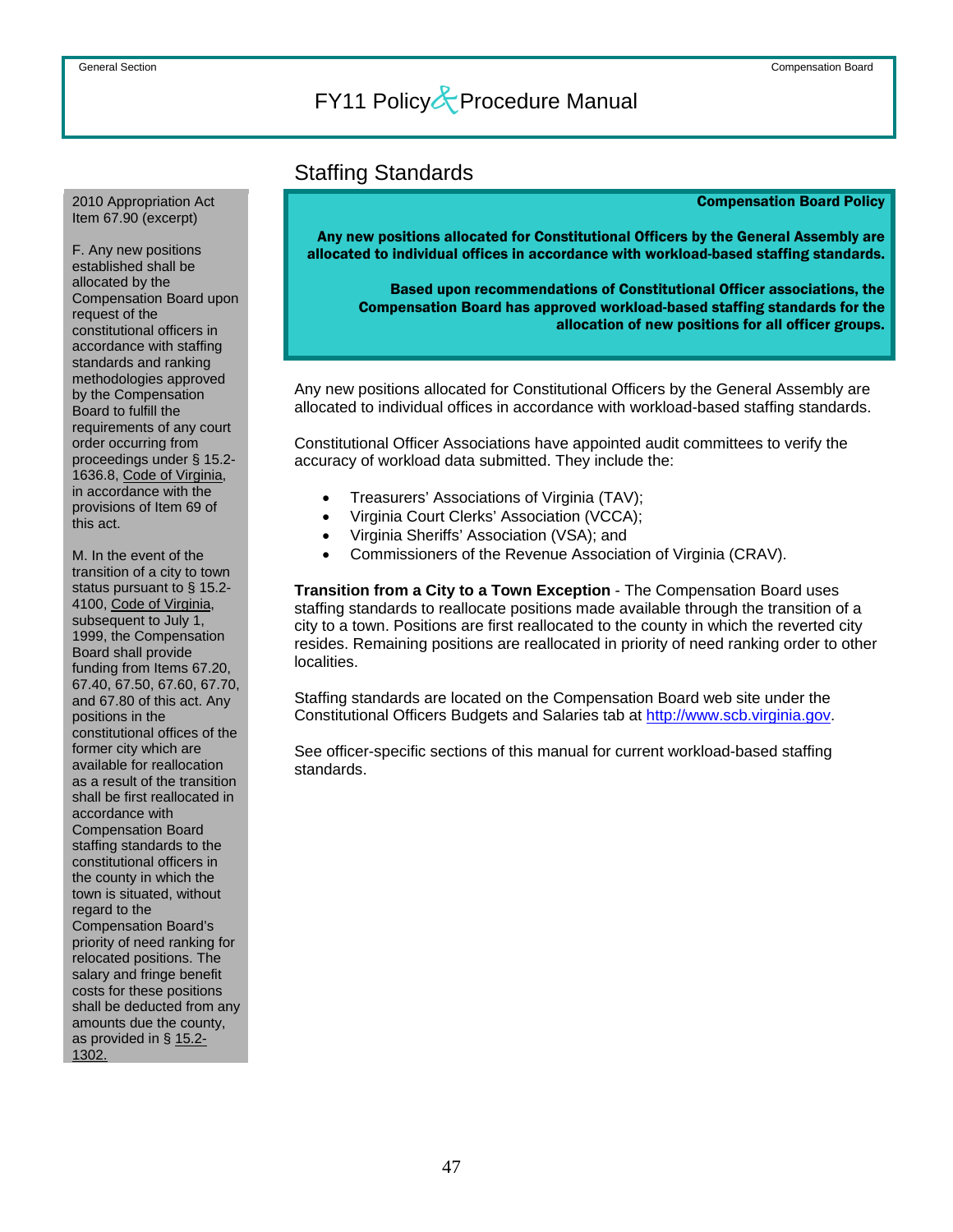### <span id="page-54-0"></span>Temporary (Hourly-Wage) Employees

#### Compensation Board Policy

The Compensation Board sets the salaries for hourly wage (temporary) employees at the same level as approved in the previous fiscal year (as adjusted through any base budget transfers during the fiscal year) unless base amounts have been reduced to meet budget reductions for FY11.

### Training Offered by Compensation Board

#### Compensation Board Policy

The Compensation Board provides additional allowance funding for attendance at Compensation Board–sponsored training events.

Reimbursement is limited to staff in Compensation Board-funded permanent positions. In order to receive reimbursement, the request must be filed within 60 days of the conclusion of the meeting or conference and may only be claimed after the conclusion of the scheduled meeting.

In FY10, reimbursement has been approved as an **Additional Allowance** for Compensation Board-sponsored training or conferences. Reimbursement coding for training and conferences is as follows:

| <b>NOT</b>  | New Officer Training;                                         |
|-------------|---------------------------------------------------------------|
| LAWE        | Lawful Employment Practices;                                  |
| JMT         | Managing Jail Risk;                                           |
| LAC.        | LIDS Committee;                                               |
| LUC.        | Annual LIDS Conference;                                       |
| <b>LIDS</b> | Monthly LIDS Training;                                        |
| <b>COIN</b> | <b>COIN Monthly Training:</b>                                 |
| <b>COIN</b> | COIN Personnel, Reimbursement, and Budget Request sub-systems |
|             | for new officers; and                                         |
| <b>COIN</b> | <b>COIN annual Budget Training.</b>                           |
|             |                                                               |

Note: Not all conferences and training events are conducted each year.

Due to current budget restrictions, the Compensation Board will reimburse mileage for personal and government-owned vehicles at 24.6 cents per mile for Compensation Board-sponsored training events. In addition, the Compensation Board will reimburse parking and tolls (not to exceed \$8 for parking).

Requests for reimbursement may only be made after the locality has reimbursed the officer and/or employee for the expenses incurred for these trainings or conferences.

For more information regarding training, see the sections entitled **Mileage Reimbursement Rate** and **Professional Associations**.

2010 Appropriation Act Item 67.90

J. Out of this appropriation [funding] from the general fund is designated for executive management, lawful employment practices, and new deputy and jail management training for constitutional officers, their employees, and regional jail superintendents.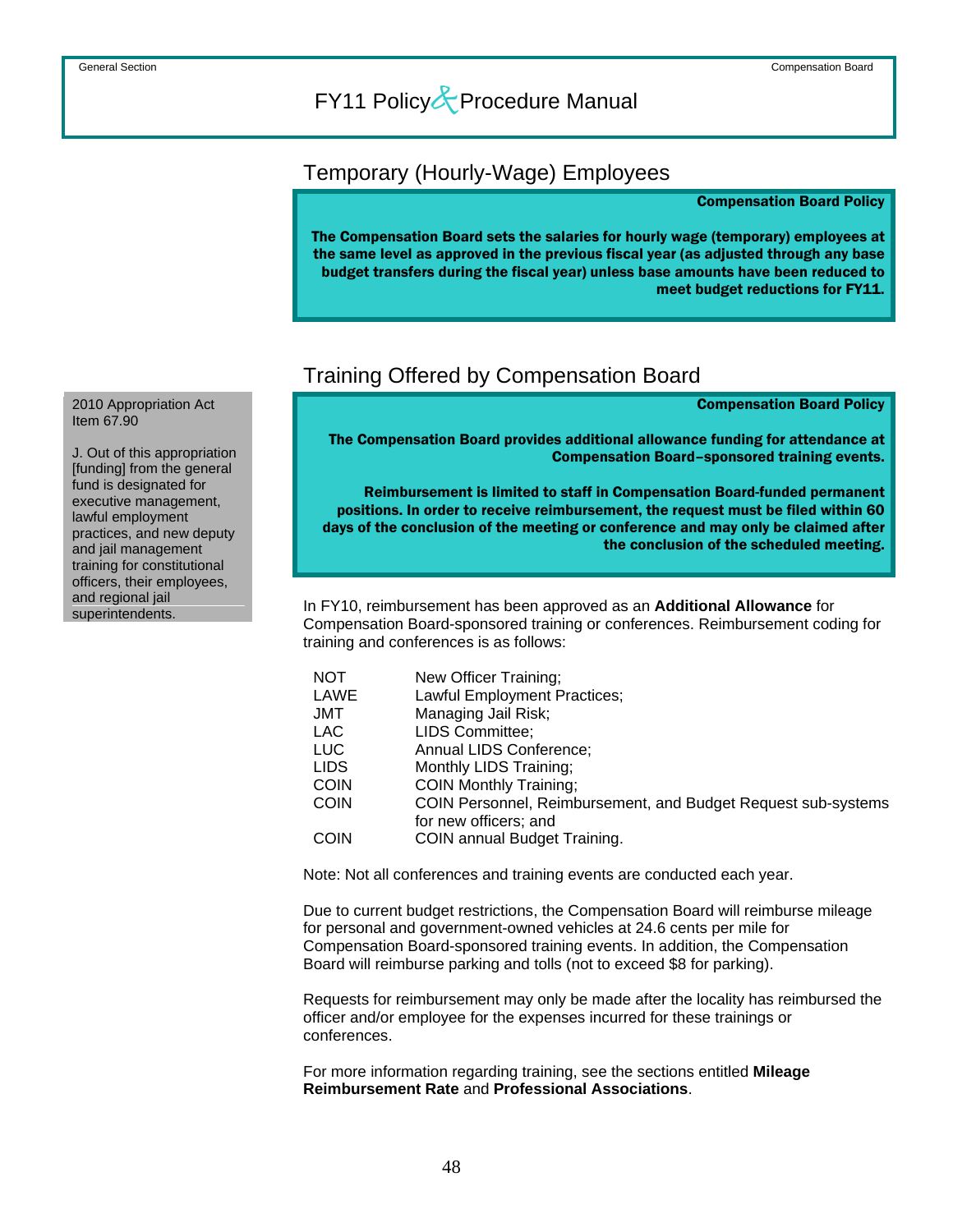### <span id="page-55-0"></span>**Turnover**

#### Compensation Board Policy

Turnover funds may be used for limited personnel actions. Constitutional Officers may not make a base budget fund transfer request in COIN to use savings from turnover in other budget categories.

 Permanent salary savings accumulate when a vacant position is filled at a salary less than the budgeted salary. These savings may be used to provide salary increases in accordance with Board policy and established **Pay Practices**, but must be used prior to mid-April and the setting of the budget for a subsequent fiscal year.

Due to budget restrictions, the following use of turnover funds are in effect:

- No transfers of turnover funds, either one-time or in the base, to the Temporary or Office Expense categories of your budget.
- Restricted use of turnover funds for salary actions:
	- 1. Turnover funds may be used for salary increases in accordance with Compensation Board salary policy for New Hires and for Promotions/Upward Role Changes;
	- 2. Turnover funds may not be used for salary increases for In-Band Adjustment, which include Transfers, Internal Salary Adjustments or Upward Class Change within the pay band (exception: an internal salary adjustment may use turnover funds only for the purpose of restoring a salary to the entry level of the pay band that is below the entry level due to previous budget reductions – this is not applicable for Sheriffs/Regional Jails); and
	- 3. Base transfers of office expense or temporary funds for the purposes of providing salary increases in accordance with Compensation Board salary policy are subject to Compensation Board review and approval at a monthly board meeting per current policy.

For more information, see sections entitled **Fund Transfer Request** and **Vacancy Savings**.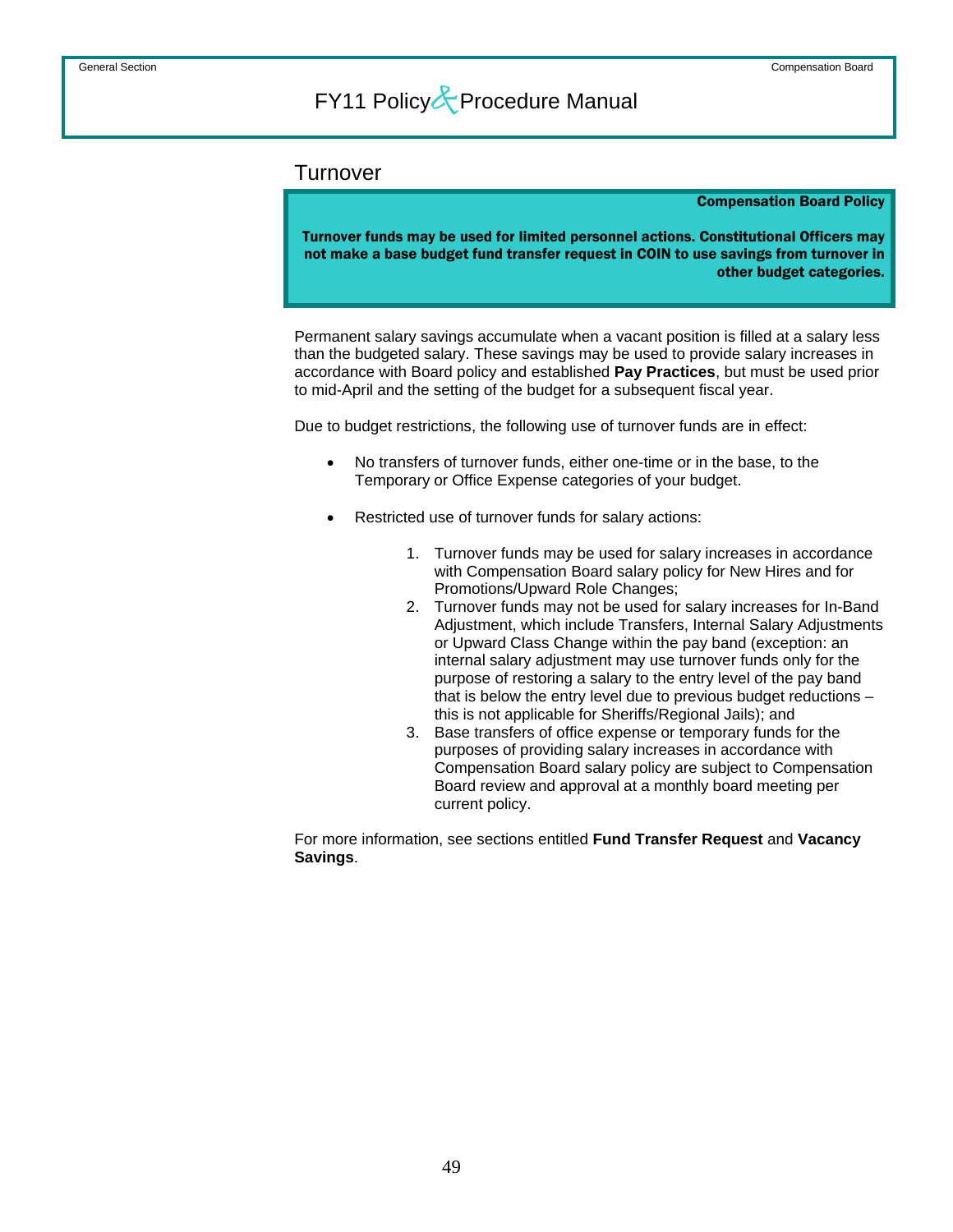### Vacancy of Principal Officer

#### Compensation Board Policy

Within 15 days of the occurrence of the vacancy of any elected Constitutional Officer, the governing body must petition the circuit court to issue a writ of election unless a general election is scheduled within 60 days.

During the period the vacancy exists the highest-ranking deputy assumes the duties of the principal officer. Until an election is held and a new officer is sworn in, the deputy position is not considered vacant and neither turnover nor vacancy savings will accrue.

 The Code of Virginia, § 24.2-228.1, has specific guidelines to deal with a vacancy in the principal officer position.

The personnel action must be completed to move the deputy into the officer's position in order for the deputy to receive the appropriate Compensation Board salary.

For more information regarding vacancies, see sections entitled **Vacancy Savings**  and **Vacant Staff Position**.

## <span id="page-56-0"></span>Code of Virginia<br>§ 24.2-228.1 (excerpt)

A-C. A vacancy in any elected constitutional office shall be filled by special election. The governing body of the county or city in which the vacancy occurs shall, within 15 days of the occurrence of the vacancy, petition the circuit court to issue a writ of election to fill the vacancy. No election to fill a vacancy shall be ordered or held if the general election at which it is to be called is scheduled within 60 days of the end of the term of the office to be filled.

The highest ranking deputy officer shall be vested with the powers and shall perform all of the duties of the office, and shall be entitled to all the privileges and protections afforded by law to elected or appointed constitutional officers, until the qualified voters fill the vacancy by election and the person so elected has qualified and taken the oath of office.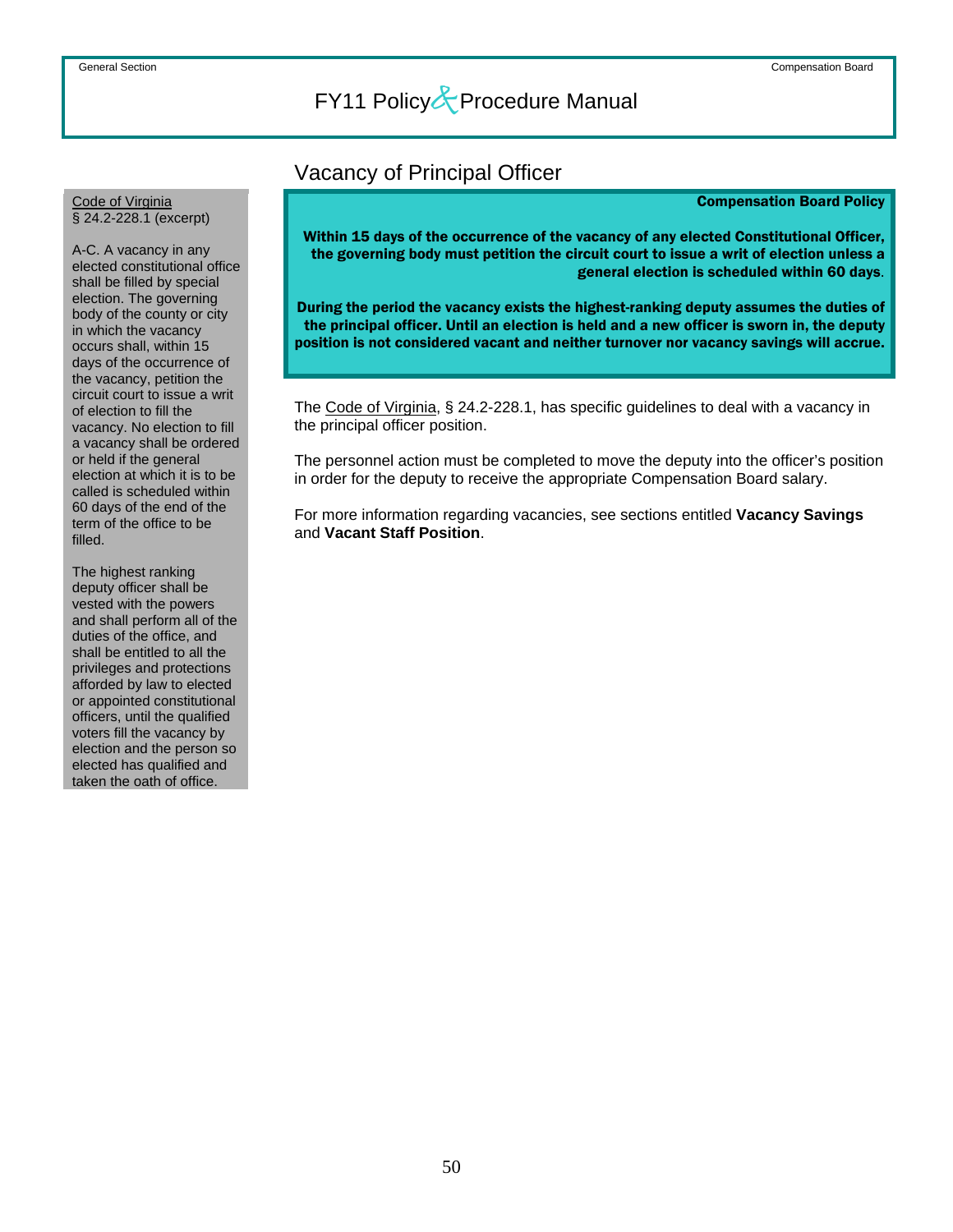### <span id="page-57-0"></span>Vacancy Savings

#### Compensation Board Policy

Constitutional Officers may make Fund Transfer Requests in COIN to use vacancy savings in other budget categories.

 Vacancy savings are defined as funds accrued during a period in which a position remains unfilled. Vacancy savings are one-time savings that may be transferred to another budget category for use within the current fiscal year only.

Constitutional Officers may request fund transfers from vacancy savings in the following situations:

- An annual salary amount for a year long vacancy may be considered as a one-time transfer. Deadline for this request is July 1 prior to the fiscal year in which the vacancy will be maintained.
- Salary funds approved for the year for positions held vacant under the Position Reallocation policy may be transferred.
- Vacancy savings accrued in positions held vacant due to a U.S. military reserve call-up may be transferred.
- Vacancy savings accrued in positions held vacant due to personnel actions such as separations, leave without pay, etc., may be transferred.
- Transfers of vacancy savings to temporary funds or office expenses up to \$10,000 may be approved monthly by a Compensation Board fiscal technician.
- Transfers of vacancy savings to temporary funds or office expenses of more than \$10,000 requires Compensation Board approval and should accompany a docket request.

Submit a Fund Transfer Request in the COIN system to use vacancy savings in another budgeted category when the docket request is submitted for Compensation Board approval. Upon approval of the request by the Board, Compensation Board staff will make the fund transfer in COIN.

For more information regarding vacancies, see sections entitled **Fund Transfer Request**, **Position Reallocation**, **Vacancy of Principal Officer**, and **Vacant Staff Position**.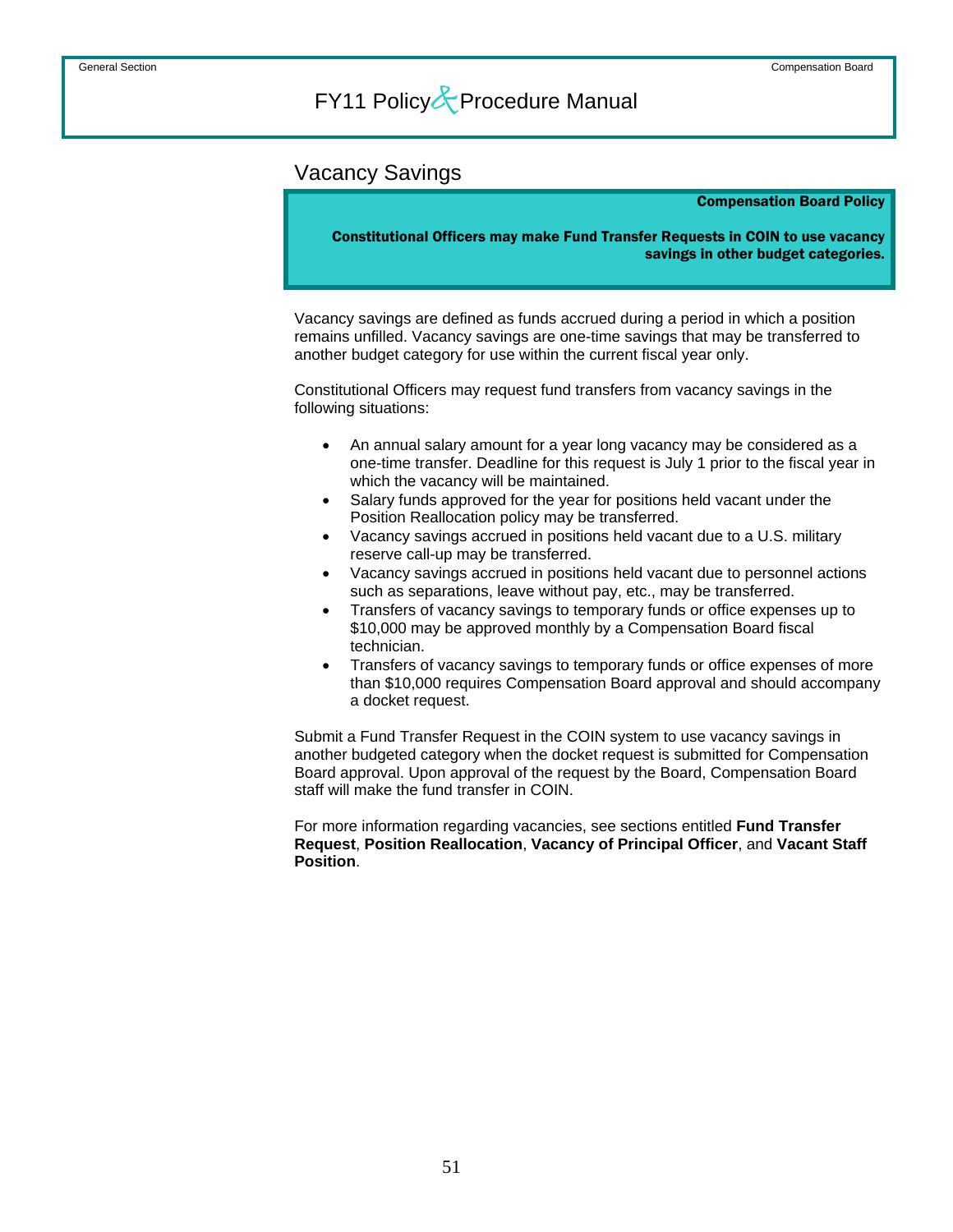### Vacant Staff Position

#### Compensation Board Policy

Prior to hiring any employee Constitutional Officers must advertise vacant positions in a newspaper of general circulation or use a state or local government job placement service, with exception (see § 15.2-1604 C.).

Constitutional Officers cannot refuse to hire any individual because of his/her race, color, religion, sex or national origin unless sex or national origin is a bona fide occupational qualification.

 If funding is available in the current budget and after the selection process has been completed, the Officer must offer at least the minimum salary of the pay band of the vacant position and may provide up to a 15 percent increase over the candidate's current or most recent salary.

It is the responsibility of the Compensation Board to set the level of state contribution toward salaries of all permanent staff of Constitutional Officers. In order to carry out this task, the Board requires that you concur with the online certification statement regarding your budget, supporting documentation and the factors considered in establishing the starting salary.

For more information regarding vacancies, see sections entitled **Fund Transfer Request**, **Pay Practices**, **Position Reallocation**, **Vacancy of Principal Officer**, and **Vacancy Savings**.

## <span id="page-58-0"></span>Code of Virginia<br>§ 15.2-1604 (excerpt)

A-C. Every constitutional officer shall, prior to hiring any employee, advertise such employment position in a newspaper having general circulation or a state or local government job placement service in such constitutional officer's locality, except where the vacancy is to be used (i) as a placement opportunity for appointees or employees affected by layoff, (ii) as a transfer opportunity or demotion for an incumbent, (iii) to fill positions that have been advertised within the past 120 days, (iv) to fill positions to be filled by appointees or employees returning from leave with or without pay, (v) to fill temporary positions, temporary employees being those employees hired to work on special projects that have durations of three months or less, or (vi) to fill policy-making positions, confidential or personal staff positions, or special, sensitive law-enforcement positions normally regarded as undercover work.

It shall be an unlawful employment practice for a constitutional officer to fail or refuse to appoint or hire or to discharge any individual, or otherwise to discriminate against any individual with respect to his compensation, terms, conditions or privileges of appointment or employment, because of such individual's race, color, religion, sex or national origin. unless in those instances where sex or national origin is a bona fide occupational qualification reasonably necessary to the normal operation of that particular office.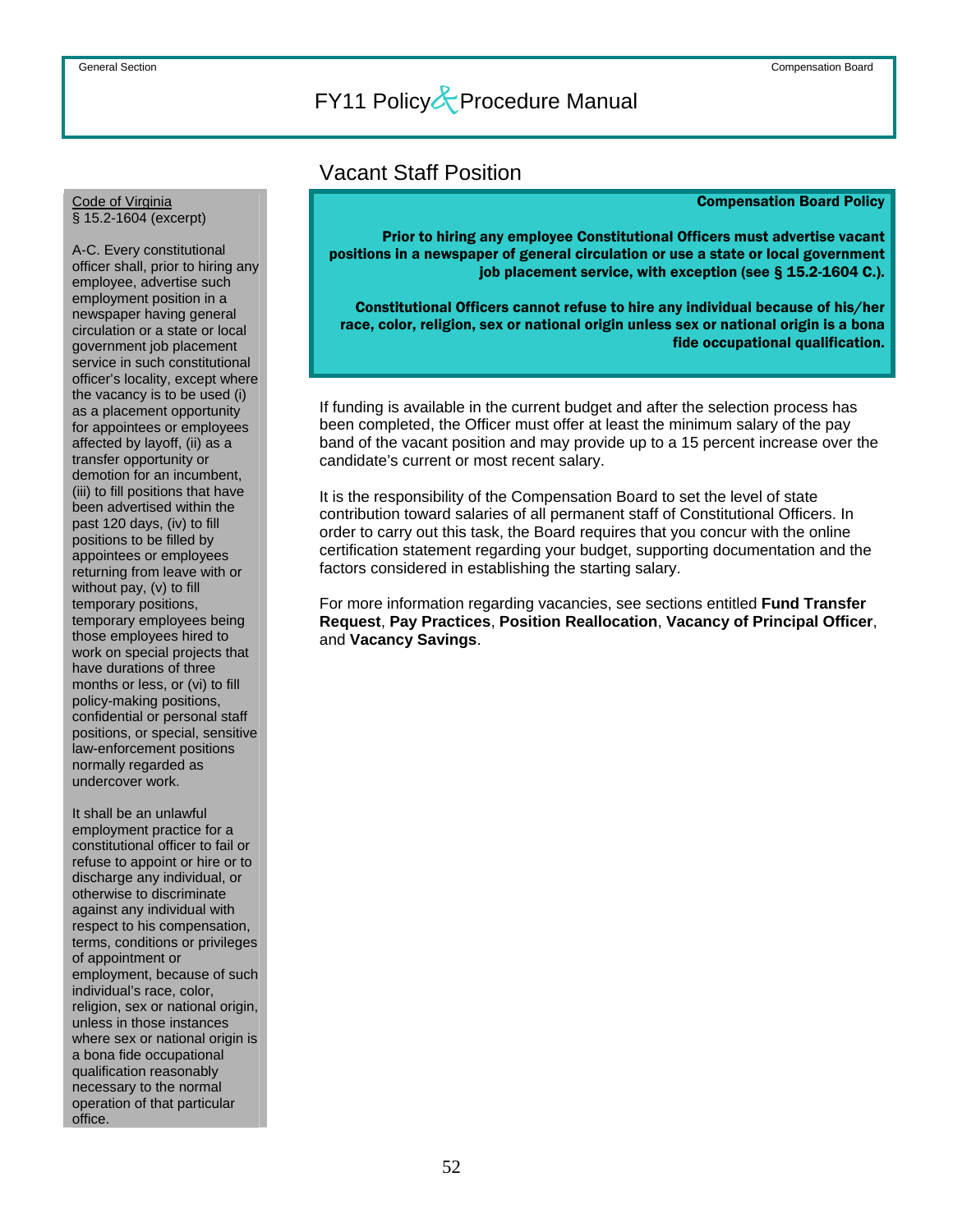### Workers' Compensation Program

#### Compensation Board Policy

<span id="page-59-0"></span>Code of Virginia<br>§ 2.2-2821 (excerpt)

B. The Workers' Compensation Insurance Program shall be established through a program of self-insurance, purchased insurance or a combination of selfinsurance and purchased insurance that is determined to be the most cost effective on a statewide basis and will be of less cost to the Commonwealth than the aggregate of individual agency policies.

If a Constitutional Officer or employee receives workers' compensation while remaining on the Compensation Board payroll the local governing body must return that portion of salary to the Compensation Board.

The Virginia Department of Human Resource Management offers an insurance plan for worker loss in the work place. Access the Office of Workers' Compensation website located at <http://www.covwc.com/>for more information regarding how to report an accident, doctors and pharmacy networks, compensation payroll codes, registration and accident forms, loss control programs, and a staff phone directory

Office of Workers' Compensation Department of Resource Management (804) 786-4128

Constitutional Officers and employees in Compensation Board-funded positions cannot receive workers' compensation payroll checks in addition to reimbursement for salary provided by the Commonwealth. The local governing body may either forward to the Compensation Board the original workers' compensation benefit checks or send a check drawn from the locality for the total amount the employee received. Permanent payroll expenditure amounts will be reduced by this credit.

Information regarding Workers' Compensation benefits is located on the Department of Human Resource Management's web site in the *Human Resource Policy Manual*, Policy 4.60 at [http://www.dhrm.virginia.gov/hrpolicy/policy/pol4\\_60WorkersComp.pdf](http://www.dhrm.virginia.gov/hrpolicy/policy/pol4_60WorkersComp.pdf).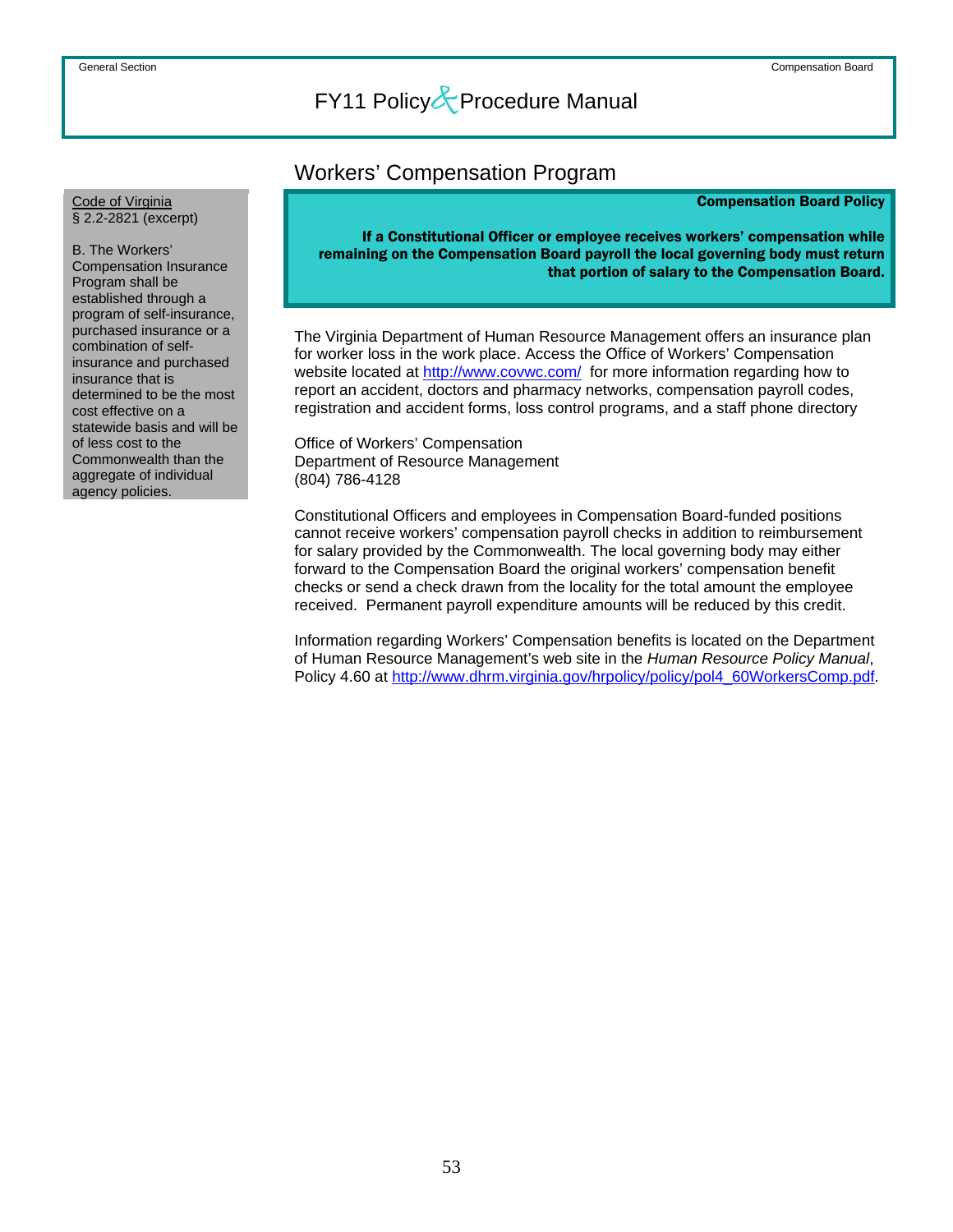## <span id="page-60-0"></span>Appendix 1: FY11 Compensation Board Reimbursement Percentages

|                                                                                               | <b>SHERIFFS</b>                                                                                                             | <b>REGIONAL JAILS</b>                                                                                                                   | <b>COMMONWEALTH'S</b><br><b>ATTORNEYS</b>                                                                                   | <b>DRUG</b><br><b>PROSECUTORS</b>                                                                                                       |
|-----------------------------------------------------------------------------------------------|-----------------------------------------------------------------------------------------------------------------------------|-----------------------------------------------------------------------------------------------------------------------------------------|-----------------------------------------------------------------------------------------------------------------------------|-----------------------------------------------------------------------------------------------------------------------------------------|
| OFFICERS SALARY                                                                               | 100% of amount set out<br>in the Appropriation Act                                                                          | N/A                                                                                                                                     | 100% of amount set out<br>in the Appropriation Act                                                                          | N/A                                                                                                                                     |
| <b>EMPLOYEES SALARIES</b>                                                                     | 100% of Compensation<br>Board approved amount                                                                               | 100% of Compensation<br>Board approved amount                                                                                           | 100% of Compensation<br>Board approved amount                                                                               | 100% of Compensation<br>Board approved amount                                                                                           |
| MEDICAL/RECORDS/<br><b>TREATMENT SALARIES</b>                                                 | 66.66% of Compensation<br>Board approved amount                                                                             | 66.66% of Compensation<br>Board approved amount                                                                                         | N/A                                                                                                                         | N/A                                                                                                                                     |
| PART-TIME (HOURLY WAGE)<br><b>SALARIES</b>                                                    | 100% of Compensation<br>Board approved amount                                                                               | 100% of Compensation<br>Board approved amount                                                                                           | 100% of Compensation<br>Board approved amount                                                                               | 100% of Compensation<br>Board approved amount                                                                                           |
| <b>OFFICE EXPENSE</b>                                                                         | 100% of Compensation<br>Board approved amount                                                                               | 100% of Compensation<br>Board approved amount                                                                                           | 100% of Compensation<br>Board approved amount                                                                               | 100% of Compensation<br>Board approved amount                                                                                           |
| OFFICE EQUIPMENT                                                                              | 100% of Compensation<br>Board approved amount.<br>(fiscal stress factor is<br>applied to all requests<br>prior to approval) | 100% of Compensation<br>Board approved amount.<br>(fiscal stress factor is<br>applied to all requests<br>prior to approval)<br>(Note 1) | 100% of Compensation<br>Board approved amount.<br>(fiscal stress factor is<br>applied to all requests<br>prior to approval) | 100% of Compensation<br>Board approved amount.<br>(fiscal stress factor is<br>applied to all requests<br>prior to approval)<br>(Note 1) |
| APPROVED CONFERENCE<br>AND MEETING EXPENSE                                                    | 100% of Compensation<br>Board approved amount                                                                               | 100% of Compensation<br>Board approved amount                                                                                           | 100% of Compensation<br>Board approved amount                                                                               | 100% of Compensation<br>Board approved amount                                                                                           |
| VRS RETIREMENT ON<br><b>SALARIES OF OFFICERS &amp;</b><br>PERMANENT EMPLOYEES                 | Employers share based on<br>locality rate, not to<br>exceed 2.13%.                                                          | Employers share based on<br>locality rate, not to<br>exceed 2.13%.<br>(Note 2)                                                          | Employers share based on<br>locality rate, not to<br>exceed 2.13%.                                                          | Employers share based on<br>locality rate, not to<br>exceed 2.13%.<br>(Note 2)                                                          |
| <b>FICA ON SALARIES OF</b><br><b>OFFICERS &amp; PERMANENT</b><br><b>EMPLOYEES</b>             | 7.65% of salary payable<br>by Compensation Board<br>up to \$106,800, and<br>1.45% of salary above<br>\$106,800.             | 7.65% of salary payable<br>by Compensation Board<br>up to \$106,800, and<br>1.45% of salary above<br>\$106,800.                         | 7.65% of salary payable<br>by Compensation Board<br>up to \$106,800, and<br>1.45% of salary above<br>\$106,800.             | 7.65% of salary payable<br>by Compensation Board<br>up to \$106,800, and<br>1.45% of salary above<br>\$106,800.                         |
| VRS GROUP LIFE<br><b>INSURANCE ON SALARIES</b><br>OF OFFICERS & PERMANENT<br><b>EMPLOYEES</b> | 0.28% of salary payable<br>by Compensation Board                                                                            | 0.28% of salary payable<br>by Compensation Board                                                                                        | 0.28% of salary payable<br>by Compensation Board                                                                            | 0.28% of salary payable<br>by Compensation Board                                                                                        |
| <b>FICA ON PART-TIME</b><br>(HOURLY WAGE)<br><b>EMPLOYEES</b>                                 | 7.65% of wages payable<br>by the Compensation<br>Board                                                                      | 7.65% of wages payable<br>by the Compensation<br>Board                                                                                  | 7.65% of wages payable<br>by the Compensation<br>Board                                                                      | 7.65% of wages payable<br>by the Compensation<br>Board                                                                                  |

**Note 1** - The highest fiscal stress factor of a member jurisdiction will be applied to equipment requests from Regional Jails and Drug Prosecutors.

**Note 2** - The VRS rate of the locality acting as fiscal agent will be used when applied to salaries payable by the Compensation Board for Regional Jails and Drug Prosecutors, unless a separate rate is established for the regional jail authority.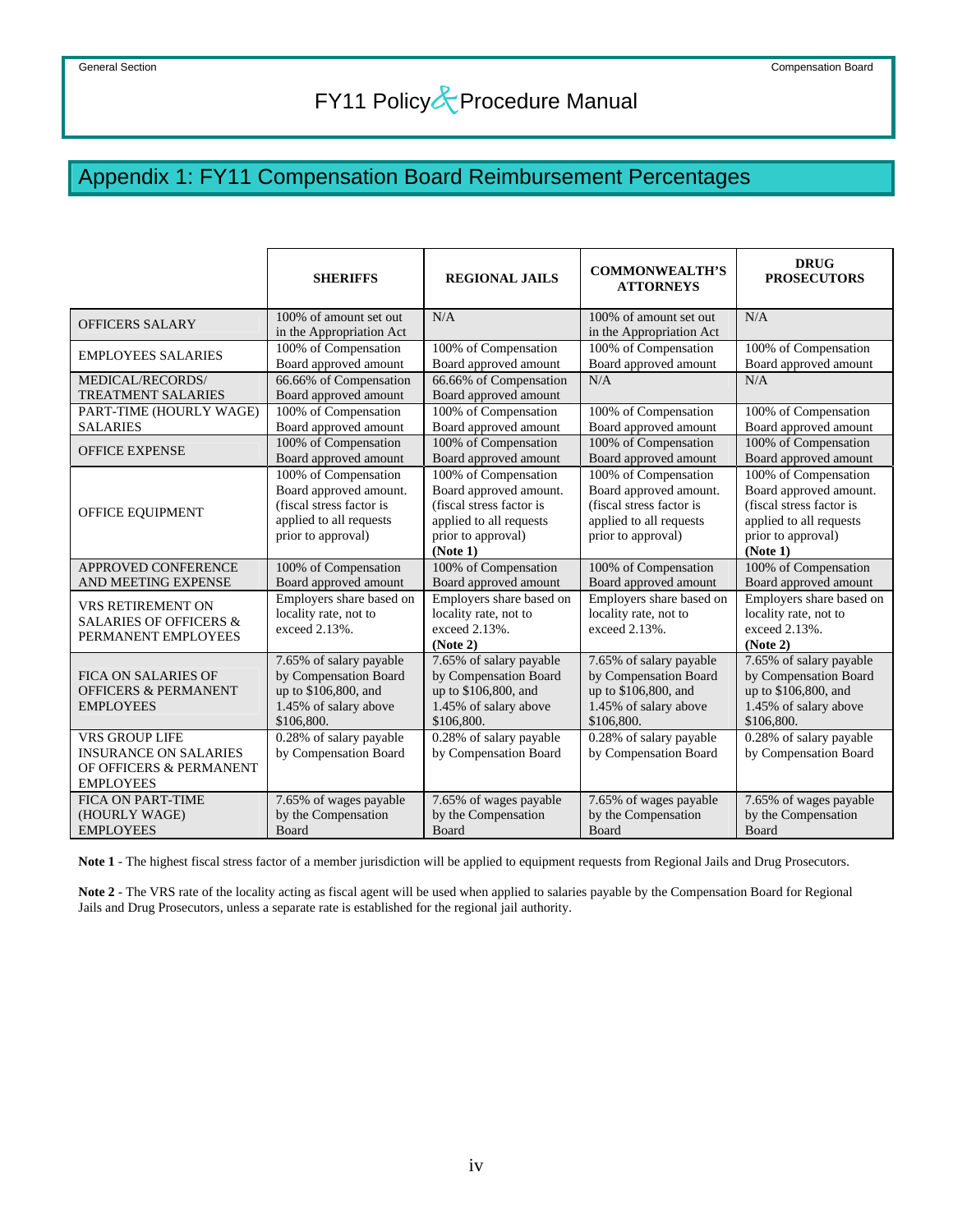## Appendix 1: FY11 Compensation Board Reimbursement Percentages, continued

|                                                                                         | <b>CIRCUIT COURT CLERKS</b><br>(Note 4)                                                                             | <b>TREASURERS &amp;</b><br><b>DIRECTORS OF FINANCE</b><br>(Note 3)                                                        | <b>COMMISSIONERS</b><br>OF THE REVENUE                                                                                    |
|-----------------------------------------------------------------------------------------|---------------------------------------------------------------------------------------------------------------------|---------------------------------------------------------------------------------------------------------------------------|---------------------------------------------------------------------------------------------------------------------------|
| OFFICERS SALARY                                                                         | 100% of the amount set out in<br>the Appropriation Act                                                              | 50% of the 1980 amount, and<br>100% of all state funded<br>increases thereafter                                           | 50% of the 1980 amount, and<br>100% of all state funded<br>increases thereafter                                           |
| <b>EMPLOYEES SALARIES</b>                                                               | 100% of Compensation Board                                                                                          | 50% of Compensation Board                                                                                                 | 50% of Compensation Board                                                                                                 |
|                                                                                         | approved amount                                                                                                     | approved amount                                                                                                           | approved amount                                                                                                           |
| MEDICAL/RECORDS/<br><b>TREATMENT SALARIES</b>                                           | N/A                                                                                                                 | N/A                                                                                                                       | N/A                                                                                                                       |
| PART-TIME (HOURLY WAGE)                                                                 | 100% of Compensation Board                                                                                          | 50% of Compensation Board                                                                                                 | 50% of Compensation Board                                                                                                 |
| <b>SALARIES</b>                                                                         | approved amount                                                                                                     | approved amount                                                                                                           | approved amount                                                                                                           |
| <b>OFFICE EXPENSE</b>                                                                   | 100% of Compensation Board                                                                                          | 50% of Compensation Board                                                                                                 | 50% of Compensation Board                                                                                                 |
|                                                                                         | approved amount                                                                                                     | approved amount                                                                                                           | approved amount                                                                                                           |
| OFFICE EQUIPMENT                                                                        | 100% of Compensation Board<br>approved amount                                                                       | 33.33% of Compensation Board<br>approved amount (fiscal stress<br>factor is applied to all requests<br>prior to approval) | 33.33% of Compensation Board<br>approved amount (fiscal stress<br>factor is applied to all requests<br>prior to approval) |
| APPROVED CONFERENCE AND                                                                 | 100% of Compensation Board                                                                                          | 50% of Compensation Board                                                                                                 | 50% of Compensation Board                                                                                                 |
| <b>MEETING EXPENSE</b>                                                                  | approved amount                                                                                                     | approved amount                                                                                                           | approved amount                                                                                                           |
| VRS RETIREMENT ON SALARIES OF                                                           | 2/3 of Employers share based on                                                                                     | Employers share based on                                                                                                  | Employers share based on                                                                                                  |
| <b>OFFICERS &amp; PERMANENT</b>                                                         | locality rate, not to exceed                                                                                        | locality rate, not to exceed                                                                                              | locality rate, not to exceed                                                                                              |
| <b>EMPLOYEES</b>                                                                        | 2.13%.                                                                                                              | 2.13%.                                                                                                                    | $2.13\%$ .                                                                                                                |
| FICA ON SALARIES OF OFFICERS &<br>PERMANENT EMPLOYEES                                   | 2/3 of 7.65% of salary payable<br>by Compensation Board up to<br>\$106,800, and 1.45% of salary<br>above \$106,800. | 7.65% of salary payable by<br>Compensation Board up to<br>\$106,800, and 1.45% of salary<br>above \$106,800.              | 7.65% of salary payable by<br>Compensation Board up to<br>\$106,800, and 1.45% of salary<br>above \$106,800.              |
| VRS GROUP LIFE INSURANCE ON<br><b>SALARIES OF OFFICERS &amp;</b><br>PERMANENT EMPLOYEES | $2/3$ of 0.28% of salary payable<br>by Compensation Board                                                           | 0.28% of salary payable by<br>Compensation Board                                                                          | 0.28% of salary payable by<br>Compensation Board                                                                          |
| FICA ON PART-TIME (HOURLY                                                               | $2/3$ of 7.65% of wages payable                                                                                     | 7.65% of wages payable by the                                                                                             | 7.65% of wages payable by the                                                                                             |
| <b>WAGE) EMPLOYEES</b>                                                                  | by the Compensation Board                                                                                           | <b>Compensation Board</b>                                                                                                 | <b>Compensation Board</b>                                                                                                 |

**Note 3** - City Treasurers who neither collect nor disburse local taxes or revenues are reimbursed 100% for approved budgeted expenditures (to include equipment at the stressed cost): Lynchburg, and Richmond City. City Treasurers who disburse local revenues but do not collect the same are reimbursed in the proportion of one-third by the city and two thirds by the Commonwealth (one-third by the Commonwealth for equipment at the stressed cost): Williamsburg and Danville. (Code of Virginia, § 15.2-1636.14)

**Note 4** – Prince William Circuit Court Clerk is reimbursed at one-third of approved fringe benefit rates on salaries paid by the Compensation Board.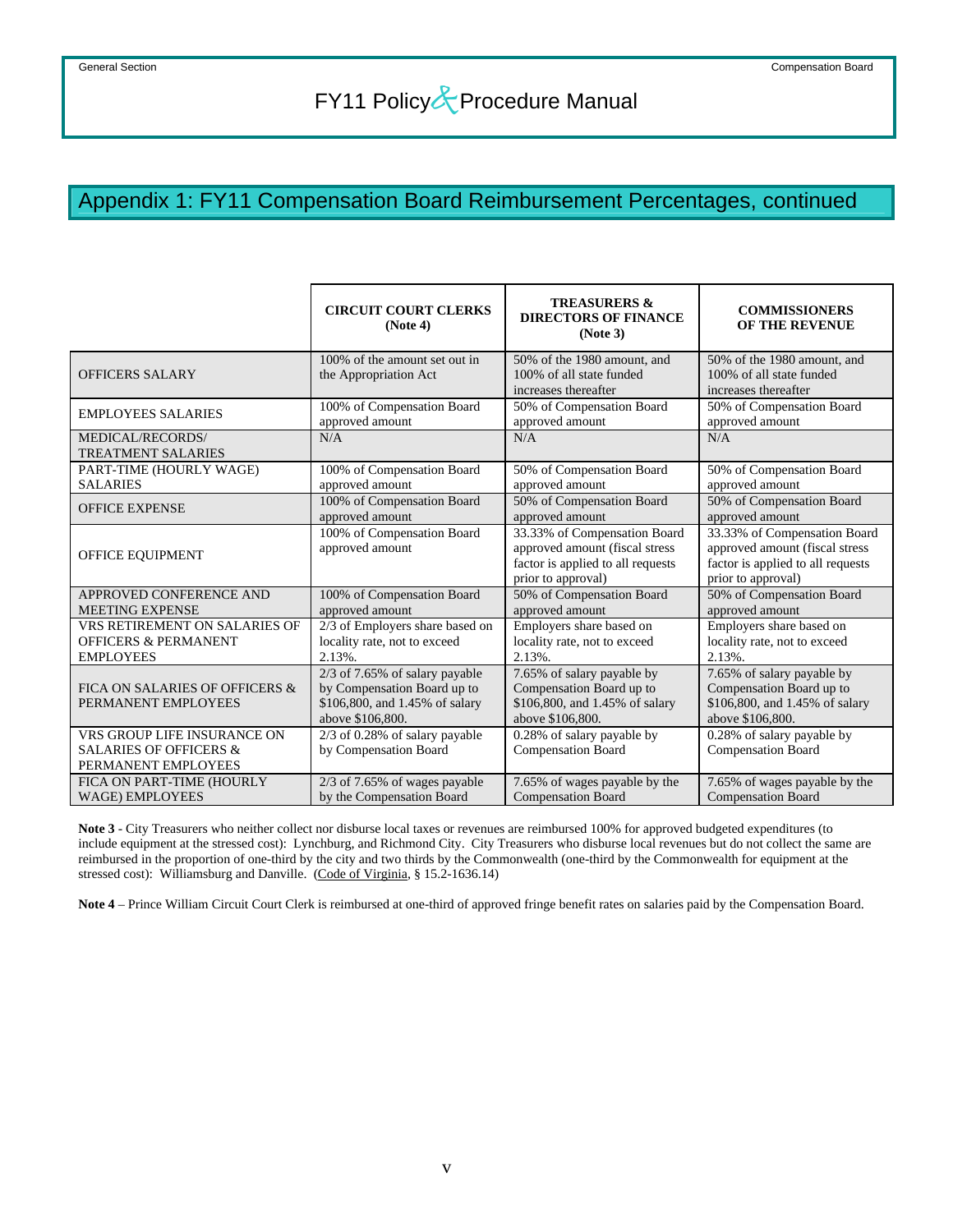## <span id="page-62-0"></span>Appendix 2: Compensation Board Staff Directory

Automated Telephone Service: (804) 786-0786  $(804)$  371-0235

|                   | Title / Role             | <b>Phone</b>   |
|-------------------|--------------------------|----------------|
| <b>Frank Drew</b> | Chairman                 | (804) 786-0786 |
| W.J. Kucharski    | <b>Ex-Officio Member</b> | (804) 225-3350 |
| Craig Burns       | <b>Ex-Officio Member</b> | (804) 786-3587 |

| Compensation<br><b>Board Staff</b> | (804)    | <b>Title / Role</b>                                                                            | E-mail<br>@scb.virginia.gov |
|------------------------------------|----------|------------------------------------------------------------------------------------------------|-----------------------------|
| Oliver Bradshaw                    | 225-3479 | <b>External Audit Supervisor</b>                                                               | oliver.bradshaw             |
| <b>Rick Burkett</b>                | 225-3303 | <b>External Auditor - LIDS</b>                                                                 | rick.burkett                |
| Kari Bullock                       | 371-4299 | <b>LIDS Analyst</b>                                                                            | kari.bullock                |
| Lisa Carson                        | 225-3443 | Senior Policy Analyst                                                                          | lisa.carson                 |
| Paige Christy                      | 225-3442 | Senior Fiscal Technician-Clerks & Commonwealth's<br>Attorneys                                  | paige.christy               |
| Robyn de Socio                     | 225-3439 | <b>Executive Secretary</b>                                                                     | robyn.desocio               |
| <b>Bill Fussell</b>                | 225-3475 | Senior Fiscal Technician-Treasurers, Commissioners<br>of the Revenue, and Directors of Finance | william.fussell             |
| Craig Giegerich                    | 225-3437 | <b>Systems Engineer</b>                                                                        | craig.giegerich             |
| Linda Gutshall                     | 225-3428 | <b>Fiscal Officer</b>                                                                          | linda.gutshall              |
| Regina Hill                        | 225-3435 | Senior Fiscal Technician-County Sheriffs                                                       | regina.hill                 |
| Vacant                             | 225-3463 | Senior Fiscal Technician-City Sheriffs & Regional Jail<br>Superintendents                      |                             |
| Vacant                             | 225-3414 | <b>Assistant Executive Secretary</b>                                                           |                             |
| Vacant                             | 225-3407 | <b>External Auditor-Jail Cost Reporting</b>                                                    |                             |
| <b>Charlotte Luck</b>              | 225-3366 | Senior Budget Analyst                                                                          | charlotte.luck              |
| Kathryn Monday                     | 225-3351 | Application Programmer/Analyst Expert                                                          | kathryn.monday              |
| Melanie Morrison                   | 225-3336 | <b>Systems Engineer</b>                                                                        | melanie.morrison            |
| Dan Munson                         | 225-3333 | <b>Assistant Director - Information Technology</b>                                             | dan.munson                  |
| Vacant                             | 225-3223 | Training and Development Coordinator                                                           |                             |
| <b>Charlene Rollins</b>            | 225-3321 | <b>Customer Services Manager</b>                                                               | charlene.rollins            |
| Anne Wilmoth                       | 225-3307 | <b>Chief Information Officer</b>                                                               | anne.wilmoth                |
| Vacant                             | 225-3308 | <b>Administrative Assistant</b>                                                                |                             |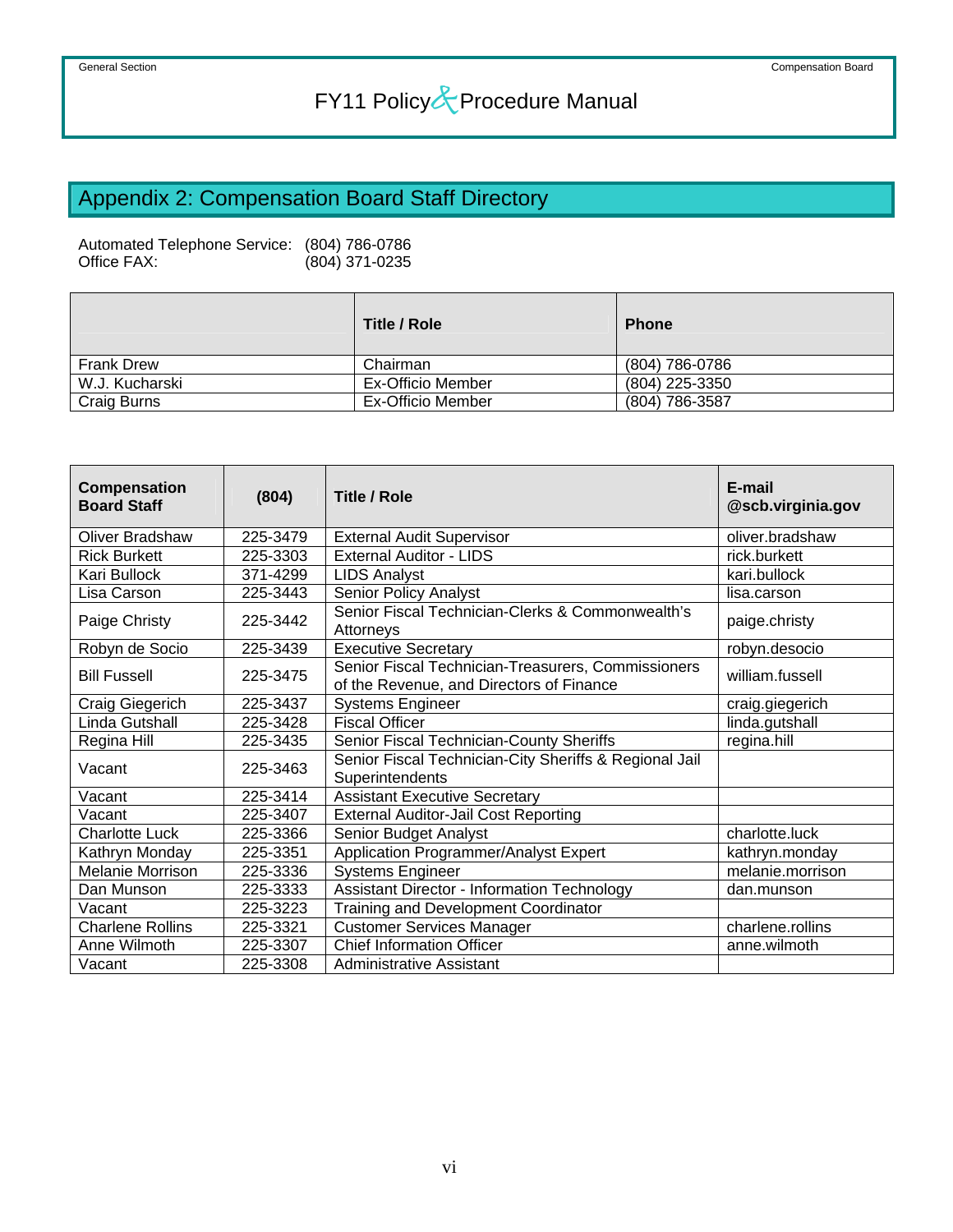## <span id="page-63-0"></span>Appendix 3: Request for Information

| <b>Phone Help Topics</b>                                                | <b>Staff</b>            | (804) 786-0786 |
|-------------------------------------------------------------------------|-------------------------|----------------|
| <b>Accounts Payable</b>                                                 | Linda Gutshall          | 225-3428       |
| <b>Audit - General Operations</b>                                       | Robyn de Socio          | 225-3439       |
|                                                                         | <b>Oliver Bradshaw</b>  | 225-3479       |
| Audit - LIDS / Jail Cost Review                                         | <b>Rick Burkett</b>     | 225-3303       |
| <b>Budgets for Constitutional Officers</b>                              | <b>Charlotte Luck</b>   | 225-3366       |
| <b>COIN Budgeting &amp; Reimbursement</b>                               | <b>Charlene Rollins</b> | 225-3321       |
|                                                                         | Paige Christy           | 225-3442       |
| COIN - General Information                                              | Anne Wilmoth            | 225-3307       |
|                                                                         | Dan Munson              | 225-3333       |
|                                                                         | <b>Charlene Rollins</b> | 225-3321       |
| <b>COIN System</b>                                                      | Dan Munson              | 225-3333       |
| <b>Customer Service Survey &amp; Report</b>                             | <b>Charlene Rollins</b> | 225-3223       |
| <b>DNA Sampling Information</b>                                         | Anne Wilmoth            | 225-3307       |
|                                                                         | Craig Giegerich         | 225-3437       |
| Emergency Medical requests for State-Responsible Inmates                | Anne Wilmoth            | 225-3307       |
|                                                                         | Kari Bullock            | 371-4299       |
| Fines & Fees Report                                                     | Lisa Carson             | 225-3443       |
| <b>FOIA</b> requests                                                    | Robyn de Socio          | 225-3439       |
| Jail Cost Report                                                        | <b>Oliver Bradshaw</b>  | 225-3479       |
| <b>Legislative Tracking</b>                                             | Robyn de Socio          | 225-3439       |
| <b>LIDS</b> - General Information                                       | <b>Kari Bullock</b>     | 371-4299       |
|                                                                         | Anne Wilmoth            | 225-3307       |
|                                                                         | Kari Bullock            | 371-4299       |
|                                                                         | Paige Christy           | 225-3442       |
|                                                                         | <b>Bill Fussell</b>     | 225-3475       |
| Passwords for COIN / LIDS / Firewall Logons                             | Regina Hill             | 225-3435       |
|                                                                         | Melanie Morrison        | 225-3336       |
|                                                                         | <b>Charlene Rollins</b> | 225-3321       |
|                                                                         | Anne Wilmoth            | 225-3307       |
| <b>Policy and Procedure Manual</b>                                      | Lisa Carson             | 225-3443       |
| Social Security for Jail Bounty Payments                                | Kari Bullock            | 371-4299       |
|                                                                         | Anne Wilmoth            | 225-3307       |
| <b>Technical Assistance and Customer Service</b><br><b>All Officers</b> | <b>Charlene Rollins</b> | 225-3321       |
| Sheriffs (City and Regional Jails)                                      | Regina Hill             | 225-3435       |
| Sheriffs (County)                                                       | Vacant                  |                |
| <b>Clerks and Commonwealth's Attorneys</b>                              | Paige Curtis            | 225-3442       |
| Treasurers, Commissioners of Revenue, and Directors of Finance          | <b>Bill Fussell</b>     | 225-3475       |
| <b>Technology Trust Fund (TTF)</b>                                      | Lisa Carson             | 225-3443       |
| Training / Registration                                                 | <b>Charlene Rollins</b> | 225-3321       |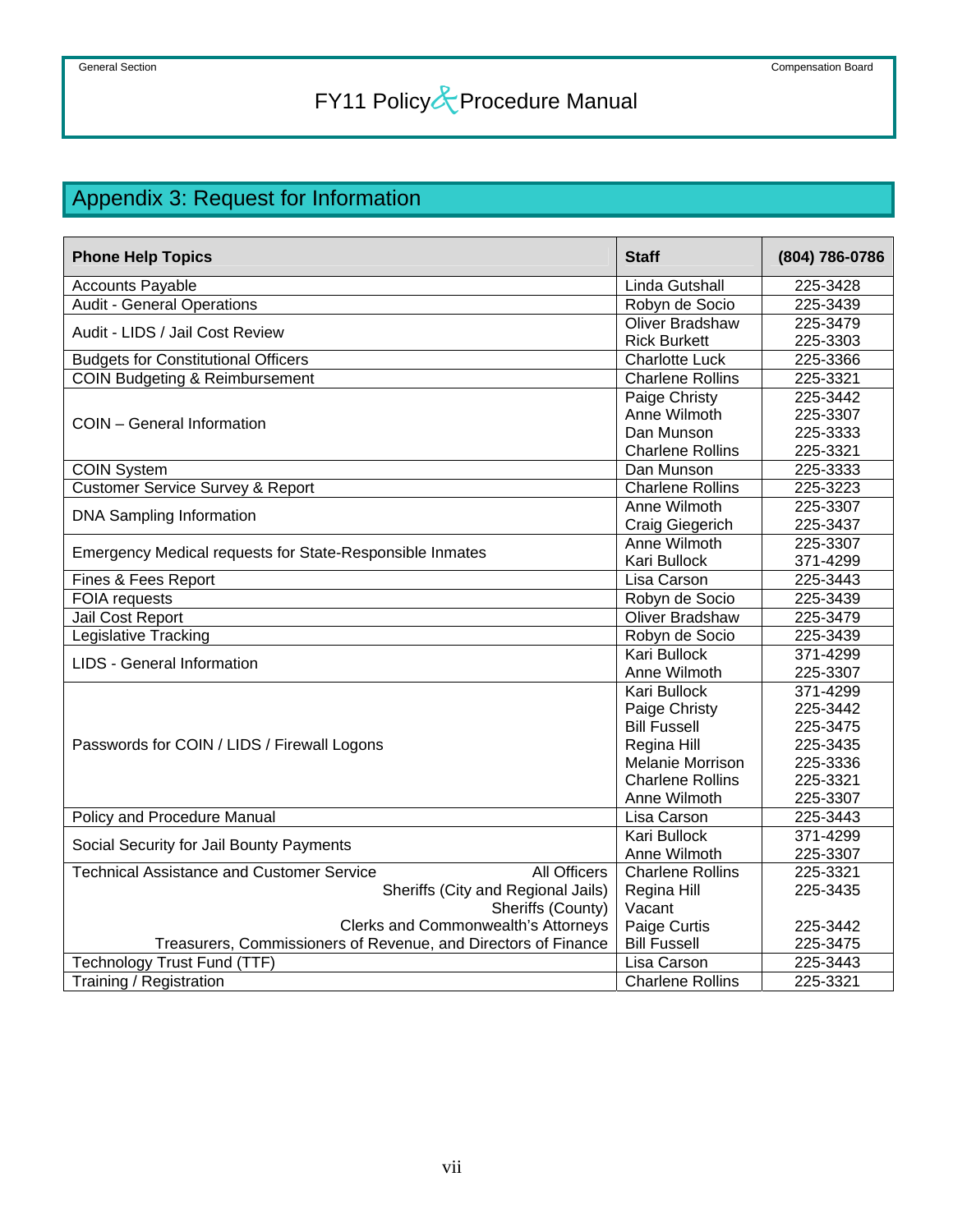## <span id="page-64-0"></span>Appendix 4: Compensation Board Frequently-Used Code of Virginia Cites

| $$2.2 - 203$                   | Assignment of Compensation Board to purview of Secretary of Administration; changeable via<br>Executive Order.                                                                                                         |
|--------------------------------|------------------------------------------------------------------------------------------------------------------------------------------------------------------------------------------------------------------------|
| $$2.2 - 806$                   | Deposit schedule for Treasurers and Clerks.                                                                                                                                                                            |
| § 2.2-1204                     | Health insurance plans by local governments must cover Constitutional Officers and their<br>employees.                                                                                                                 |
| § 2.2-1839<br>§ 2.2-1840       | Liability and Blanket Bond insurance for Constitutional Officers from the Department of Risk<br>Management.                                                                                                            |
| § 2.2-2821                     | Worker's Compensation insurance plan.                                                                                                                                                                                  |
| $§$ 2.2-2905                   | Constitutional Officers and employees exempt from grievance procedure.                                                                                                                                                 |
| § 2.2-3110                     | Conflict of interest, employment of spouse and salary maximum for member of immediate family.                                                                                                                          |
| $§$ 2.2-3300                   | Legal holidays.                                                                                                                                                                                                        |
| § 2.2-3700                     | FOIA - Freedom of Information Act.                                                                                                                                                                                     |
| § 15.2-1517                    | If group life, accident or health insurance is provided to employees of local government, such<br>coverage must be provided to Constitutional Officers.                                                                |
| § 15.2-1525                    | Residency requirements for Constitutional Officers and employees.                                                                                                                                                      |
| § 15.2-1534                    | Prohibition against dual office holding by Constitutional Officer and exceptions. Provides for<br>sharing of part-time assistant Commonwealth's Attorneys between jurisdictions with consent of<br>Compensation Board. |
| § 15.2-1602                    | Process for two or more localities to share Constitutional Officers.                                                                                                                                                   |
| § 15.2-1603                    | Appointment of deputies; their powers; how removed.                                                                                                                                                                    |
| § 15.2-1604                    | Constitutional Officers required to advertise vacant positions; civil penalty for violation.                                                                                                                           |
| § 15.2-1605                    | Vacation, sick leave and comp time leave for employees of Constitutional Officers and method of<br>payment.                                                                                                            |
| § 15.2-1605.1<br>§ 15.2-1605.2 | Locality may provide salary supplements to all Constitutional Officers and employees from local<br>funds.                                                                                                              |
| § 15.2-1606                    | Civil defense of Constitutional Officers and employees when insurance coverage not provided;<br>proportion to be paid by Compensation Board.                                                                           |
| § 15.2-1607                    | Providing legal fees and expenses for sheriffs and deputies.                                                                                                                                                           |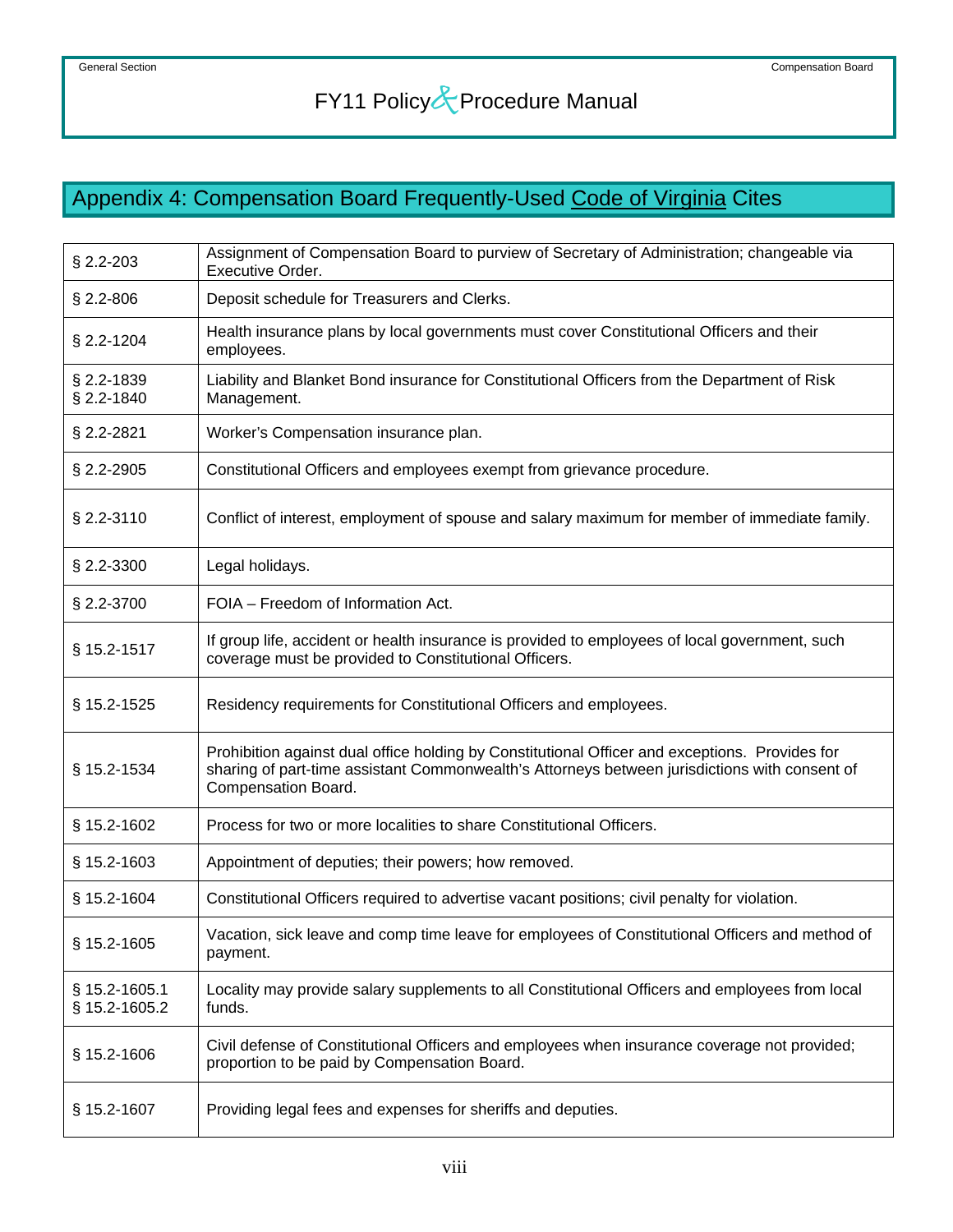### Appendix 4: Compensation Board Frequently-Used Code of Virginia Cites, continued

| § 15.2-1609.1              | Ratio of Sheriffs' deputies to population set at 1:1500. Locality may provide additional deputies at<br>locality expense.                                                                                                                                       |
|----------------------------|-----------------------------------------------------------------------------------------------------------------------------------------------------------------------------------------------------------------------------------------------------------------|
| § 15.2-1609.3              | No charge by Sheriff for serving any "public order". Sheriff must deposit all fees by the 10 <sup>th</sup> of<br>each month. Commonwealth gets all fees which exceed those allocated in FY94.                                                                   |
| § 15.2-1610                | Standard uniforms and markings for Sheriffs.                                                                                                                                                                                                                    |
| § 15.2-1613                | Uniforms and equipment for Sheriffs and deputies to be provided by locality.                                                                                                                                                                                    |
| § 15.2-1629<br>§ 15.2-1631 | Process for part-time Commonwealth's Attorney in a city / county to become full-time.                                                                                                                                                                           |
| § 15.2-1630                | Attorneys for the Commonwealth for cities; no additional compensation for substituting for or<br>assisting any other attorney for the Commonwealth or assistant.                                                                                                |
| § 15.2-1636.7              | Constitutional Officers make budget requests to the Compensation Board on or before February 1<br>prior to beginning of fiscal year.                                                                                                                            |
| § 15.2-1636.8              | Compensation Board responsible for providing a "fair and reasonable budget for the participation<br>of the Commonwealth toward the total cost of the office".                                                                                                   |
| § 15.2-1636.8              | Provisions for the local government to file an "objection" to the Compensation Board's budget for a<br>Constitutional Officer.                                                                                                                                  |
| § 15.2-1636.9              | Provisions for the Constitutional Officer to file a budget appeal.                                                                                                                                                                                              |
| § 15.2-1636.13             | Localities required to pay expenses of Constitutional Officers and Compensation Board shall<br>reimburse its proportionate share monthly.                                                                                                                       |
| § 15.2-1636.14             | Compensation Board reimbursement percentages for Treasurers and Commissioners of the<br>Revenue and office expense items subject to reimbursement.                                                                                                              |
| § 15.2-1636.15             | Compensation Board reimburses for office expenses of Constitutional Officers.                                                                                                                                                                                   |
| § 15.2-1636.16             | Compensation Board may amend Constitutional Officer budgets as "circumstances require";<br>however, Compensation Board may not increase a Constitutional Officer's budget if increase is<br>payable from local funds without concurrence of the governing body. |
| § 15.2-1638                | A locality to provide office space for Constitutional Officers.                                                                                                                                                                                                 |
| § 15.2-1638<br>§ 15.2-1639 | Locality to provide suitable office space for Constitutional Officers.                                                                                                                                                                                          |
| § 15.2-1656                | Governing body to pay for supplies and equipment in Clerks' offices.                                                                                                                                                                                            |
| § 15.2-1705                | Minimum qualifications for deputy sheriffs and jail officers; includes requirement for a physical.                                                                                                                                                              |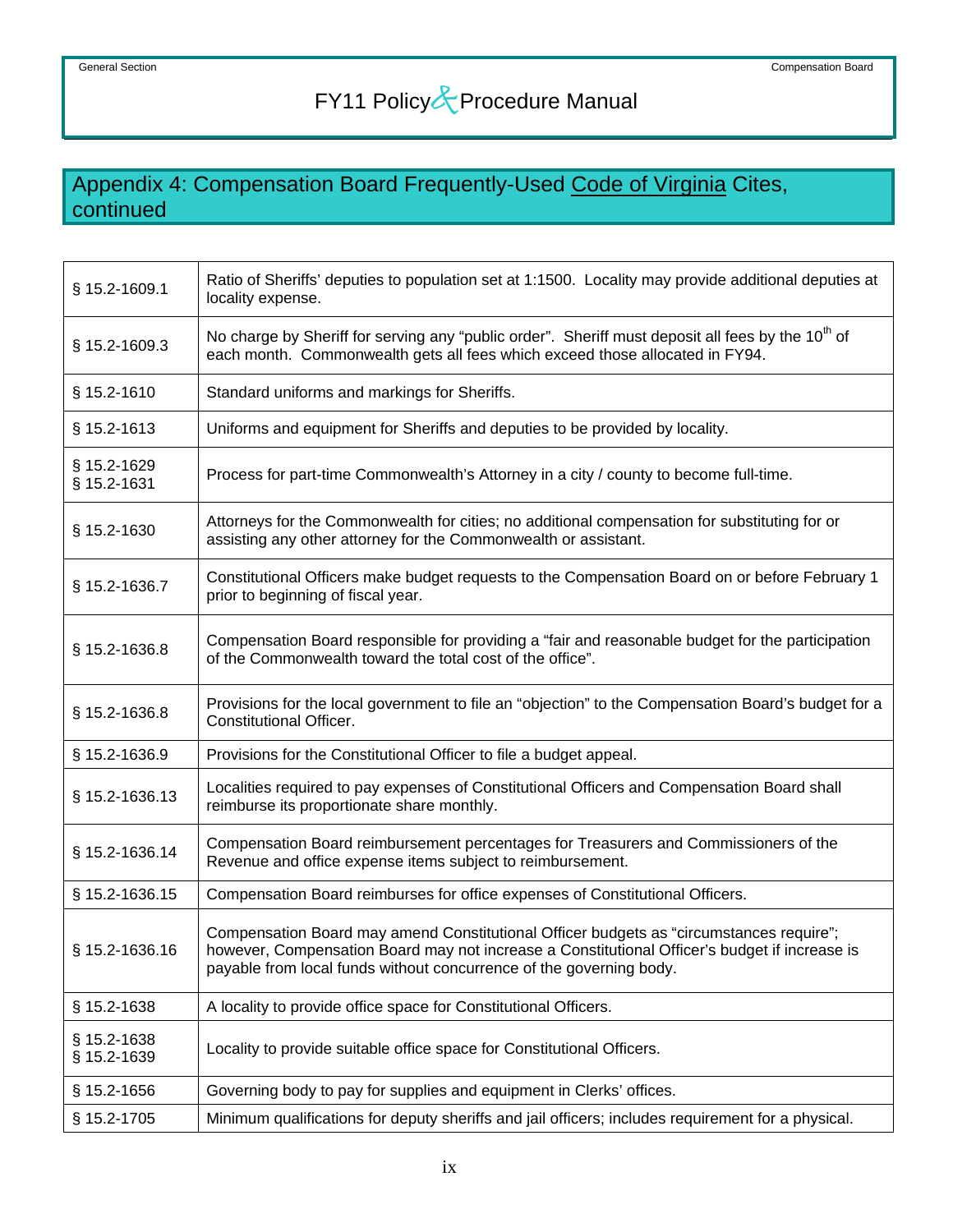## Appendix 4: Compensation Board Frequently-Used Code of Virginia Cites, continued

| § 15.2-1706                            | Deputy sheriffs and jail officers must meet minimum DCJS training requirements.                                                                                                          |
|----------------------------------------|------------------------------------------------------------------------------------------------------------------------------------------------------------------------------------------|
| § 15.2-1711                            | Legal fees paid for Sheriff or Deputy in a criminal proceeding when not charged, charge is<br>dismissed or found not guilty; 2/3's reimbursed by Compensation Board.                     |
| § 15.2-2502                            | Compensation Board annually provides budget estimates to Constitutional Officers no later than<br>fifteen days following the adjournment of the regular session of the General Assembly. |
| $§$ 15.2-2506                          | All funds to be expended by a Constitutional Officer must first be appropriated by the governing<br>body.                                                                                |
| § 15.2-2507                            | Locality must appropriate funds for Constitutional Officers not less than the amounts approved by<br>the Compensation Board.                                                             |
| § 16.1-345<br>§ 37.1-67.3<br>§ 37.1-71 | Civil commitment process and Sheriffs' transport duties.                                                                                                                                 |
| § 17.1-276                             | Fee allowed for providing remote access to certain records.                                                                                                                              |
| § 17.1-279                             | Technology Trust Fund; fees to be collected, services and equipment that may be reimbursed by<br>the Compensation Board.                                                                 |
| § 17.1-283<br>§ 17.1-284<br>§ 17.1-285 | Clerks' Fee Reports and determination of excess fee status.                                                                                                                              |
| § 17.1-288                             | Compensation Board does not reimburse expenses for Clerks in Richmond and Newport News<br>Cities.                                                                                        |
| § 17.1-292                             | Applicability; definitions.                                                                                                                                                              |
| § 17.1-293                             | Posting and availability of certain information on the Internet; prohibitions.                                                                                                           |
| § 17.1-294                             | Secure remote access to land records.                                                                                                                                                    |
| § 19.2-155                             | Substitute prosecutors.                                                                                                                                                                  |
| § 19.2-156                             | Prolonged absence of Commonwealth's Attorney.                                                                                                                                            |
| § 19.2-297.1                           | Sentence of person twice previously convicted of certain violent felonies.                                                                                                               |
| § 19.2-310.2                           | Blood, saliva or tissue sample required for DNA analysis upon conviction of a felony; fee.                                                                                               |
| § 19.2-332                             | Criminal Fund for Constitutional Officers to receive compensation for services.                                                                                                          |
| § 19.2-349                             | Fines and Fees: Clerks and Commonwealth's Attorneys.                                                                                                                                     |
| § 24.2-228.1                           | Election to fill a vacancy in a constitutional office.                                                                                                                                   |